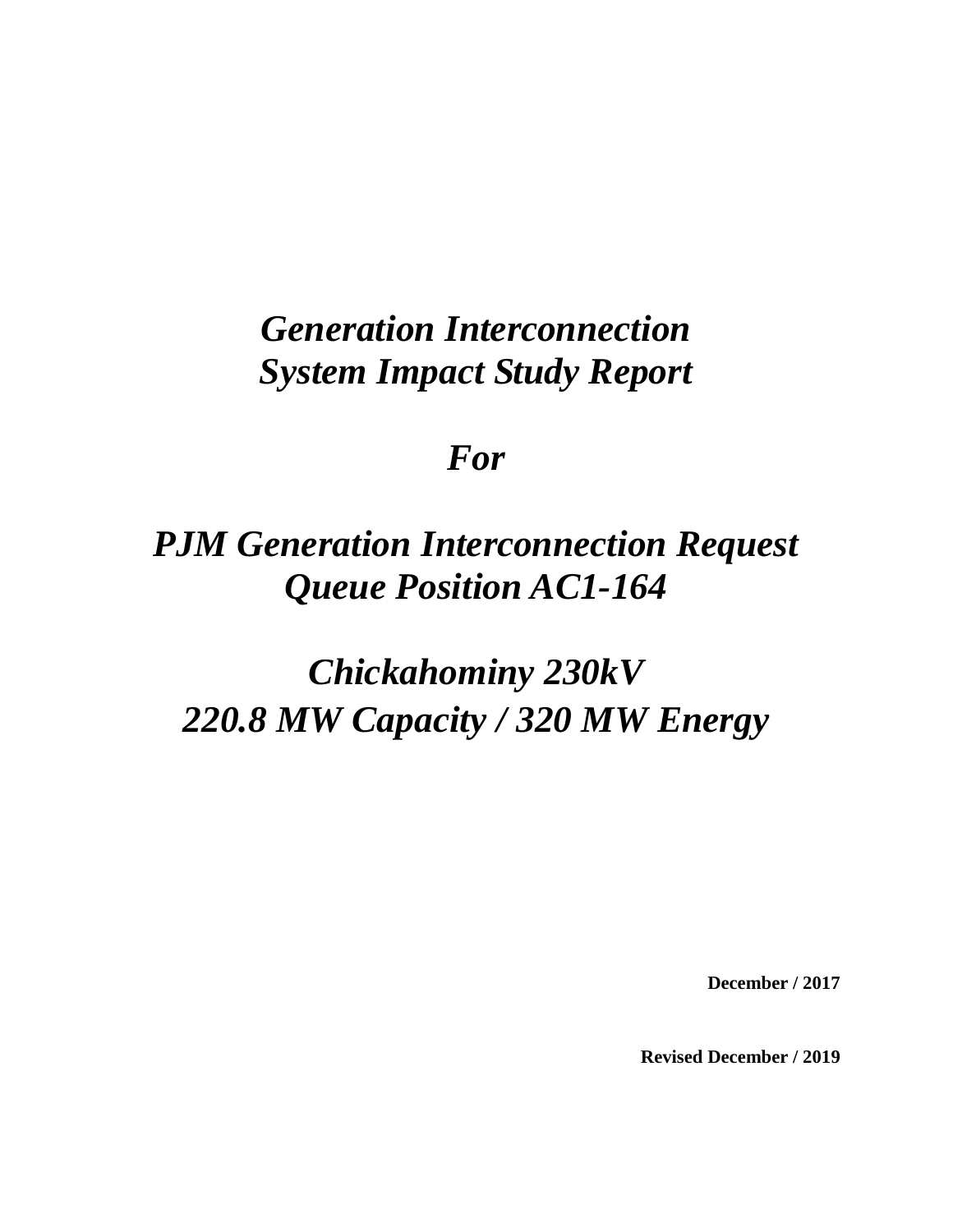# **Introduction**

This System Impact Study (SIS) has been prepared in accordance with the PJM Open Access Transmission Tariff, Section 205, as well as the System Impact Study Agreement between sPower Development Company, LLC, the Interconnection Customer (IC) and PJM Interconnection, LLC (PJM), Transmission Provider (TP). The Interconnected Transmission Owner (ITO) is Virginia Electric and Power Company (VEPCO).

## **Preface**

The intent of the System Impact Study is to determine a plan, with approximate cost and construction time estimates, to connect the subject generation interconnection project to the PJM network at a location specified by the IC. As a requirement for interconnection, the IC may be responsible for the cost of constructing Network Upgrades, which are facility additions, or upgrades to existing facilities, that are needed to maintain the reliability of the PJM system. All facilities required for interconnection of a generation interconnection project must be designed to meet the technical specifications (on PJM web site) for the appropriate transmission owner.

In some instances an IC may not be responsible for 100% of the identified network upgrade cost because other transmission network uses, e.g. another generation interconnection or merchant transmission upgrade, may also contribute to the need for the same network reinforcement. The possibility of sharing the reinforcement costs with other projects may be identified in the Feasibility Study, but the actual allocation will be deferred until the System Impact Study is performed.

The System Impact Study estimates do not include the feasibility, cost, or time required to obtain property rights and permits for construction of the required facilities. The IC is responsible for the right of way, real estate, and construction permit issues. For properties currently owned by Transmission Owners, the costs may be included in the study.

# **General**

The IC has proposed a solar generating facility located in Charles City County, VA. The installed facilities will have a total capability of 320 MW with 220.8 MW of this output being recognized by PJM as capacity. The proposed in-service date for this project is 10/01/2019. **This study does not imply an ITO commitment to this in-service date.**

#### **Point of Interconnection**

AC1-164 will interconnect with the ITO transmission system via a new breaker bay into the Chickahominy 230kV substation.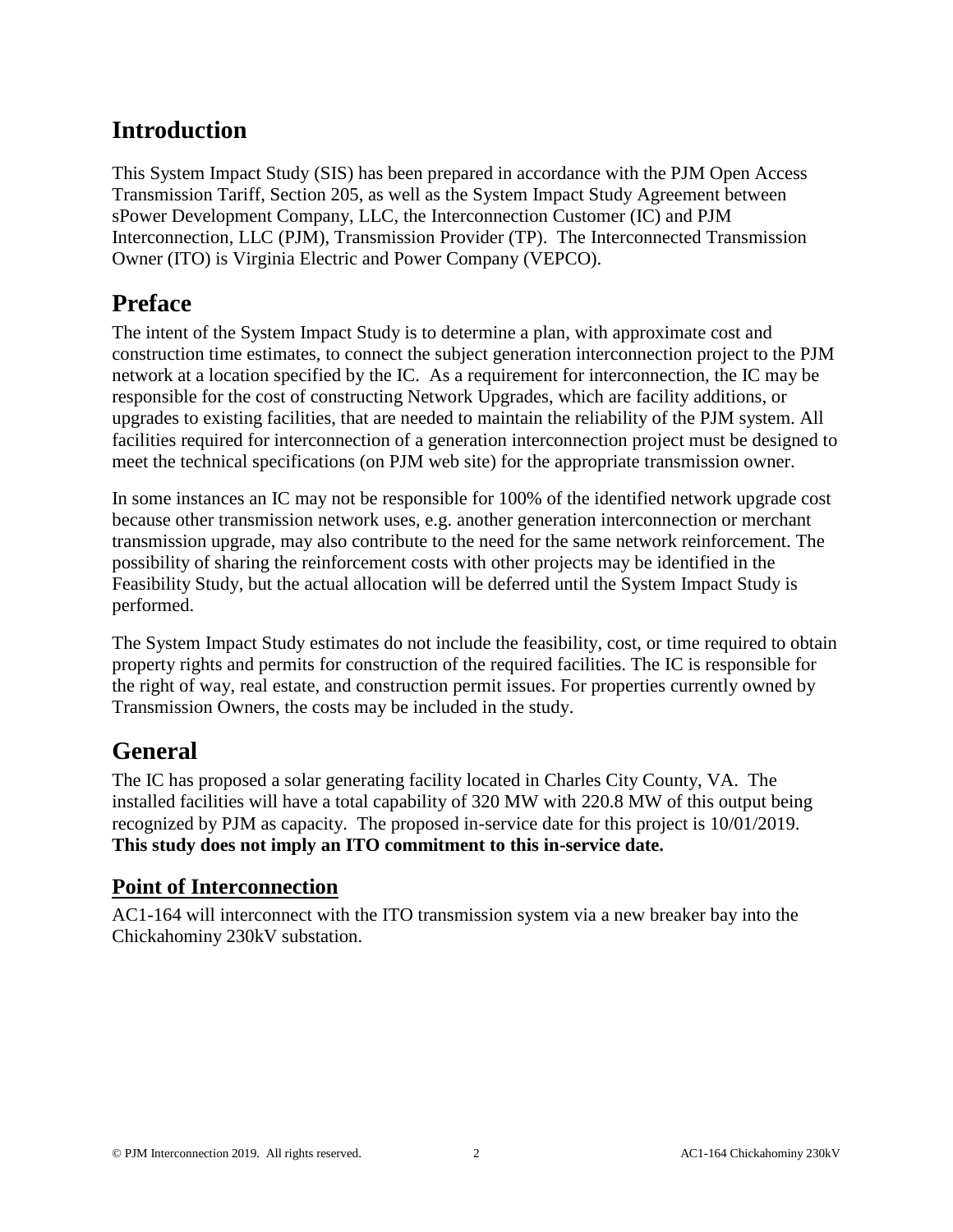# **Cost Summary**

The AC1-164 interconnection request will be responsible for the following costs:

| <b>Description</b>                              | <b>Total Cost</b> |
|-------------------------------------------------|-------------------|
| <b>Attachment Facilities</b>                    | \$7,200,000       |
| <b>Direct Connection Network Upgrades</b>       | $\Omega$          |
| <b>Non Direct Connection Network Upgrades</b>   | \$2,700,000       |
| Allocation for New System Upgrades              | 58,351<br>\$      |
| Contribution for Previously Identified Upgrades | 109,022           |
| <b>Total Costs</b>                              | \$10,067,373      |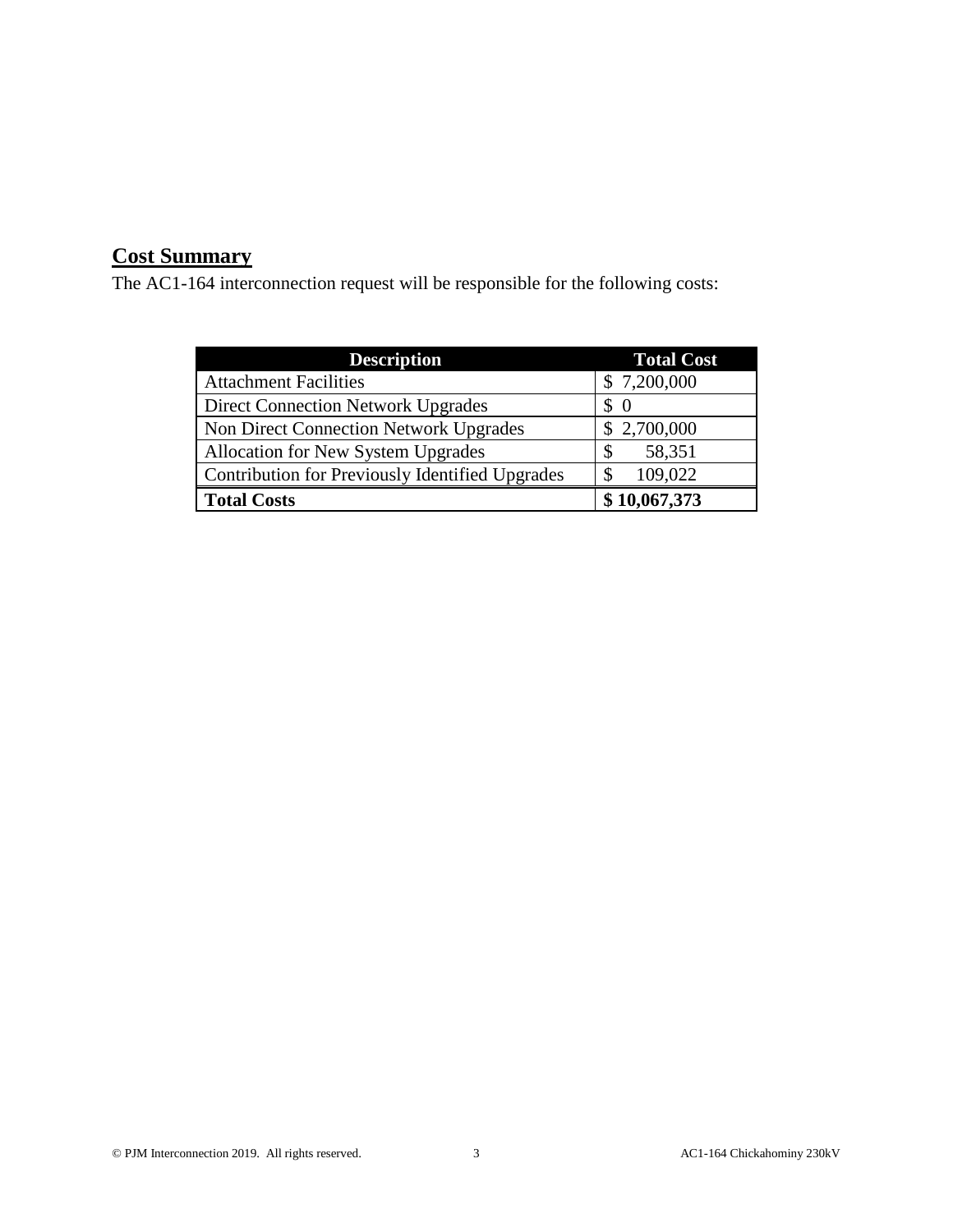# **Attachment Facilities**

Generation Substation: Install metering and associated protection equipment. Estimated Cost \$600,000.

Transmission: Build approximately 3.0 miles of 230 kV Line. Estimated Cost \$6,600,000

The estimated total cost of the Attachment Facilities is \$7,200,000. It is estimated to take 30-32 months to complete this work. These preliminary cost estimates are based on typical engineering costs. A more detailed engineering cost estimates are normally done when the IC provides an exact site plan location for the generation substation during the Facility Study phase. These costs do not include CIAC Tax Gross-up. The single line is shown below in Attachment 1.

# **Non-Direct Connection Cost Estimate**

Chickahominy 230kV:

- Substation: Add one 230 kV breaker to use the open bay in a breaker and a half bus arrangement. Estimated Cost \$1,200,000.
- Transmission: Re-arrange existing lines to accommodate new 230 kV Line. Estimated Cost \$1,500,000.

The estimated total cost of the interconnection is \$2,700,000. It is estimated to take 14-20 months to complete this work. These preliminary cost estimates are based on typical engineering costs. A more detailed engineering cost estimates are normally done during the Facility Study phase.

Remote Terminal Work: During the Facilities Study, ITO's System Protection Engineering Department will review transmission line protection as well as anti-islanding required to accommodate the new generation and interconnection substation. System Protection Engineering will determine the minimal acceptable protection requirements to reliably interconnect the proposed generating facility with the transmission system. The review is based on maintaining system reliability by reviewing ITO's protection requirements with the known transmission system configuration which includes generating facilities in the area. This review may determine that transmission line protection and communication upgrades are required at remote substations.

#### **New System Reinforcements**

PJM OATT 217.3 outlines cost responsibility for Network Upgrades and as the minimum amount of Network Upgrades required to resolve a single reliability criteria violation will not meet or exceed \$5,000,000 such costs shall be allocated to those Interconnection Requests in the New Services Queue that contribute to the need for such upgrades. Such allocations shall be made in proportion to each Interconnection Request's megawatt contribution to the need for these upgrades subject to the rules for minimum cost allocation thresholds in the PJM Manuals. For the purpose of applying the \$5,000,000 threshold, each reliability criteria violation shall be considered separately.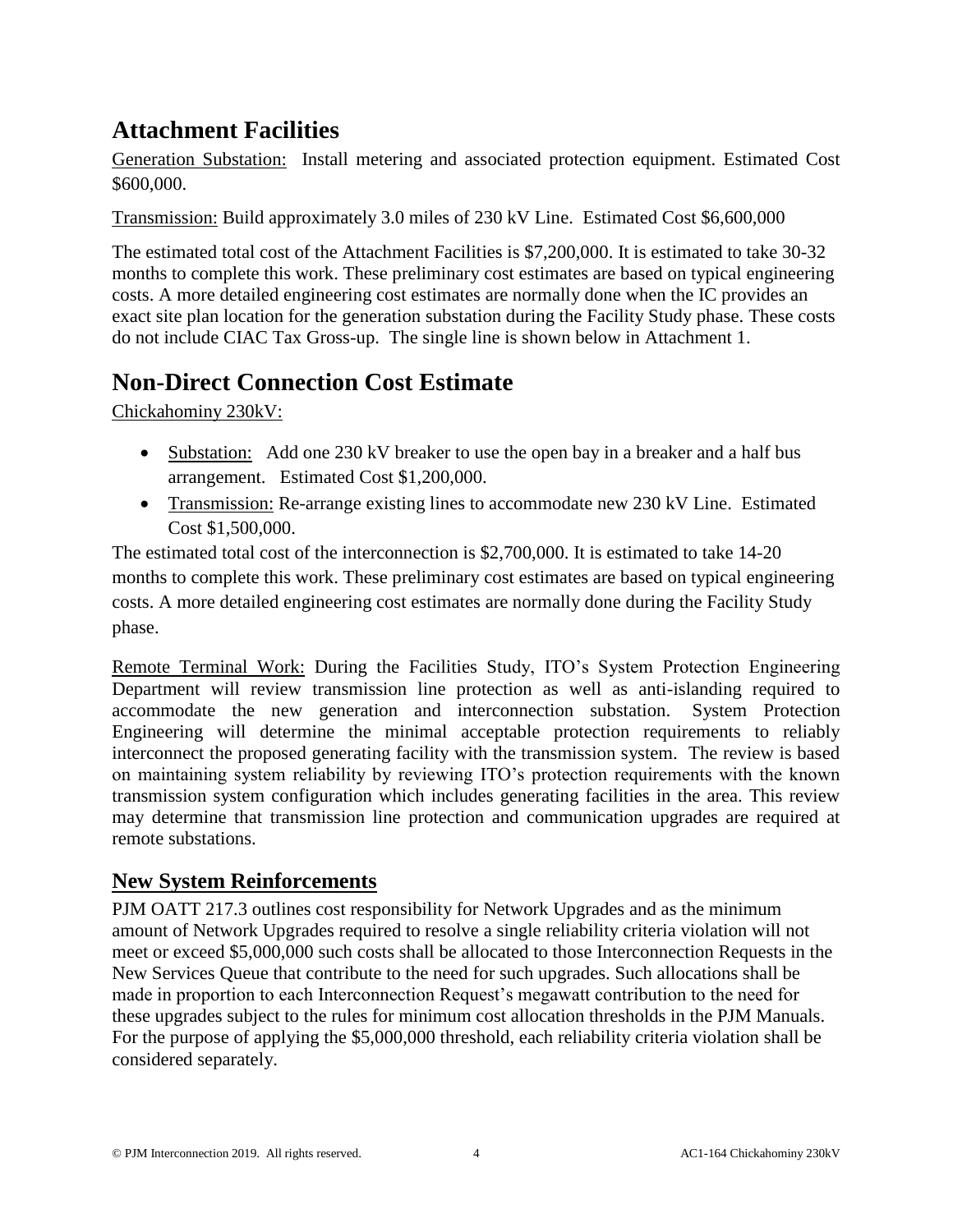| Violation #          | <b>Ruling</b><br><b>Violation</b><br># | Loading                    | <b>Upgrade Description</b>                                                                                                                                                                                                                                                                               | <b>Upgrade Cost</b> | <b>Allocated Cost</b> |
|----------------------|----------------------------------------|----------------------------|----------------------------------------------------------------------------------------------------------------------------------------------------------------------------------------------------------------------------------------------------------------------------------------------------------|---------------------|-----------------------|
| #1                   | $\mathbf{1}$                           | From 97.94% to<br>100.27%  | Replace wave trap at Chickahominy Substation. This will increase<br>emergency rating to 3424 MVA (normal and emergency) and<br>3937 MVA load dump. Estimated to take 14-16 months                                                                                                                        | \$500,000           | \$31,194              |
| # $3$                | $\overline{3}$                         | From 99.66% to<br>100.51%  | Wreck and rebuild a 2 mile segment of the Loudon - Morrisville 500kV<br>line #569. This will increase normal and emergency rating to 3424<br>MVA. Estimated to take 36-48 months to engineer, permit and construct<br>a VA CPCN is required. Baseline upgrade b3211. Target in-service<br>date: 12/31/24 | \$6,000,000         | \$0                   |
| #4                   | $\overline{4}$                         | From 97.83% to<br>99.98%   | Replace wave trap at North Anna Substation for Midlothian –<br>North Anna 500 kV line #576. This will increase emergency rating<br>by 31% to 3424 MVA. Estimated to 12-16 months to engineer and<br>construct. Ratings after the upgrade: 3424/3424/3938<br>Time: 12-16 Months                           | \$250,000           | \$27,157              |
| #5                   | 5                                      | From 110.28%<br>to 112.9%  | Replace the 2000A wave trap at Four Rivers and the 230kV line<br>switches at St. Johns Substation for the 256 line. The facility is to<br>be upgraded to a new emergency rating of 1195 MVA. Project<br>was put into service in 2017                                                                     | \$150,000           | \$0                   |
| # $6, 7$             | 6                                      | From 106.14%<br>to 107.91% | Replace a wave trap on the Bristers - Chance 500kV line<br>Ratings after the upgrade: 2914/2914/3351<br>Time: 12-16 Months                                                                                                                                                                               | \$300,000           | \$0                   |
| # 2, 8, 9,<br>10, 11 | 8                                      | From 126.84%<br>to 129.95% | Replacing wavetrap will increase the line's rating up to 2913<br>MVA (normal), 2913 MVA (emergency), and 3351 MVA (load<br>dump). Time: 12-16 Months                                                                                                                                                     | \$700,000           | \$66,764              |
| #12                  | 12                                     | From 101.25%<br>to 102.79% | Replace wave trap at both Ladysmith and Possum Point<br>Substations for the Ladysmith - Possum Pt 500kV line #552.<br>Ratings after the upgrade: 2598/2857/3637. Time: 14-16 Months                                                                                                                      | \$500,000           | \$42,258              |
|                      |                                        |                            | <b>Total Estimate Allocated Cost of Network Upgrades</b>                                                                                                                                                                                                                                                 |                     | \$167,373             |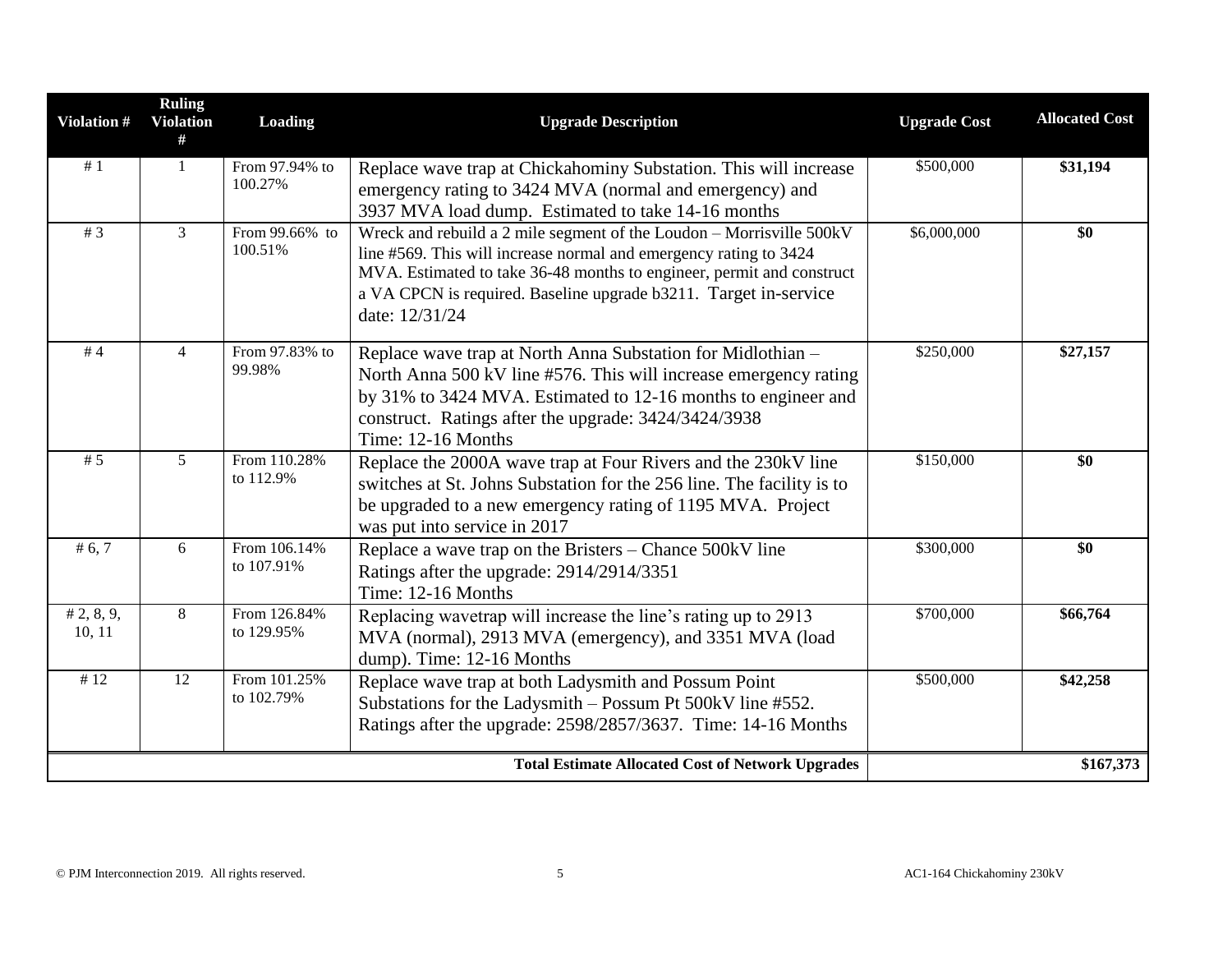# **Interconnection Customer Requirements**

ITO's Facility Interconnection Requirements as posted on PJM's website [http://www.pjm.com/~/media/planning/plan-standards/private-dominion/facility-connection](http://www.pjm.com/~/media/planning/plan-standards/private-dominion/facility-connection-requirements1.ashx)[requirements1.ashx](http://www.pjm.com/~/media/planning/plan-standards/private-dominion/facility-connection-requirements1.ashx)

An Interconnection Customer entering the New Services Queue on or after October 1, 2012 with a proposed new Customer Facility that has a Maximum Facility Output equal to or greater than 100 MW shall install and maintain, at its expense, phasor measurement units (PMUs). See Section 8.5.3 of Appendix 2 to the Interconnection Service Agreement as well as section 4.3 of PJM Manual 14D for additional information.

Voltage Ride Through Requirements - The Customer Facility shall be designed to remain in service (not trip) for voltages and times as specified for the Eastern Interconnection in Attachment 1 of NERC Reliability Standard PRC-024-1, and successor Reliability Standards, for both high and low voltage conditions, irrespective of generator size, subject to the permissive trip exceptions established in PRC-024-1 (and successor Reliability Standards).

Frequency Ride Through Requirements - The Customer Facility shall be designed to remain in service (not trip) for frequencies and times as specified in Attachment 2 of NERC Reliability Standard PRC-024-1, and successor Reliability Standards, for both high and low frequency condition, irrespective of generator size, subject to the permissive trip exceptions established in PRC-024-1 (and successor Reliability Standards).

Reactive Power - The Generation Interconnection Customer shall design its non-synchronous Customer Facility with the ability to maintain a power factor of at least 0.95 leading to 0.95 lagging measured at the generator's terminals.

Meteorological Data Reporting Requirement - The solar generation facility shall, at a minimum, be required to provide the Transmission Provider with site-specific meteorological data including:

- Temperature (degrees Fahrenheit)
- Atmospheric pressure (hectopascals)
- Irradiance
- Forced outage data

# **Revenue Metering and SCADA Requirements**

#### **PJM Requirements**

The Interconnection Customer will be required to install equipment necessary to provide Revenue Metering (KWH, KVARH) and real time data (KW, KVAR) for IC's generating Resource. See PJM Manuals M-01 and M-14D, and PJM Tariff Sections 24.1 and 24.2.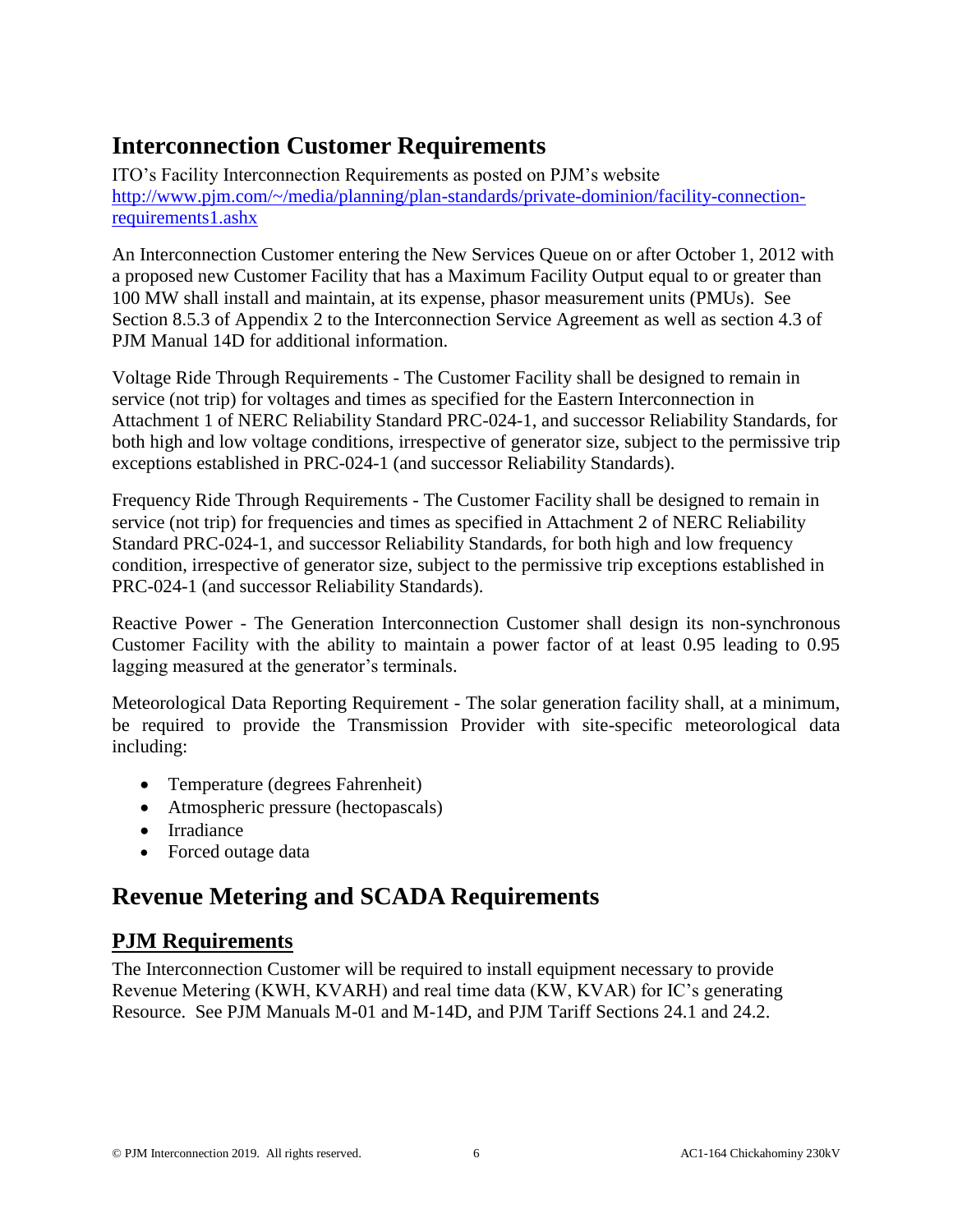## **Interconnected Transmission Owner Requirements**

Metering and SCADA/Communication equipment must meet the requirements outlined in section 3.1.6 Metering and Telecommunications of ITO's Facility Connection Requirement NERC Standard FAC-001 which is publically available at www.dom.com.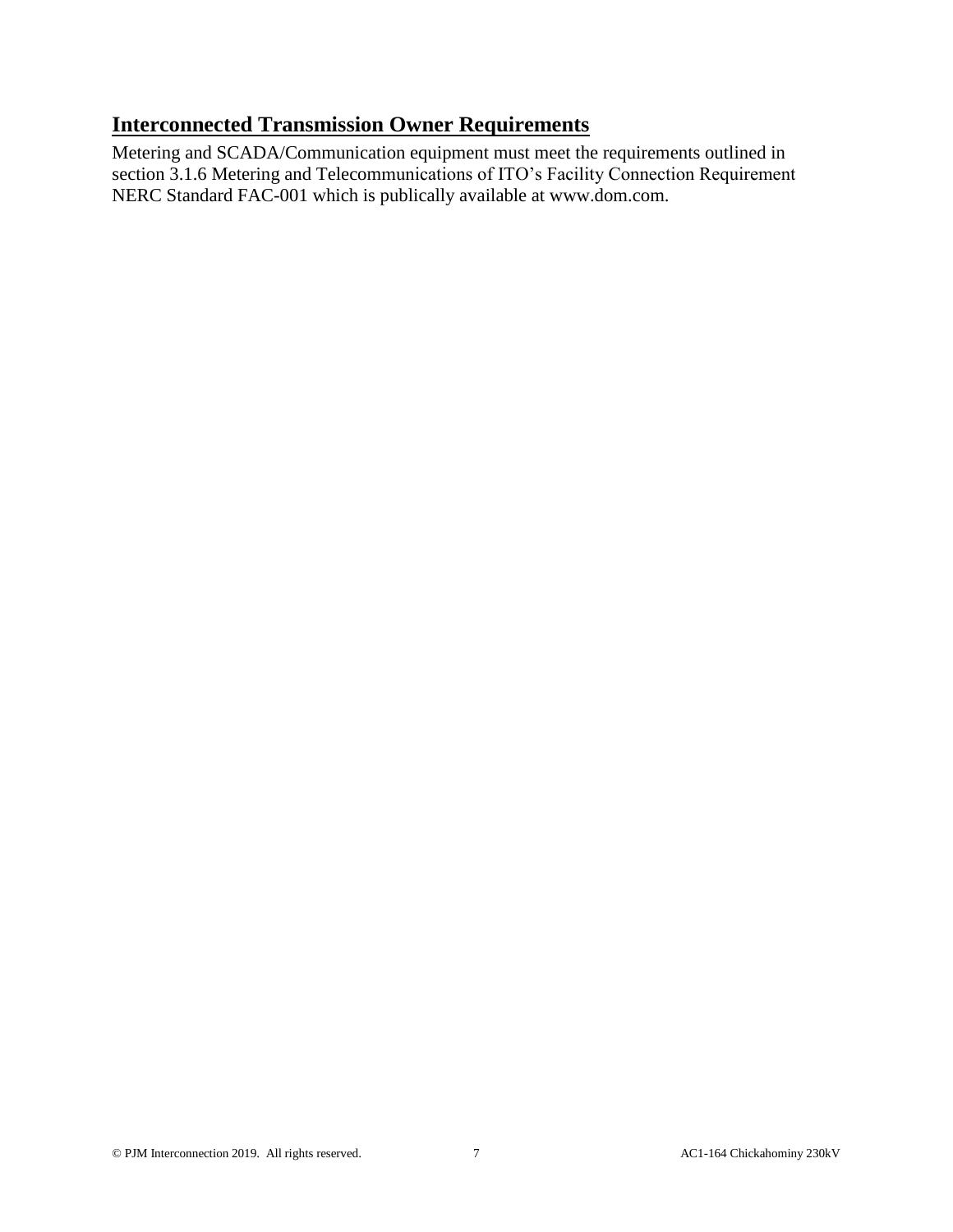# **Network Impacts**

The Queue Project AC1-164 was evaluated as a 320.0 MW (Capacity 220.8 MW) injection at the Chickahominy 230kV substation in the ITO area. Project AC1-164 was evaluated for compliance with applicable reliability planning criteria (PJM, NERC, NERC Regional Reliability Councils, and Transmission Owners). Project AC1-164 was studied with a commercial probability of 100%. Potential network impacts were as follows:

#### **Contingency Descriptions**

The following contingencies resulted in overloads:

| <b>Contingency</b><br>Name |                                                 | <b>Description</b> |                                       |
|----------------------------|-------------------------------------------------|--------------------|---------------------------------------|
|                            | CONTINGENCY '57602'                             | /*NORTH ANNA       |                                       |
|                            | OPEN BRANCH FROM BUS 314914 TO BUS 314918 CKT 1 |                    | /*MIDLOTHIAN TO NORTH ANNA (LINE 576) |
| 57602                      | OPEN BRANCH FROM BUS 314914 TO BUS 314322 CKT 1 |                    | /*MIDLOTHIAN 500-230 (TX#2)           |
|                            | OPEN BRANCH FROM BUS 314918 TO BUS 314232 CKT 1 |                    | /*NORTH ANNA 500-230 (TX#5)           |
|                            | <b>END</b>                                      |                    |                                       |
|                            | CONTINGENCY '557T574'                           | /* ELMONT          |                                       |
|                            | OPEN BRANCH FROM BUS 314908 TO BUS 314903 CKT 1 |                    | /*ELMONT TO CHICKAHOMINY (LINE 557)   |
| 557T574                    | OPEN BRANCH FROM BUS 314903 TO BUS 314214 CKT 1 |                    | /*CHICKAHOMINY 500-230 (TX#1)         |
|                            | OPEN BRANCH FROM BUS 314911 TO BUS 314908 CKT 1 |                    | /*ELMONT TO LADYSMITH (LINE 574)      |
|                            | <b>END</b>                                      |                    |                                       |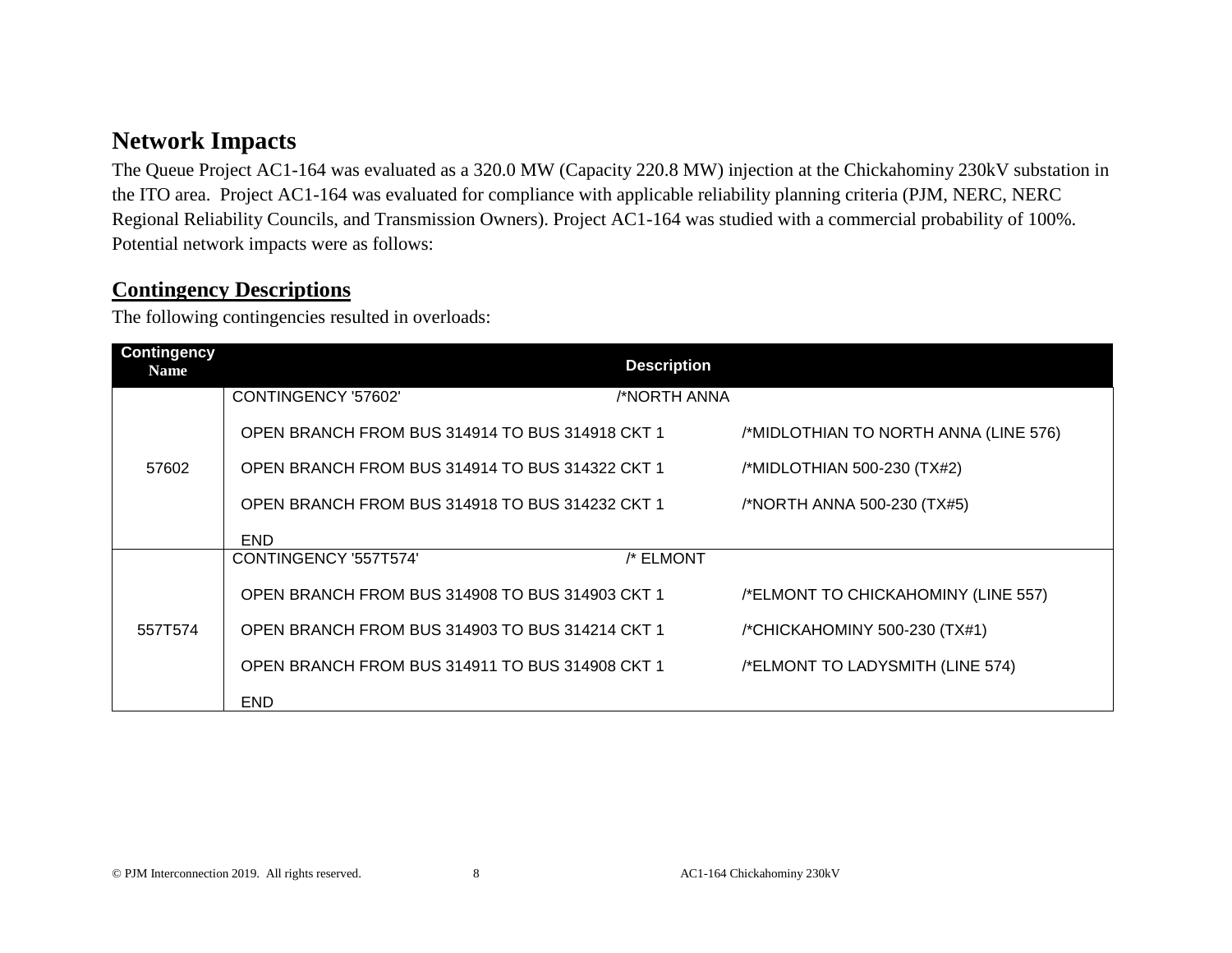|         | CONTINGENCY '563T576'                                                                | /*MIDLOTHIAN |                                       |
|---------|--------------------------------------------------------------------------------------|--------------|---------------------------------------|
|         | OPEN BRANCH FROM BUS 314914 TO BUS 314918 CKT 1                                      |              | /*MIDLOTHIAN TO NORTH ANNA (LINE 576) |
| 563T576 | OPEN BRANCH FROM BUS 314914 TO BUS 314322 CKT 1                                      |              | /*MIDLOTHIAN 500-230 (TX#2)           |
|         | OPEN BRANCH FROM BUS 314914 TO BUS 314902 CKT 1                                      |              | /*MIDLOTHIAN TO CARSON (LINE 563)     |
|         | <b>END</b>                                                                           |              |                                       |
|         | <b>CONTINGENCY 'LN 539'</b>                                                          |              |                                       |
| LN 539  | OPEN BRANCH FROM BUS 314900 TO BUS 314919 CKT 1 /* 8BRISTER 500.00 - 8OX 500.00      |              |                                       |
|         | <b>END</b>                                                                           |              |                                       |
|         | <b>CONTINGENCY 'LN 552'</b>                                                          |              |                                       |
| LN 552  | OPEN BRANCH FROM BUS 314135 TO BUS 314905 CKT 1                                      |              | /* 3CHANCE 115.00 - 8CHANCE 500.00    |
|         | OPEN BRANCH FROM BUS 314900 TO BUS 314905 CKT 1 /* 8BRISTER 500.00 - 8CHANCE 500.00  |              |                                       |
|         | <b>END</b>                                                                           |              |                                       |
|         | <b>CONTINGENCY 'LN 563'</b>                                                          |              |                                       |
| LN 563  | OPEN BRANCH FROM BUS 314902 TO BUS 314914 CKT 1 /* 8CARSON 500.00 - 8MDLTHAN 500.00  |              |                                       |
|         | <b>END</b>                                                                           |              |                                       |
|         | <b>CONTINGENCY 'LN 573'</b>                                                          |              |                                       |
| LN 573  | OPEN BRANCH FROM BUS 314918 TO BUS 314934 CKT 1 /* 8NO ANNA 500.00 - 8SPOTSYL 500.00 |              |                                       |
|         | <b>END</b>                                                                           |              |                                       |
|         | <b>CONTINGENCY 'LN 574'</b>                                                          |              |                                       |
| LN 574  | OPEN BRANCH FROM BUS 314908 TO BUS 314911 CKT 1 /* 8ELMONT 500.00 - 8LDYSMTH 500.00  |              |                                       |
|         | <b>END</b>                                                                           |              |                                       |

#### © PJM Interconnection 2019. All rights reserved. 9 AC1-164 Chickahominy 230kV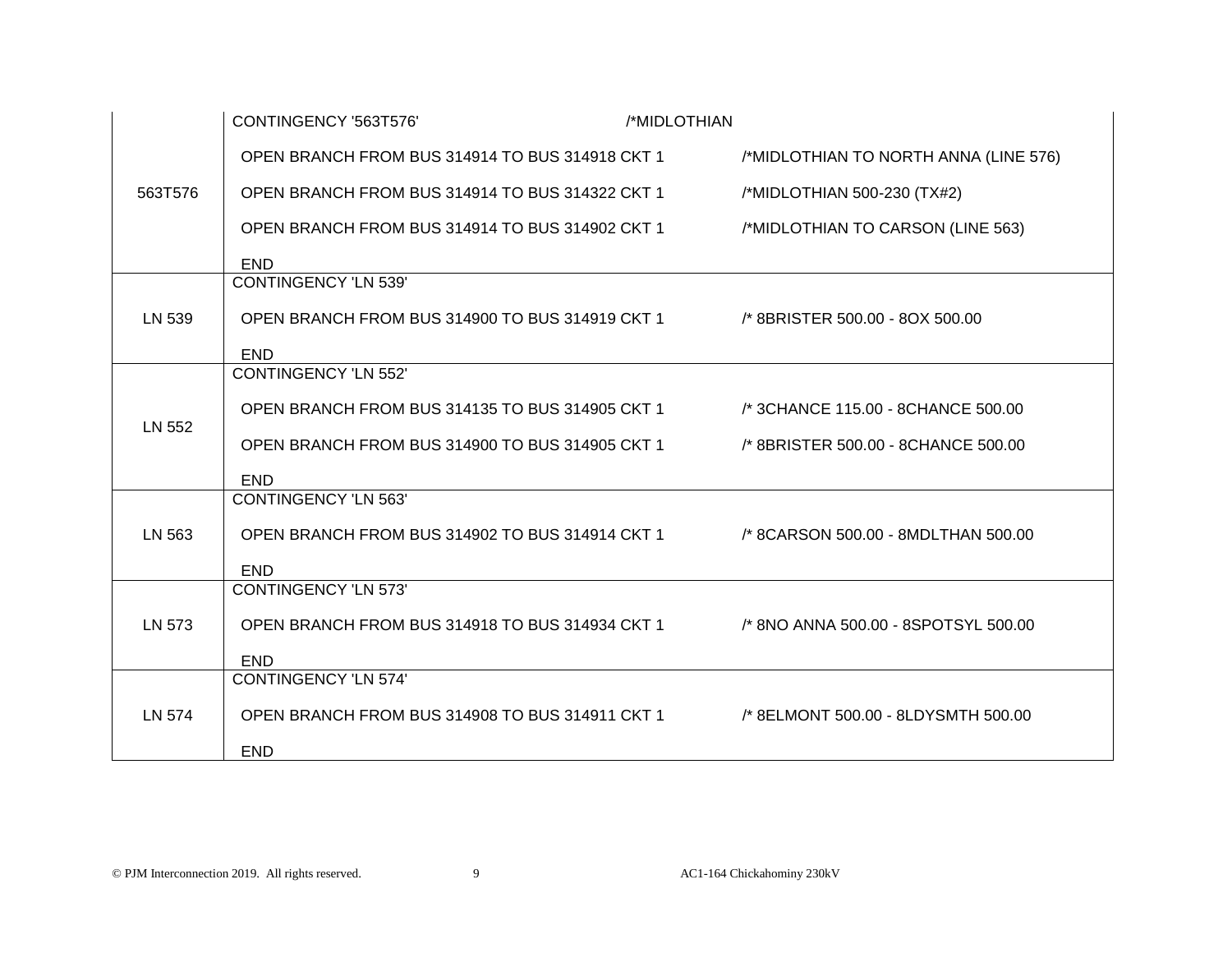|              | CONTINGENCY 'LN 576'                                                                                                                     |                                                                           |
|--------------|------------------------------------------------------------------------------------------------------------------------------------------|---------------------------------------------------------------------------|
|              | OPEN BRANCH FROM BUS 314322 TO BUS 314914 CKT 1                                                                                          | /* 6MDLTHAN 230.00 - 8MDLTHAN 500.00                                      |
| LN 576       | OPEN BRANCH FROM BUS 314914 TO BUS 314918 CKT 1                                                                                          | /* 8MDLTHAN 500.00 - 8NO ANNA 500.00                                      |
|              | <b>END</b>                                                                                                                               |                                                                           |
|              | <b>CONTINGENCY 'LN 594'</b>                                                                                                              |                                                                           |
| LN 594       | OPEN BRANCH FROM BUS 314916 TO BUS 314934 CKT 1 /* 8MORRSVL 500.00 - 8SPOTSYL 500.00                                                     |                                                                           |
|              | <b>END</b>                                                                                                                               |                                                                           |
|              | /*NORTH ANNA<br><b>CONTINGENCY 'WT576'</b>                                                                                               |                                                                           |
|              | OPEN BRANCH FROM BUS 314914 TO BUS 314918 CKT 1                                                                                          | /*MIDLOTHIAN TO NORTH ANNA (LINE 576)                                     |
| <b>WT576</b> | OPEN BRANCH FROM BUS 314914 TO BUS 314322 CKT 1                                                                                          | /*MIDLOTHIAN 500-230 (TX#2)                                               |
|              | OPEN BRANCH FROM BUS 314918 TO BUS 314232 CKT 2                                                                                          | /*NORTH ANNA 500-230 (TX#6)                                               |
|              | <b>END</b>                                                                                                                               |                                                                           |
| LN 581       | CONTINGENCY 'LN 581'<br>OPEN BRANCH FROM BUS 314135 TO BUS 314905 CKT 2<br>OPEN BRANCH FROM BUS 314905 TO BUS 314911 CKT 1<br><b>END</b> | /* 3CHANCE 115.00 - 8CHANCE 500.00<br>/* 8CHANCE 500.00 - 8LDYSMTH 500.00 |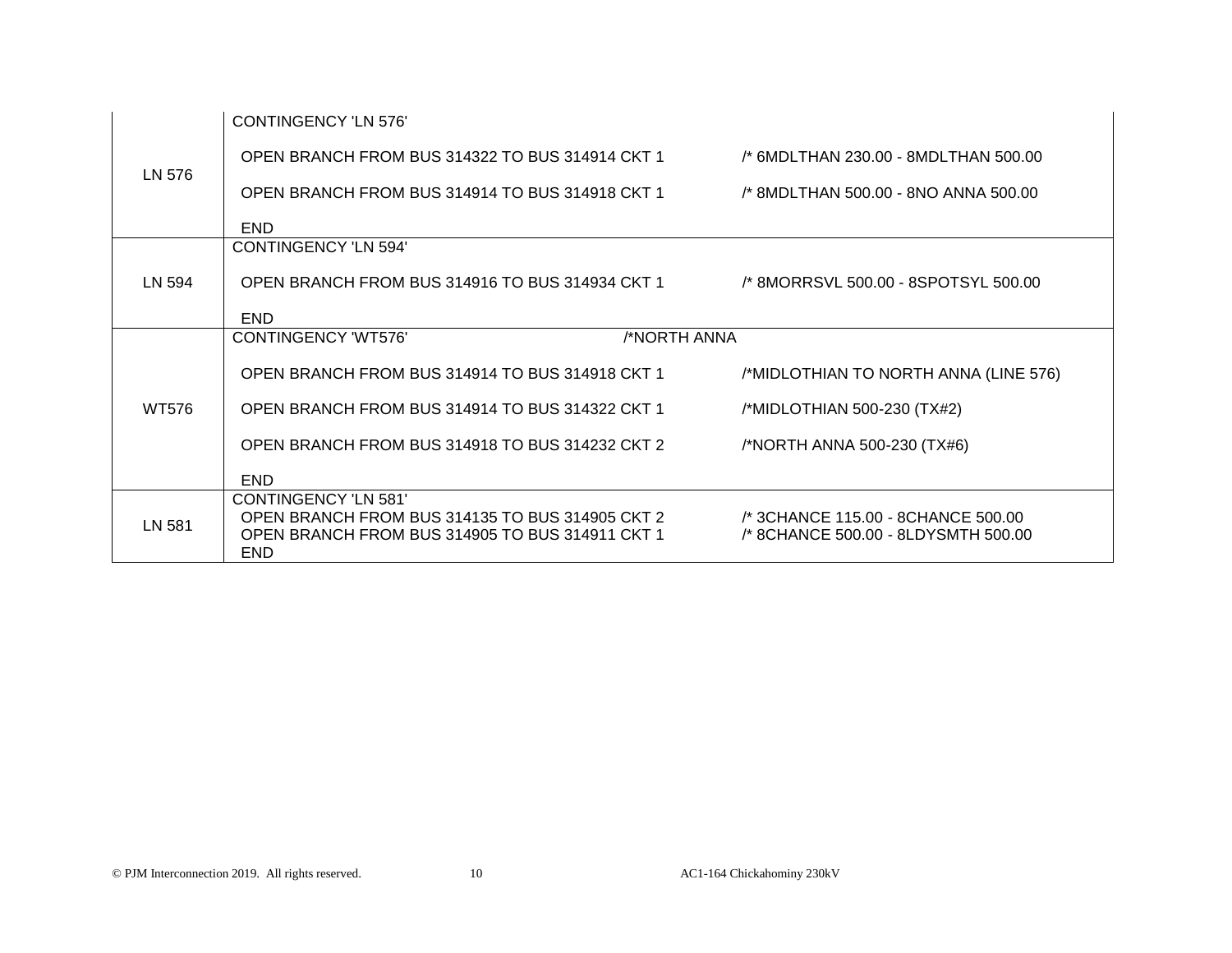# **Summer Peak Analysis – 2020**

## **Generator Deliverability**

*(Single or N-1 contingencies for the Capacity portion only of the interconnection)*

|       | <b>Contingency</b> | <b>Affected</b>       |                                            |        | <b>Bus</b> |                | <b>Power</b> |                | <b>Loading %</b> | <b>Rating</b> |            | <b>MW</b>    | Ref          |
|-------|--------------------|-----------------------|--------------------------------------------|--------|------------|----------------|--------------|----------------|------------------|---------------|------------|--------------|--------------|
| Type  | Name               | Area                  | <b>Facility Description</b>                | From   | To         | <b>Circuit</b> | <b>Flow</b>  | <b>Initial</b> | <b>Final</b>     | <b>Type</b>   | <b>MVA</b> | Contribution |              |
| $N-1$ | LN 576             | $DVP -$<br><b>DVP</b> | 8CHCKAHM-8ELMONT<br>$500 \text{ kV}$ line  | 314903 | 314908     |                | AC           | 97.94          | 100.27           | ER            | 2442       | 68.05        |              |
| $N-1$ | LN 581             | DVP-<br><b>DVP</b>    | <b>8LDYSMTH-8POSSUM 500</b><br>kV line     | 314911 | 314922     |                | AC           | 99.12          | 100.73           | ER            | 2442       | 39.19        |              |
| $N-1$ | LN 539             | DVP-<br><b>DVP</b>    | 8MORRSVL-8LOUDOUN<br>$500 \text{ kV}$ line | 314916 | 314913     |                | AC           | 99.66          | 100.51           | ER            | 2738       | 26.2         | $\mathbf{r}$ |

## **Multiple Facility Contingency**

*(Double Circuit Tower Line, Fault with a Stuck Breaker, and Bus Fault contingencies for the full energy output)*.

|             | Contingency | <b>Affected</b>    |                                  |        | <b>Bus</b> |      | Power |                | Loading %    |      | <b>Rating</b> | <b>MW</b>           |     |
|-------------|-------------|--------------------|----------------------------------|--------|------------|------|-------|----------------|--------------|------|---------------|---------------------|-----|
| <b>Type</b> | Name        | Area               | <b>Facility Description</b>      | From   | To.        | Cir. | Flow  | <b>Initial</b> | <b>Final</b> | Type | MVA           | <b>Contribution</b> | Ref |
| LFFE        | 557T574     | DVP-<br><b>DVP</b> | 8MDLTHAN-8NO ANNA<br>500 kV line | 314914 | 314918     |      | AC    | 97.83          | 99.98        | பட   | 3144          | 77.54               |     |

## **Short Circuit**

*(Summary of impacted circuit breakers)*

New circuit breakers found to be over-duty:

None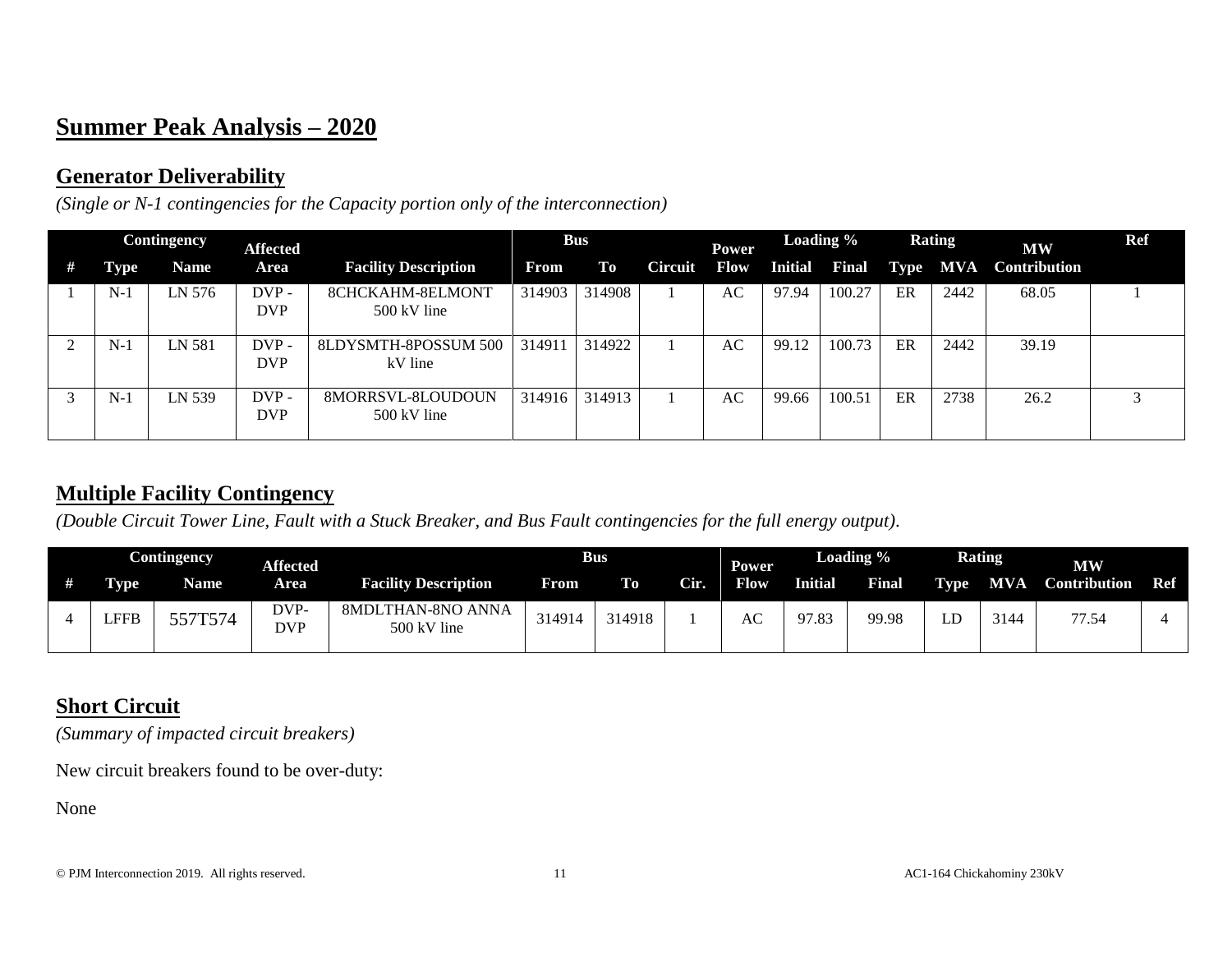Contributions to previously identified circuit breakers found to be over-duty:

None

# **Contribution to Previously Identified Overloads**

*(This project contributes to the following contingency overloads, i.e. "Network Impacts", identified for earlier generation or transmission interconnection projects in the PJM Queue)*

|    | Contingency |              | <b>Affected</b>       |                                           | <b>Bus</b> |        |              | Power       | Loading %      |              | <b>Rating</b> |            | $\mathbf{M}\mathbf{W}$ |            |
|----|-------------|--------------|-----------------------|-------------------------------------------|------------|--------|--------------|-------------|----------------|--------------|---------------|------------|------------------------|------------|
| #  | <b>Type</b> | <b>Name</b>  | Area                  | <b>Facility Description</b>               | From       | To     | Cir.         | <b>Flow</b> | <b>Initial</b> | <b>Final</b> | <b>Type</b>   | <b>MVA</b> | Contribution           | <b>Ref</b> |
| 5  | $N-1$       | LN 574       | DVP-<br><b>DVP</b>    | 6FRRIVER-6STJOHN 230<br>kV line           | 314212     | 314150 | $\mathbf{1}$ | AC          | 110.28         | 112.9        | ER            | 749        | 23.04                  | 5          |
| 6  | $N-1$       | LN 594       | DVP-<br><b>DVP</b>    | 8CHANCE-8BRISTER 500<br>kV line           | 314905     | 314900 | 1            | AC          | 106.14         | 107.91       | ER            | 2442       | 43.26                  | 6          |
|    | $N-1$       | LN 573       | $DVP -$<br><b>DVP</b> | <b>8CHANCE-8BRISTER 500</b><br>kV line    | 314905     | 314900 | 1            | AC          | 101.28         | 103.0        | ER            | 2442       | 42.47                  |            |
| 8  | $N-1$       | LN 576       | DVP-<br><b>DVP</b>    | 8ELMONT-8LDYSMTH<br>$500 \text{ kV}$ line | 314908     | 314911 | 1            | AC          | 126.84         | 129.95       | ER            | 2442       | 75.3                   | $\tau$     |
| 9  | $N-1$       | LN 563       | DVP-<br><b>DVP</b>    | 8ELMONT-8LDYSMTH<br>500 kV line           | 314908     | 314911 | $\mathbf{1}$ | AC          | 114.17         | 116.8        | ER            | 2442       | 64.01                  |            |
| 10 | <b>LFFB</b> | 57602        | DVP-<br><b>DVP</b>    | 8ELMONT-8LDYSMTH<br>500 kV line           | 314908     | 314911 | 1            | <b>AC</b>   | 103.95         | 107.22       | LD            | 3351       | 109.04                 |            |
| 11 | <b>LFFB</b> | 563T576      | $DVP -$<br><b>DVP</b> | 8ELMONT-8LDYSMTH<br>500 kV line           | 314908     | 314911 | $\mathbf{1}$ | AC          | 103.86         | 107.14       | LD            | 3351       | 109.1                  |            |
| 12 | <b>LFFB</b> | <b>WT576</b> | DVP-<br><b>DVP</b>    | 8ELMONT-8LDYSMTH<br>$500 \text{ kV}$ line | 314908     | 314911 | $\mathbf{1}$ | AC          | 103.95         | 107.22       | LD            | 3351       | 109.04                 |            |
| 13 | $N-1$       | LN 594       | DVP-<br><b>DVP</b>    | 8LDYSMTH-8POSSUM<br>500 kV line           | 314911     | 314922 | 1            | AC          | 101.25         | 102.79       | ER            | 2442       | 37.23                  | 8          |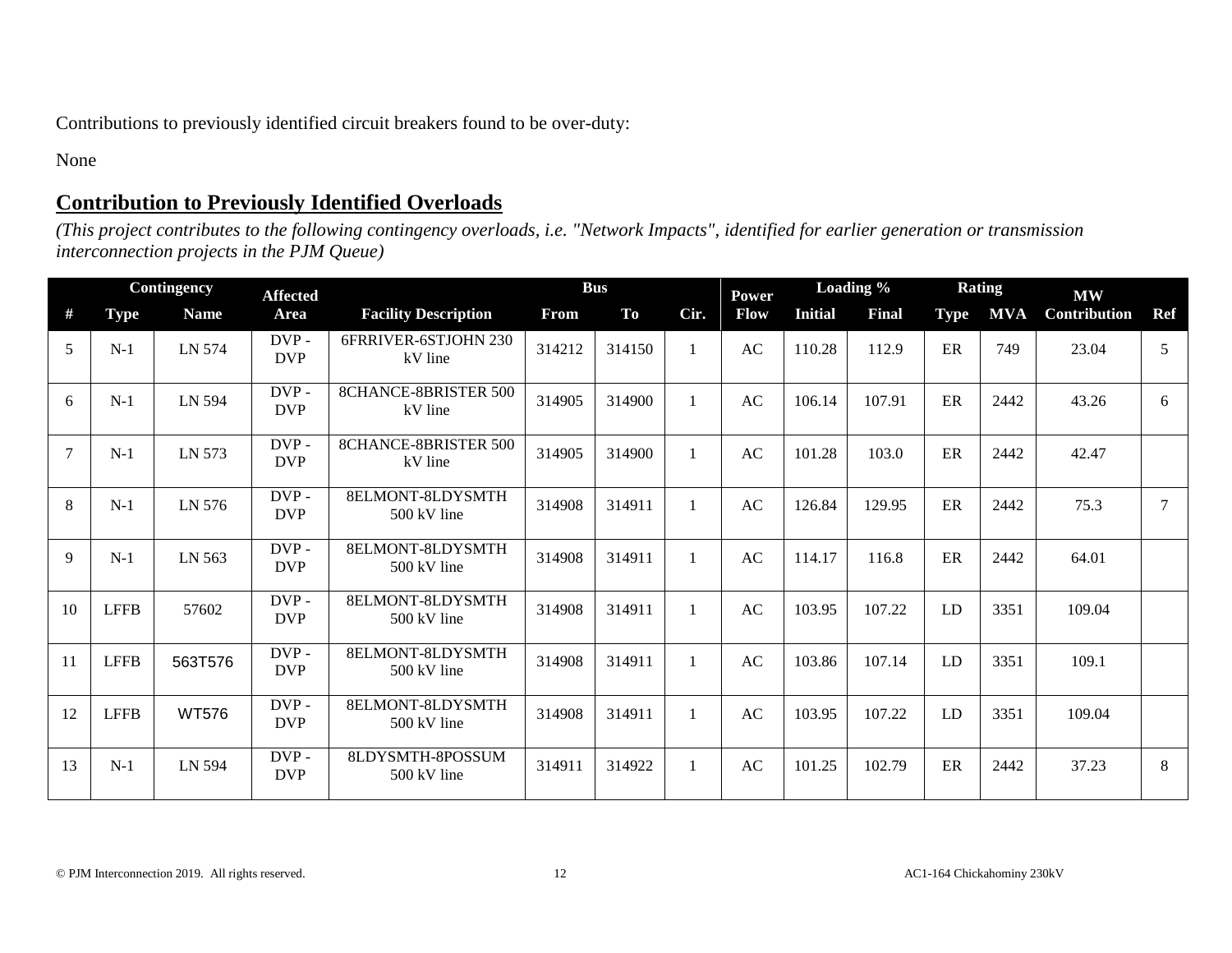#### **Steady-State Voltage Requirements**

*(Summary of the VAR requirements based upon the results of the steady-state voltage studies)*

None

### **Stability and Reactive Power Requirement for Low Voltage Ride Through**

*(Summary of the VAR requirements based upon the results of the dynamic studies)*

No deficiency found or mitigation required.

#### **New System Reinforcements**

*(Upgrades required to mitigate reliability criteria violations, i.e. Network Impacts, initially caused by the addition of this interconnection request)*

| <b>Violation</b><br># | <b>Overloaded Facility</b>         |                                      |         | <b>Upgrade Description</b>                                                                                                       |              | <b>Network</b><br><b>Upgrade</b><br><b>Number</b> | <b>Upgrade Cost</b> | <b>AC1-164</b><br><b>Allocation</b> |
|-----------------------|------------------------------------|--------------------------------------|---------|----------------------------------------------------------------------------------------------------------------------------------|--------------|---------------------------------------------------|---------------------|-------------------------------------|
| #1                    | 8CHCKAHM-<br><b>8ELMONT 500 kV</b> | MVA load dump.<br>Time: 14-16 months |         | Replace wave trap at Chickahominy Substation. This will increase<br>emergency rating to 3424 MVA (normal and emergency) and 3937 |              | n5464                                             | \$500,000           | \$31,194                            |
|                       |                                    |                                      | Queue   | <b>Impact</b> (MW)                                                                                                               | Cost         |                                                   |                     |                                     |
|                       |                                    |                                      |         | MW                                                                                                                               | Cost         |                                                   |                     |                                     |
|                       |                                    |                                      | Queue   | contribution                                                                                                                     | \$500,000    |                                                   |                     |                                     |
|                       |                                    |                                      | AC1-086 | 27.98                                                                                                                            | \$12,829.90  |                                                   |                     |                                     |
|                       |                                    |                                      | AC1-107 | 934.51                                                                                                                           | \$428,509.33 |                                                   |                     |                                     |
|                       |                                    |                                      | AC1-161 | 59.9                                                                                                                             | \$27,466.43  |                                                   |                     |                                     |
|                       |                                    |                                      | AC1-164 | 68.03                                                                                                                            | \$31,194.34  |                                                   |                     |                                     |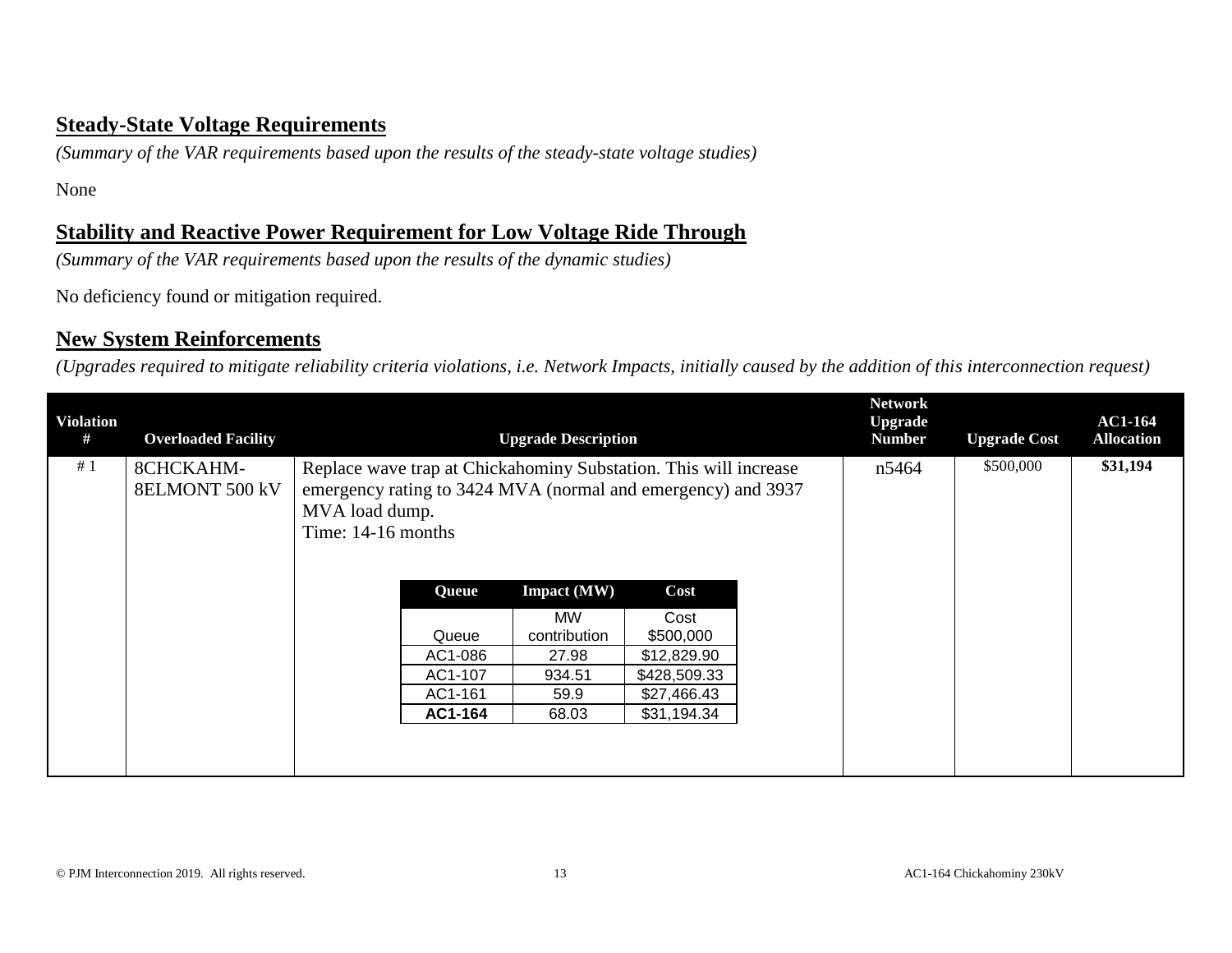| b3211<br># $3$<br>Wreck and rebuild a 2 mile segment of the Loudon - Morrisville 500kV line<br>\$6,000,000<br>8MORRSVL-<br>#569. This will increase normal and emergency rating to 3424 MVA.<br>8LOUDOUN 500<br>Estimated to take 36-48 months to engineer, permit and construct a VA<br>kV<br>CPCN is required.<br>Target in-service date: 12/31/24<br>Queue Project AC1-164 presently does not receive cost allocation for the<br>Network Upgrade.<br>Although Queue Project AC1-164 may not have cost responsibility for this | <b>Violation</b><br># | <b>Overloaded Facility</b> | <b>Upgrade Description</b>                                            | <b>Network</b><br><b>Upgrade</b><br><b>Number</b> | <b>Upgrade Cost</b> | <b>AC1-164</b><br><b>Allocation</b> |
|----------------------------------------------------------------------------------------------------------------------------------------------------------------------------------------------------------------------------------------------------------------------------------------------------------------------------------------------------------------------------------------------------------------------------------------------------------------------------------------------------------------------------------|-----------------------|----------------------------|-----------------------------------------------------------------------|---------------------------------------------------|---------------------|-------------------------------------|
|                                                                                                                                                                                                                                                                                                                                                                                                                                                                                                                                  |                       |                            |                                                                       |                                                   |                     | \$0                                 |
|                                                                                                                                                                                                                                                                                                                                                                                                                                                                                                                                  |                       |                            |                                                                       |                                                   |                     |                                     |
| deliverable to the PJM system. If Queue Project AC1-164 comes into service<br>prior to completion of the upgrade, an interim study will be required.                                                                                                                                                                                                                                                                                                                                                                             |                       |                            | upgrade, Queue Project AC1-164 may need this upgrade in-service to be |                                                   |                     |                                     |
| #4<br>n6055<br>\$250,000<br>8MDLTHAN-8NO<br>Replace wave trap at North Anna Substation for Midlothian - North<br>Anna 500 kV line #576. This will increase emergency rating by 31%<br>ANNA 500 kV<br>to 3424 MVA. Estimated to 12-16 months to engineer and construct.<br>Ratings after the upgrade: 3424/3424/3938<br>Time: 12-16 Months                                                                                                                                                                                        |                       |                            |                                                                       |                                                   |                     | \$27,157                            |
| <b>MW</b><br>Cost<br>Queue<br>Contribution<br>\$250,000<br>AC1-086<br>\$11,571.54<br>33.04<br>AC1-107<br>505.6<br>\$177,075.45<br>\$27,132.19<br>AC1-161<br>77.47<br>AC1-164<br>77.54<br>\$27,156.71                                                                                                                                                                                                                                                                                                                             |                       |                            |                                                                       |                                                   |                     |                                     |
| AC1-189<br>20.17<br>\$7,064.11<br><b>Total New Network Upgrades</b>                                                                                                                                                                                                                                                                                                                                                                                                                                                              |                       |                            |                                                                       |                                                   |                     | \$58,351                            |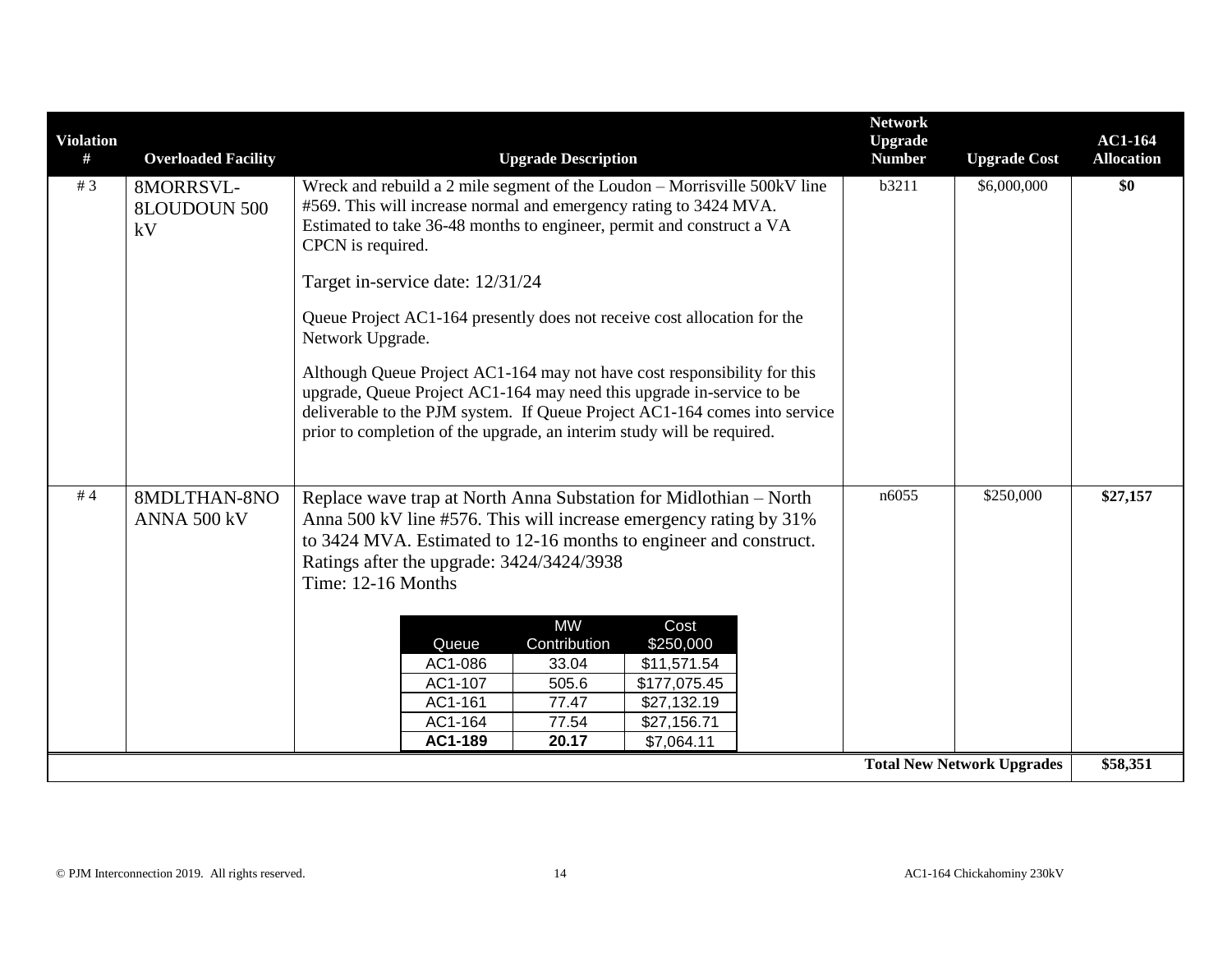#### **Contribution to Previously Identified System Reinforcements**

*(Overloads initially caused by prior Queue positions with additional contribution to overloading by this project. This project may have a % allocation cost responsibility which is calculated and reported for in the Impact Study)*

| <b>Violation</b><br># | <b>Overloaded Facility</b>          | <b>Upgrade Description</b>                                                                                                                                                                                                                                                                                                                                                                                                                                                                                                                                                                                                                                                              | <b>Network</b><br><b>Upgrade</b><br><b>Number</b> | <b>Upgrade Cost</b> | <b>AC1-164</b><br><b>Allocation</b> |
|-----------------------|-------------------------------------|-----------------------------------------------------------------------------------------------------------------------------------------------------------------------------------------------------------------------------------------------------------------------------------------------------------------------------------------------------------------------------------------------------------------------------------------------------------------------------------------------------------------------------------------------------------------------------------------------------------------------------------------------------------------------------------------|---------------------------------------------------|---------------------|-------------------------------------|
| # $5$                 | 6FRRIVER-<br>6STJOHN 230 kV<br>line | Replace the 2000A wave trap at Four Rivers and the 230kV line<br>switches at St. Johns Substation for line #256. The facility is to be<br>upgraded to a new emergency rating of 1195 MVA. Project was put<br>into service in 2017                                                                                                                                                                                                                                                                                                                                                                                                                                                       | n4692                                             | \$150,000           | \$0                                 |
| # 6, 7                | 8CHANCE-<br>8BRISTER 500 kV<br>line | Replace a wave trap on the Bristers – Chancellor 500kV line which is<br>part of the baseline Network Upgrade b3019 to rebuild a 22 mile<br>segment of the Bristers - Chancellor 500kV line #552.<br>Ratings after the upgrade: 2914/2914/3351<br>Time: $12-16$ months<br>Queue Project AC1-164 presently does not receive cost allocation for<br>the Network Upgrade.<br>Although Queue Project AC1-164 may not have cost responsibility for<br>this upgrade, Queue Project AC1-164 may need this upgrade in-<br>service to be deliverable to the PJM system. If Queue Project AC1-<br>164 comes into service prior to completion of the upgrade, an interim<br>study will be required. | n6217/b3019                                       | \$300,000           | \$0                                 |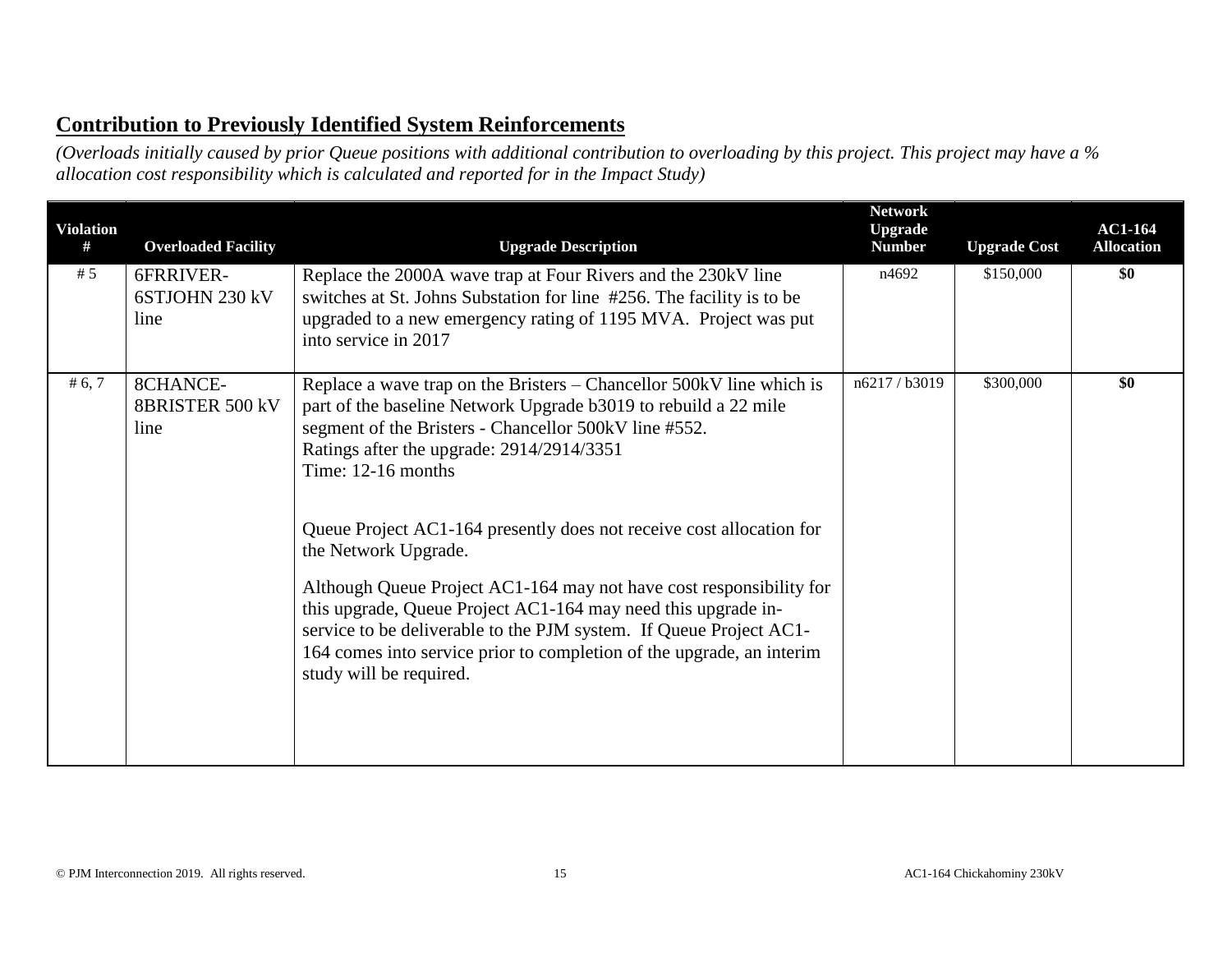| <b>Violation</b><br># | <b>Overloaded Facility</b>                 | <b>Upgrade Description</b>                                                                                                                                                                                                                                                                                                                                                                              | <b>Network</b><br><b>Upgrade</b><br><b>Number</b> | <b>Upgrade Cost</b>               | <b>AC1-164</b><br><b>Allocation</b> |
|-----------------------|--------------------------------------------|---------------------------------------------------------------------------------------------------------------------------------------------------------------------------------------------------------------------------------------------------------------------------------------------------------------------------------------------------------------------------------------------------------|---------------------------------------------------|-----------------------------------|-------------------------------------|
| # 2, 8, 9,<br>10, 11  | 8ELMONT-<br><b>8LDYSMTH 500</b><br>kV line | Replace the wavetraps on the Elmont - Ladysmith line #574 will<br>increase the line's rating up to 2913 MVA (normal), 2913 MVA<br>(emergency), and 3351 MVA (load dump).<br>Time: 12-16 months<br><b>MW</b><br>Cost<br>Contribution<br>\$700,000<br>Queue<br>\$28,667.73<br>AC1-086<br>32.32<br>AC1-107<br>627.76<br>\$556,821.00<br>AC1-161<br>53.83<br>\$47,747.03<br>AC1-164<br>75.27<br>\$66,764.24 | n5483                                             | \$700,000                         | \$66,764                            |
| #12                   | 8LDYSMTH-<br>8POSSUM 500 kV<br>line        | Replace wave trap at both Ladysmith and Possum Point Substations<br>for the Ladysmith - Possum Pt 500kV line #552.<br>Ratings after the upgrade: 2598/2857/3637<br>Time: 14-16 months<br><b>MW</b><br>Cost<br>Queue<br>contribution<br>\$500,000<br>AC1-107<br>301.14<br>\$341,900.06<br>AC1-158<br>74.26<br>\$84,312.40<br>AC1-161<br>27.77<br>\$31,529.16<br>AC1-164<br>37.22<br>\$42,258.38          | n6063                                             | \$500,000                         | \$42,258                            |
|                       |                                            |                                                                                                                                                                                                                                                                                                                                                                                                         |                                                   | <b>Total New Network Upgrades</b> | \$109,022                           |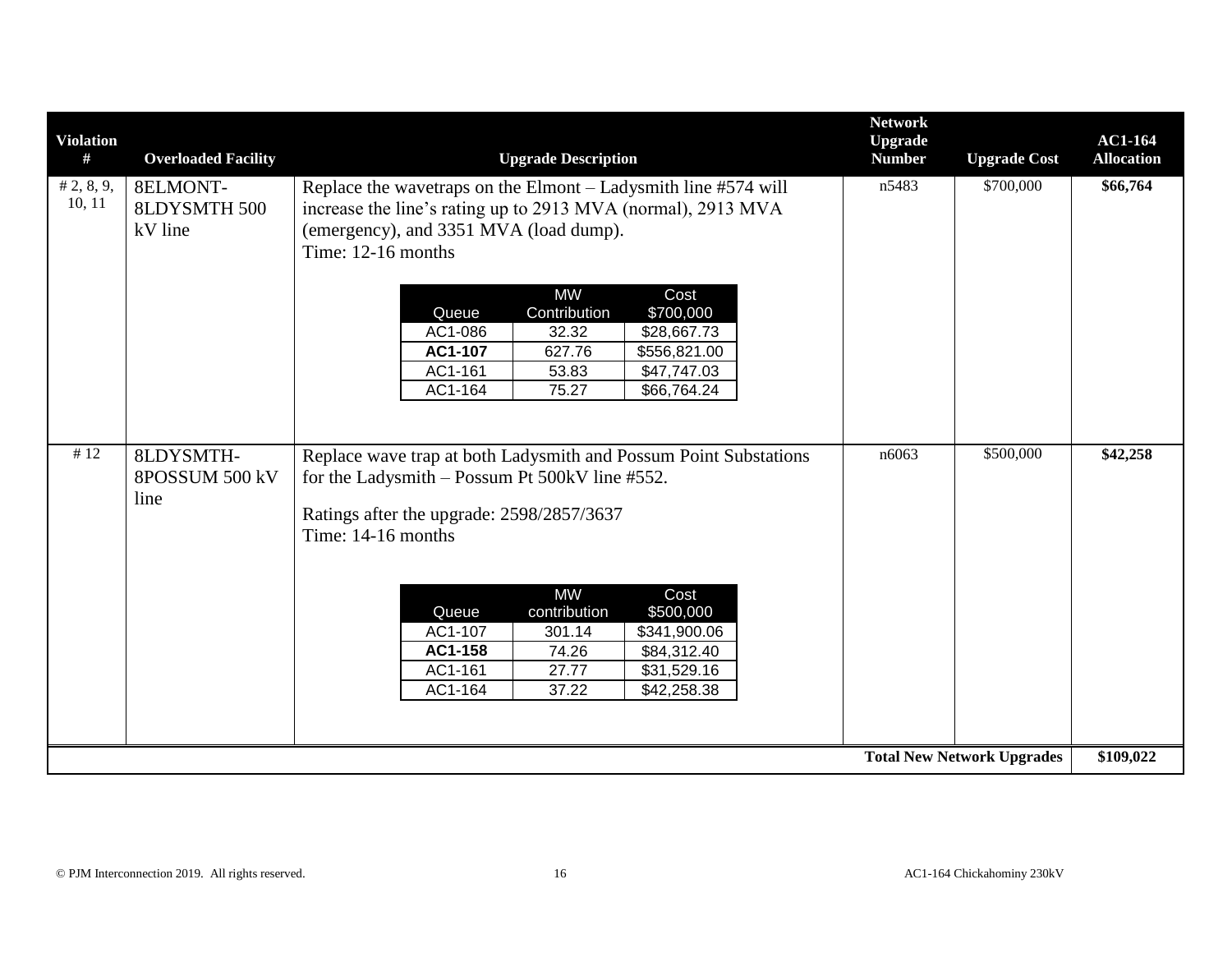## **Potential Congestion due to Local Energy Deliverability**

*PJM also studied the delivery of the energy portion of this interconnection request. Any problems identified below are likely to result in operational restrictions to the project under study. The IC can proceed with network upgrades to eliminate the operational restriction at their discretion by submitting a Merchant Transmission Interconnection request.*

*Note: Only the most severely overloaded conditions are listed below. There is no guarantee of full delivery of energy for this interconnection request by addressing only the conditions listed in this section. With a Transmission Interconnection Request, a subsequent analysis will be performed which shall study all overload conditions associated with the overloaded element(s) identified.* 

|    |             | <b>Contingency</b> | <b>Affected</b>       |                                        |        | <b>Bus</b> |                | <b>Power</b> | Loading %      |              | <b>Rating</b> |            | $\mathbf{M}\mathbf{W}$ |
|----|-------------|--------------------|-----------------------|----------------------------------------|--------|------------|----------------|--------------|----------------|--------------|---------------|------------|------------------------|
| #  | <b>Type</b> | <b>Name</b>        | Area                  | <b>Facility Description</b>            | From   | To         | <b>Circuit</b> | Flow         | <b>Initial</b> | <b>Final</b> | <b>Type</b>   | <b>MVA</b> | Contribution           |
| 13 | $N-1$       | LN 574             | DVP-<br><b>DVP</b>    | 6FRRIVER-6STJOHN 230 kV<br>line        | 314212 | 314150     |                | <b>AC</b>    | 109.91         | 113.7        | ER            | 749        | 33.38                  |
| 14 | $N-1$       | LN 576             | DVP-<br><b>DVP</b>    | <b>8CHCKAHM-8ELMONT 500</b><br>kV line | 314903 | 314908     |                | AC           | 115.83         | 119.22       | ER            | 2442       | 98.63                  |
| 15 | $N-1$       | LN 594             | DVP-<br><b>DVP</b>    | 8CHANCE-8BRISTER 500 kV<br>line        | 314905 | 314900     |                | <b>AC</b>    | 118.55         | 120.77       | ER            | 2442       | 62.69                  |
| 16 | $N-1$       | LN 576             | DVP-<br><b>DVP</b>    | <b>8ELMONT-8LDYSMTH 500</b><br>kV line | 314908 | 314911     |                | <b>AC</b>    | 142.52         | 147.02       | ER            | 2442       | 109.1                  |
| 17 | Non         | Non                | DVP-<br><b>DVP</b>    | 8ELMONT-8LDYSMTH 500<br>kV line        | 314908 | 314911     | 1              | <b>AC</b>    | 101.93         | 105.43       | <b>NR</b>     | 2442       | 86.24                  |
| 18 | $N-1$       | LN 573             | $DVP -$<br><b>DVP</b> | 8LDYSMTH-8CHANCE 500<br>kV line        | 314911 | 314905     |                | AC           | 106.03         | 108.04       | ER            | 2738       | 63.77                  |
| 19 | $N-1$       | LN 594             | $DVP -$<br><b>DVP</b> | 8LDYSMTH-8POSSUM 500<br>kV line        | 314911 | 314922     |                | AC           | 110.2          | 112.11       | ER            | 2442       | 53.96                  |
| 20 | $N-1$       | LN 574             | DVP-<br><b>DVP</b>    | 8MDLTHAN-8NO ANNA 500<br>kV line       | 314914 | 314918     |                | AC           | 107.25         | 109.84       | ER            | 2442       | 74.32                  |
| 21 | $N-1$       | LN 539             | DVP-<br><b>DVP</b>    | 8MORRSVL-8LOUDOUN 500<br>kV line       | 314916 | 314913     |                | AC           | 100.62         | 101.8        | ER            | 2738       | 37.97                  |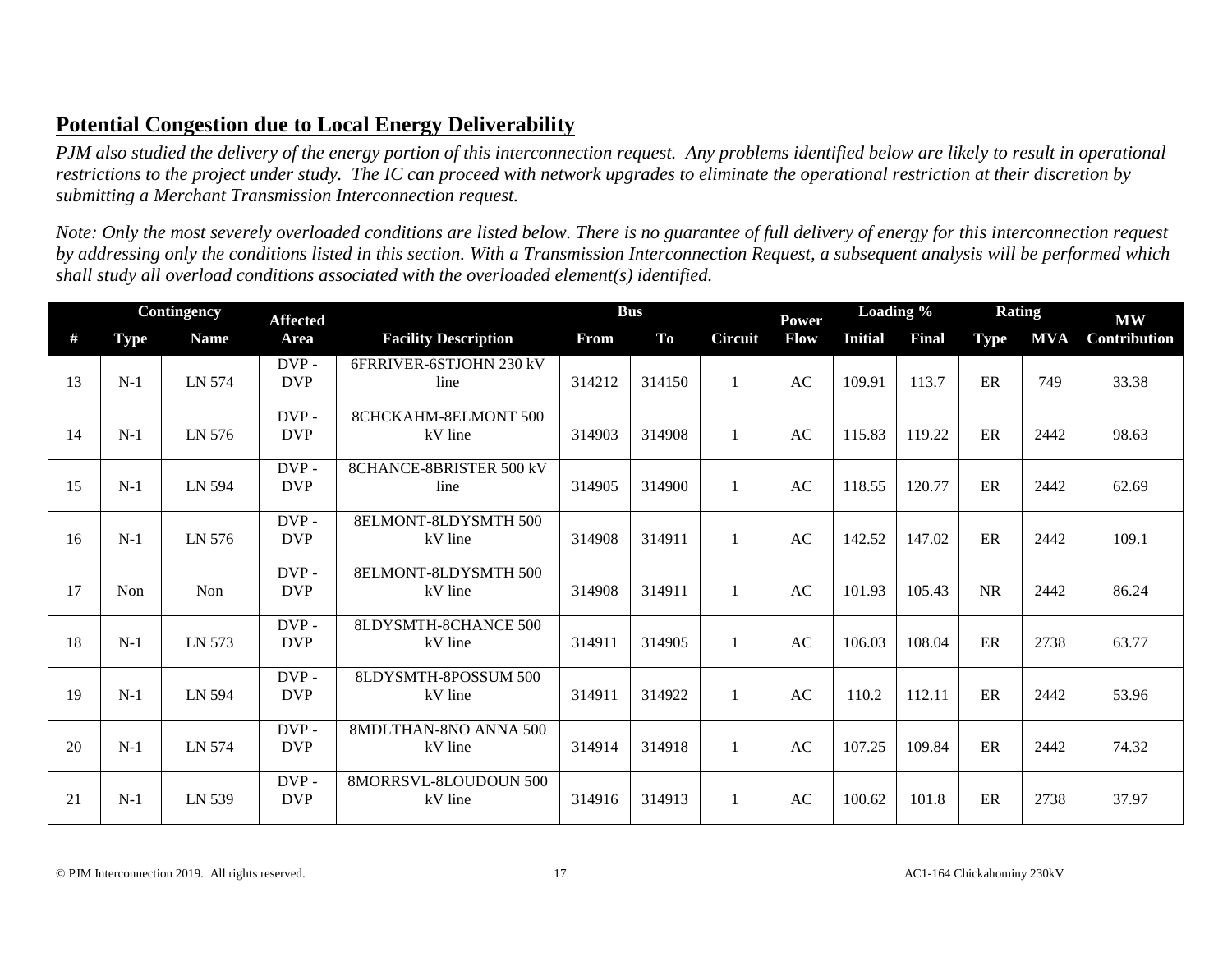|              |             | <b>Contingency</b> | Affected           |                                  |        | <b>Bus</b> |                | Power |         | Loading % | <b>Rating</b> |            | <b>MW</b>           |
|--------------|-------------|--------------------|--------------------|----------------------------------|--------|------------|----------------|-------|---------|-----------|---------------|------------|---------------------|
|              | <b>Type</b> | Name.              | Area               | <b>Facility Description</b>      | From   | <b>To</b>  | <b>Circuit</b> | Flow  | Initial | Final     | Type          | <b>MVA</b> | <b>Contribution</b> |
| $\sim$<br>-- |             | N 552              | DVP-<br><b>DVP</b> | 8SPOTSYL-8MORRSVL 500<br>kV line | 314934 | 14916      |                | АC    | 100.4   | 102.08    | ER            | 3219       | 64.22               |

## **Light Load Analysis in 2020**

Not required

## **ITO Analysis**

ITO assessed the impact of the proposed Queue Project #AC1-164 interconnection of 320 MW of energy (Capacity 220.8 MW) for compliance with reliability criteria on ITO's Transmission System. The system was assessed using the summer 2020 RTEP case provided to ITO by PJM. When performing a generation analysis, ITO's main analysis will be load flow study results under single contingency and multiple facility contingency (both normal and stressed system conditions). ITO Criteria considers a transmission facility overloaded if it exceeds 94% of its emergency rating under normal and stressed system conditions. A full listing of ITO's Planning Criteria and interconnection requirements can be found in the ITO's Facility Connection Requirements which are publicly available at: [http://www.dom.com.](http://www.dom.com/)

The results of these studies evaluate the system under a limited set of operating conditions and do not guarantee the full delivery of the capacity and associated energy of this proposed interconnection request under all operating conditions. NERC Planning and Operating Reliability Criteria allow for the re-dispatch of generating units to resolve projected and actual deficiencies in real time and planning studies. Specifically NERC Category C Contingency Conditions ( Bus Fault, Tower Line, N-1-1, and Stuck Breaker scenarios) allow for re-dispatch of generating units to resolve potential reliability deficiencies. For ITO Planning Criteria the re-dispatch of generating units for these contingency conditions is allowed as long as the projected loading does not exceed 100% of a facility Load Dump Rating.

As part of its generation impact analysis ITO routinely evaluates the impact that a proposed new generation resource will have under maximum generation conditions, stress system conditions and import/export system conditions (greater than 20 MW). The results of these studies are discussed in more detail below.

Category B Analysis (Single Contingency):

- System Normal No deficiencies identified
- Critical System Condition (No Surry 230 kV Unit) OR (Possum Point Unit #6 (230kV Unit) No deficiencies identified.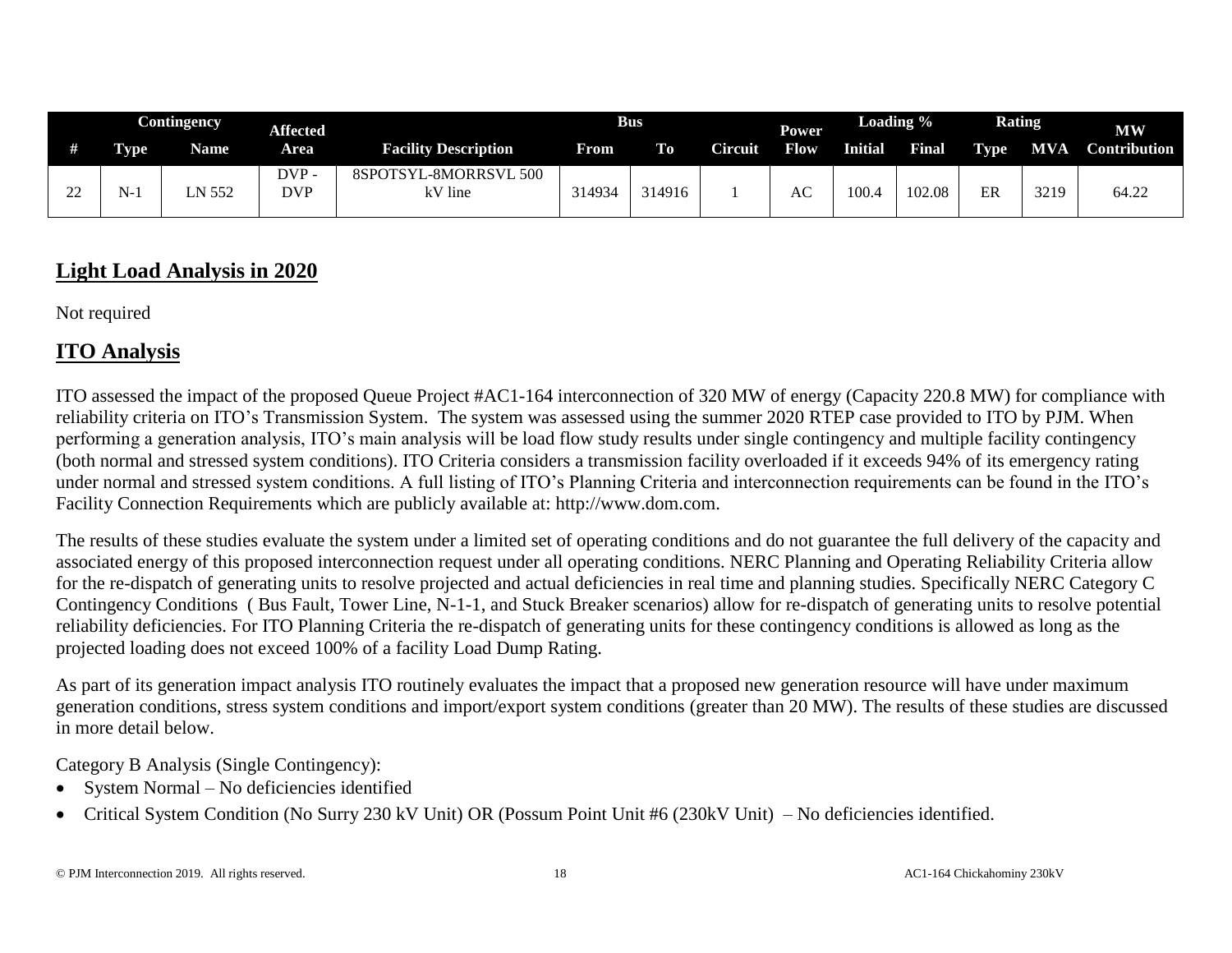Category C Analysis: (Multiple Facility Contingency)

- Bus Fault No deficiencies identified
- Line Stuck Breaker No deficiencies identified
- Tower Line No deficiencies identified

As part of its generation impact analysis ITO routinely evaluates the impact that a proposed new generation resource (greater than 20 MW) will have under maximum generation conditions, stress system conditions and import/export system conditions. The results of these studies are discussed in Table A and B below.

#### Table A: Import Study Results

| <b>Import Study Results</b> |                |                                  |                         |  |
|-----------------------------|----------------|----------------------------------|-------------------------|--|
| Area                        | Summer<br>2020 | Summer<br>2020 with<br>$AC1-164$ | <b>Limiting Element</b> |  |
| <b>AEP</b>                  | $2000+$        | $2000+$                          | None                    |  |
| <b>APS</b>                  | $2000+$        | $2000+$                          | None                    |  |
| <b>CPL</b>                  | $2000+$        | $2000+$                          | None                    |  |
| <b>PJM</b>                  | $2000+$        | $2000+$                          | None                    |  |

Table B: Export Study Results

| <b>Export Study Results</b> |                |                                    |                         |  |  |
|-----------------------------|----------------|------------------------------------|-------------------------|--|--|
| Area                        | Summer<br>2020 | Summer<br>$2020$ with<br>$AC1-164$ | <b>Limiting Element</b> |  |  |
| AEP                         | $2000+$        | $2000+$                            | None                    |  |  |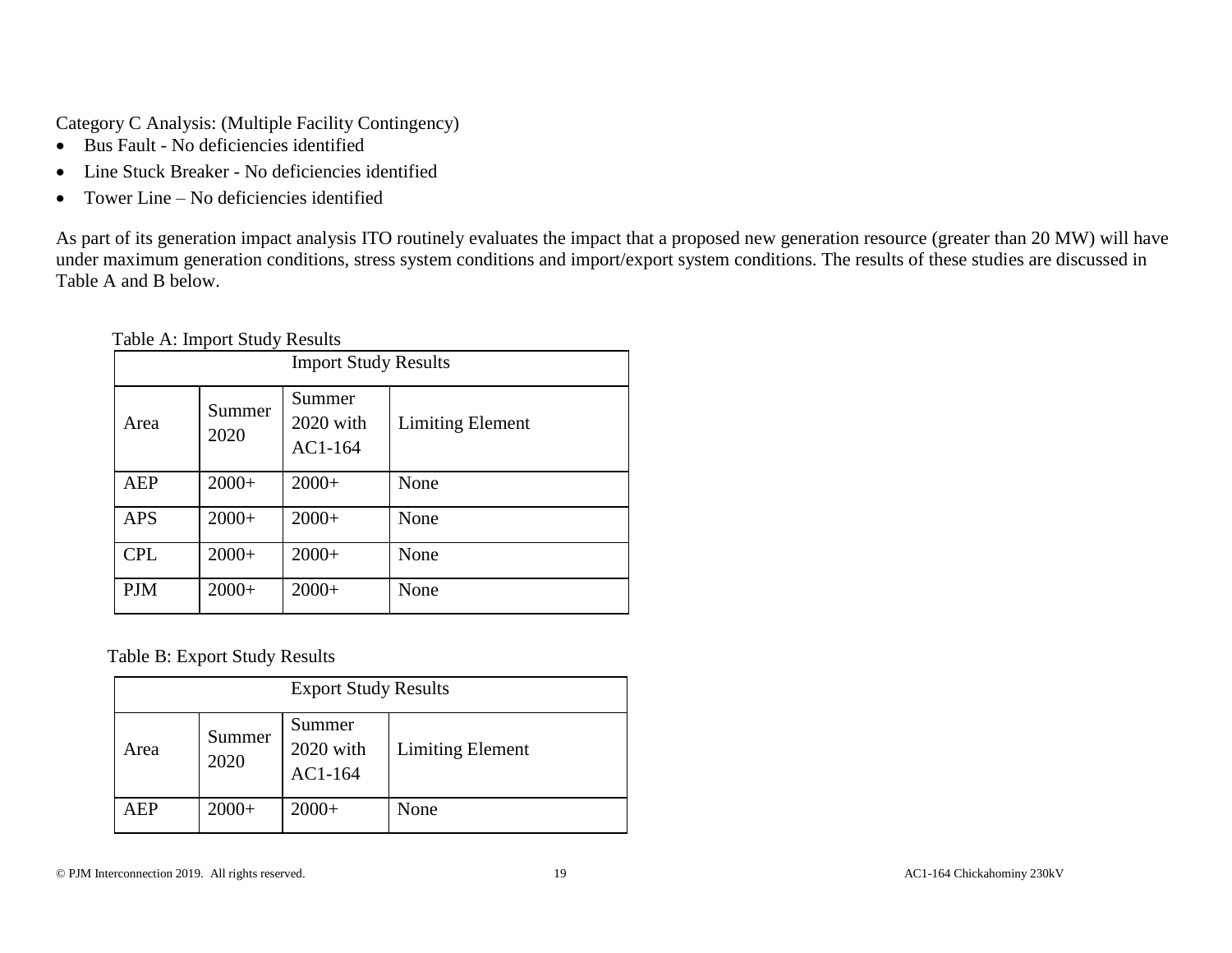| <b>APS</b> | $2000+$ | $2000+$ | None |
|------------|---------|---------|------|
| <b>CPL</b> | $2000+$ | $2000+$ | None |
| <b>PJM</b> | $2000+$ | $2000+$ | None |

ITO's Planning Criteria indicates a need to have approximately 2000 MW of import and export capability. The results of these import and export studies indicate that the proposed AC1-164 (Transfer) will not impact ITO's import or export capability

## **Affected System Analysis & Mitigation**

**Duke Energy:**

None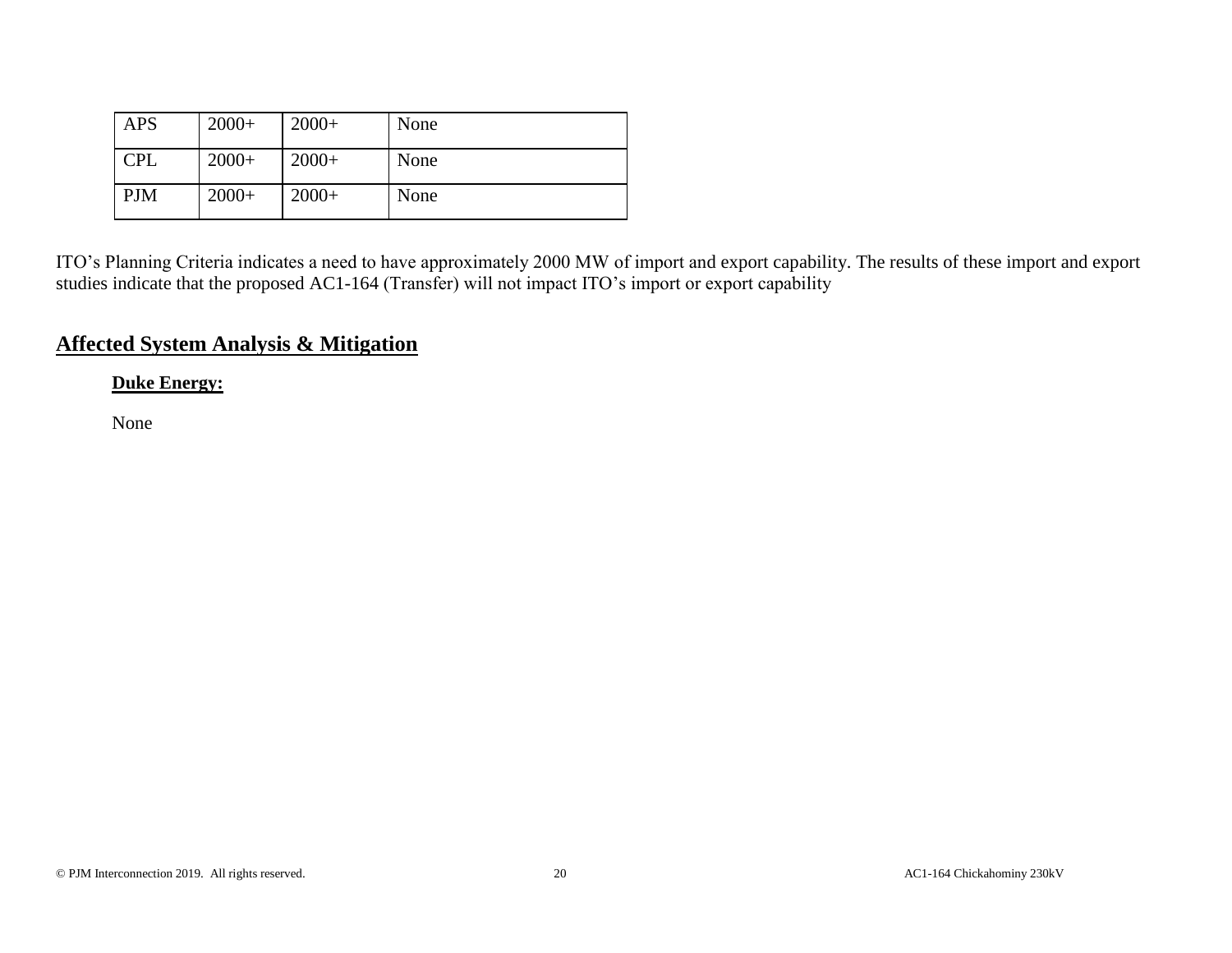#### **Attachment 1.**

#### *System Configuration*

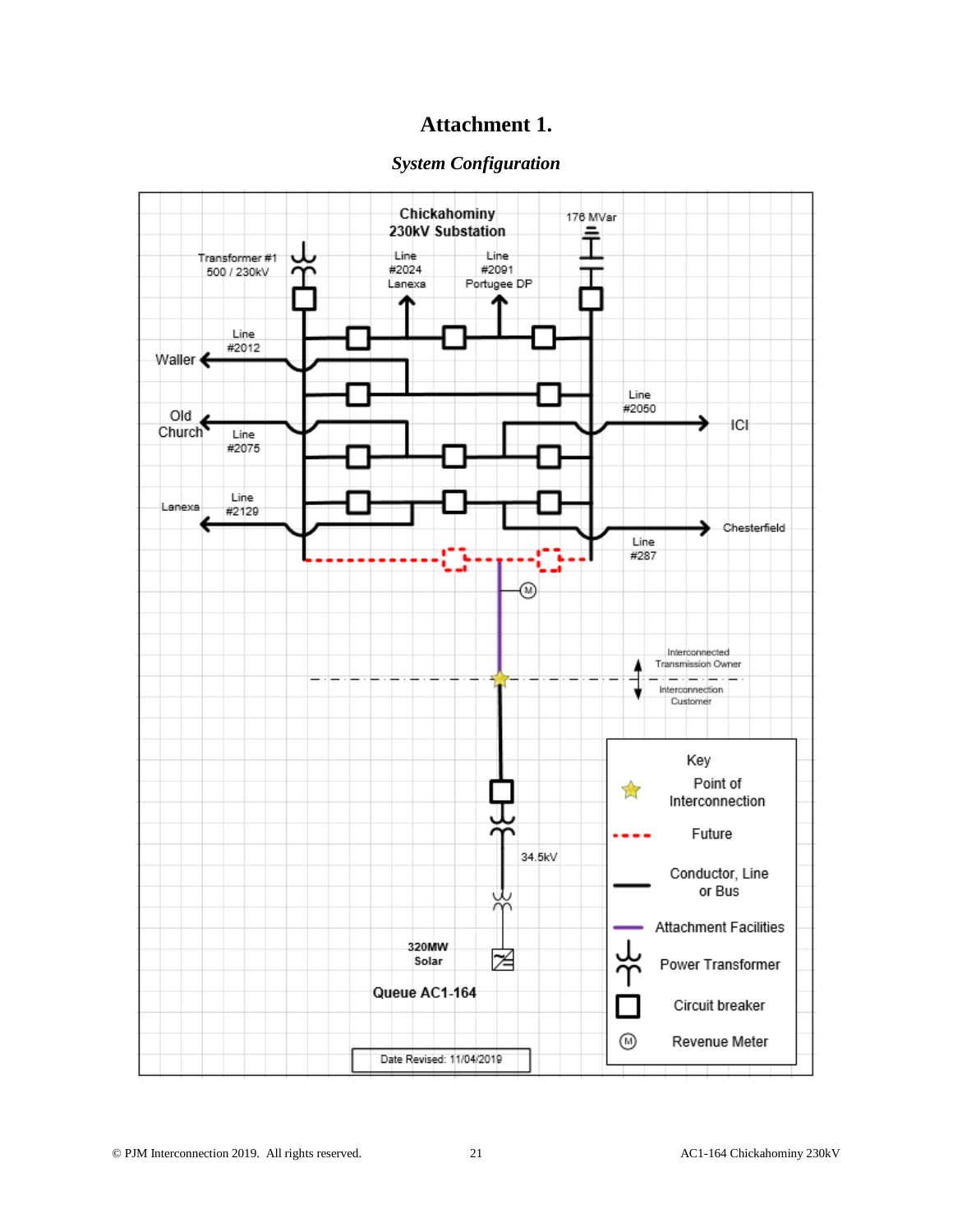# **Appendices**

The following appendices contain additional information about each flowgate presented in the body of the report. For each appendix, a description of the flowgate and its contingency was included for convenience. However, the intent of the appendix section is to provide more information on which projects/generators have contributions to the flowgate in question. Although this information is not used "as is" for cost allocation purposes, it can be used to gage other generators impact.

It should be noted the generator contributions presented in the appendices sections are full contributions, whereas in the body of the report, those contributions take into consideration the commercial probability of each project.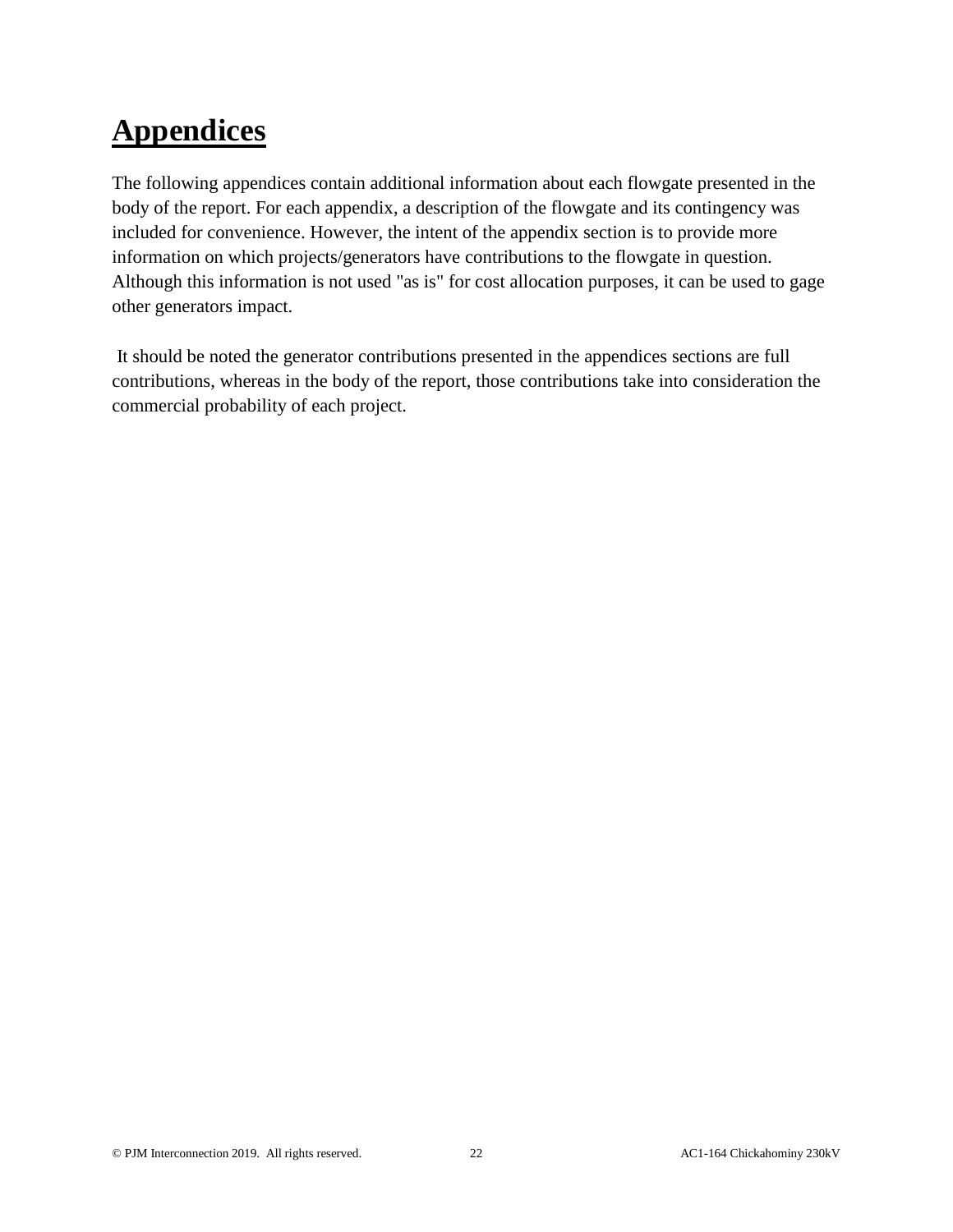(DVP - DVP) The 8CHCKAHM-8ELMONT 500 kV line (from bus 314903 to bus 314908 ckt 1) loads from 97.94% to 100.27% (AC power flow) of its emergency rating (2442 MVA) for the single line contingency outage of 'LN 576'. This project contributes approximately 68.05 MW to the thermal violation.

#### CONTINGENCY 'LN 576'

 OPEN BRANCH FROM BUS 314322 TO BUS 314914 CKT 1 /\* 6MDLTHAN 230.00 - 8MDLTHAN 500.00 OPEN BRANCH FROM BUS 314914 TO BUS 314918 CKT 1 /\* 8MDLTHAN

500.00 - 8NO ANNA 500.00

END

| <b>Bus Number</b> | <b>Bus Name</b>        | <b>Full Contribution</b> |
|-------------------|------------------------|--------------------------|
| 315099            | <i><b>ICHESPKB</b></i> | 2.2                      |
| 315108            | <b>IELIZAR1</b>        | 6.46                     |
| 315109            | <i>IELIZAR2</i>        | 6.35                     |
| 315110            | <i>IELIZAR3</i>        | 6.54                     |
| 315233            | <b>ISURRY 2</b>        | 58.85                    |
| 315091            | <b>IYORKTN2</b>        | 55.82                    |
| 315092            | <b>IYORKTN3</b>        | 47.96                    |
| 314421            | 6WINCHST               | 0.27                     |
| 315074            | <b>CIR AB2-152</b>     | 12.6                     |
| 916191            | Z1-068 C               | 0.09                     |
| 921162            | $AA1-063AC$            | 11.34                    |
| 921752            | $AA2-053C$             | 11.82                    |
| 921762            | $AA2-057C$             | 9.27                     |
| 921982            | AA2-088 C              | 8.67                     |
| 922442            | $AA2-165C$             | 1.26                     |
| 922512            | AA2-174 C              | 0.54                     |
| 922532            | AA2-178 C              | 15.74                    |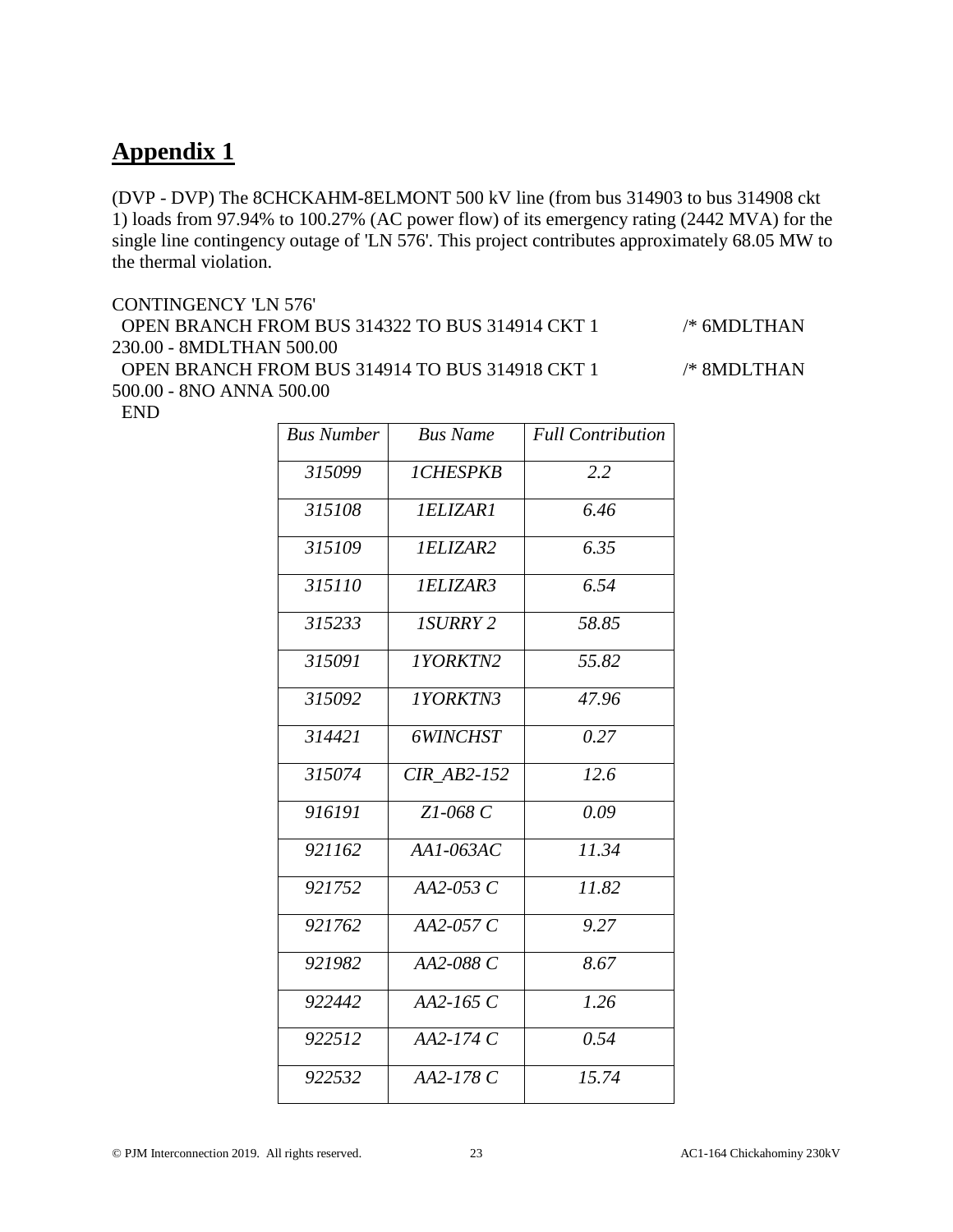| 922682 | $AB1-027C$   | 2.42   |
|--------|--------------|--------|
| 922922 | AB1-081 C OP | 11.29  |
| 923262 | AB1-132 C OP | 19.    |
| 923572 | AB1-173 C OP | 2.96   |
| 923582 | AB1-173AC OP | 2.96   |
| 923801 | AB2-015 C OP | 15.64  |
| 923831 | AB2-022 C    | 4.11   |
| 923841 | $AB2-024C$   | 4.1    |
| 923851 | $AB2-025C$   | 3.24   |
| 923911 | AB2-031 C OP | 2.94   |
| 923991 | AB2-040 C OP | 9.66   |
| 924021 | AB2-043 C OP | 3.28   |
| 924151 | $AB2-059C$   | 13.3   |
| 924161 | AB2-060 C    | 9.39   |
| 924241 | AB2-068 OP   | 619.11 |
| 924321 | AB2-079 C OP | 6.25   |
| 924491 | AB2-098 C    | 0.78   |
| 924501 | AB2-099 C    | 0.85   |
| 924511 | $AB2-100C$   | 15.34  |
| 924811 | AB2-134 C OP | 19.08  |
| 925051 | AB2-160 C OP | 6.37   |
| 925061 | AB2-161 C OP | 5.24   |
| 925171 | AB2-174 C O1 | 9.22   |
| 925281 | AB2-186 C    | 1.02   |
| 925331 | $AB2-190C$   | 30.32  |
| 926261 | $ACI-027C$   | 3.68   |
|        |              |        |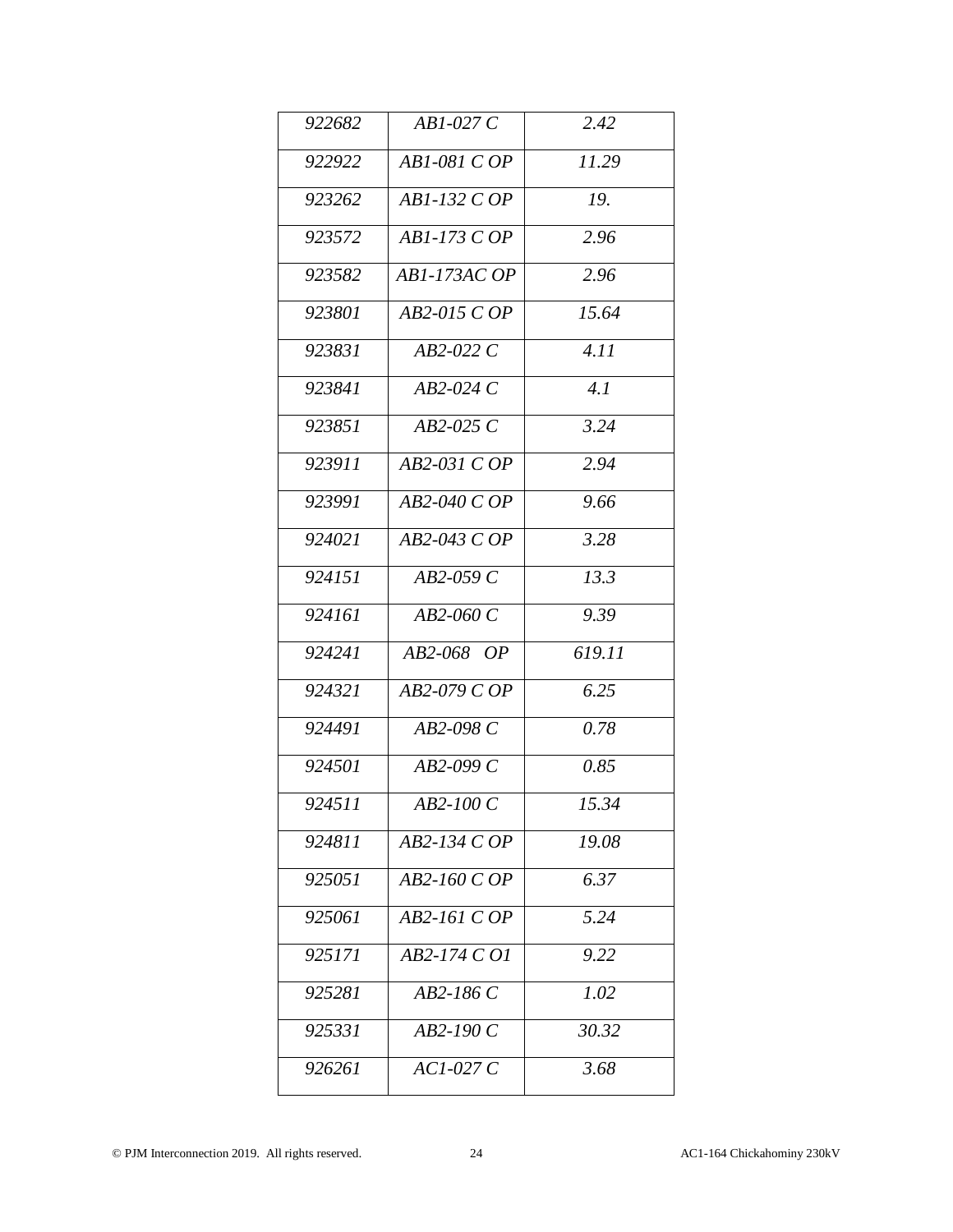| 926331 | $AC1-034C$       | 8.62   |
|--------|------------------|--------|
| 926531 | $AC1-054COP$     | 8.51   |
| 926591 | $ACI-060$        | 0.1    |
| 926601 | $ACI-06I$        | 0.04   |
| 926621 | $AC1-063$        | 0.62   |
| 926641 | $AC1-065C$       | 5.37   |
| 926851 | AC1-086 C        | 27.98  |
| 926981 | $AC1-099C$       | 11.11  |
| 927041 | $AC1-105$ C OP   | 5.85   |
| 927061 | AC1-107 OP       | 934.51 |
| 927181 | $AC1-112C$       | 1.89   |
| 927561 | $ACI-147C$       | 4.14   |
| 927711 | $AC1-161$ C $OP$ | 59.82  |
| 927741 | $AC1-164$ C OP   | 68.05  |
| 927991 | $ACI-189C$       | 11.76  |
| 928191 | $ACI-208 COI$    | 11.97  |
| 928271 | $ACI-2I6COP$     | 14.56  |
|        |                  |        |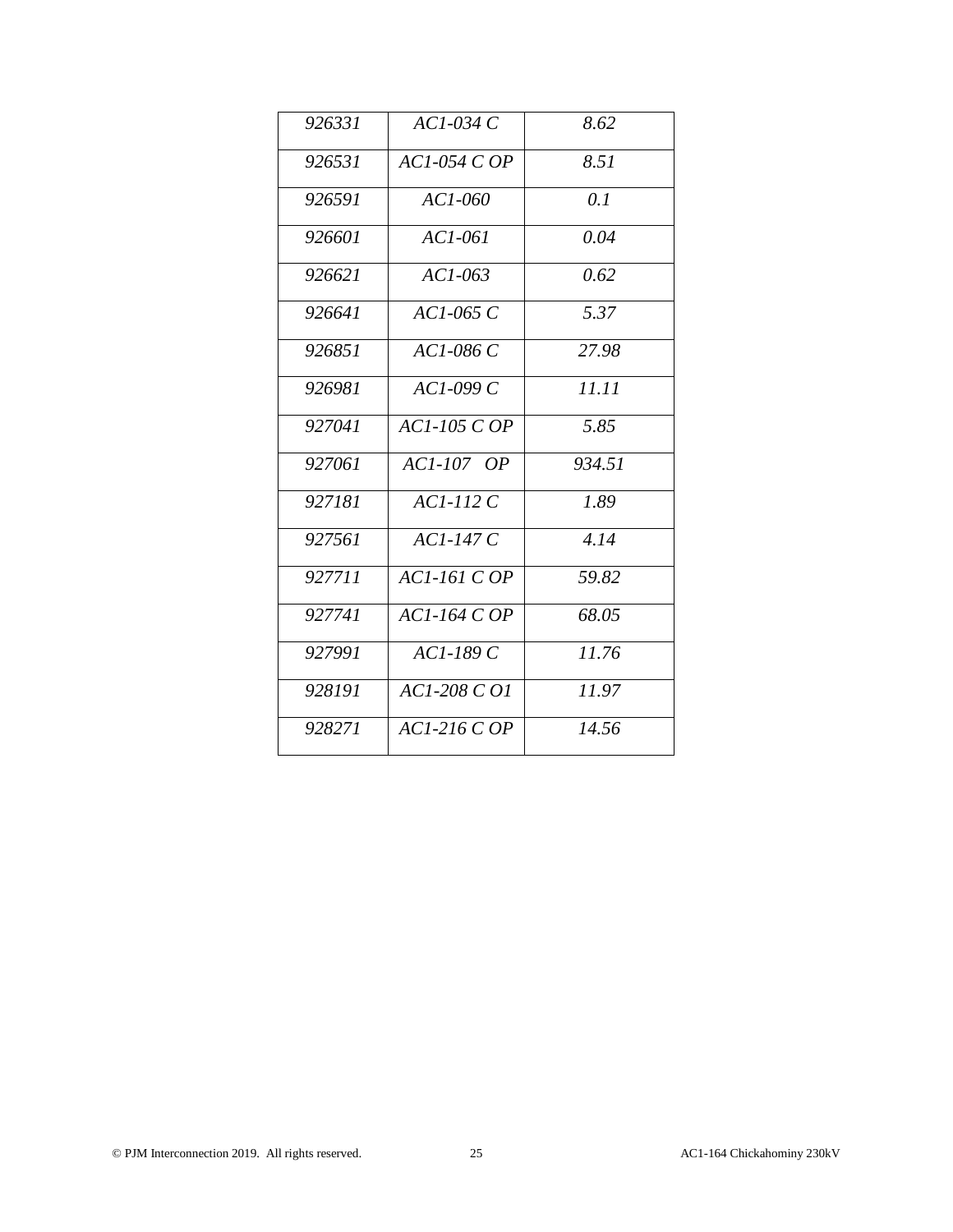(DVP - DVP) The 8MORRSVL-8LOUDOUN 500 kV line (from bus 314916 to bus 314913 ckt 1) loads from 99.66% to 100.51% (AC power flow) of its emergency rating (2738 MVA) for the single line contingency outage of 'LN 539'. This project contributes approximately 26.2 MW to the thermal violation.

#### CONTINGENCY 'LN 539' OPEN BRANCH FROM BUS 314900 TO BUS 314919 CKT 1 /\* 8BRISTER 500.00 - 8OX 500.00 END

| <b>Bus Number</b> | <b>Bus Name</b>        | <b>Full Contribution</b> |
|-------------------|------------------------|--------------------------|
| 315053            | <b>IBELMED1</b>        | 2.07                     |
| 315054            | <b>IBELMED2</b>        | 2.07                     |
| 315055            | 1BELMED3               | $\overline{1.72}$        |
| 315172            | <b>ILOISA A</b>        | 2.37                     |
| 315173            | <b>ILOISA B</b>        | 2.38                     |
| 315174            | ILOISA C               | 2.38                     |
| 315175            | <b>ILOISA</b> D        | 2.38                     |
| 315176            | <b>ILOISAE</b>         | 4.85                     |
| 315028            | <b>IM RUNA</b>         | 6.49                     |
| 315029            | <b>IM RUN B</b>        | 6.43                     |
| 315030            | <b>IM RUN C</b>        | 6.49                     |
| 315225            | <b>IN ANNA1</b>        | 33.31                    |
| 315226            | <b>IN ANNA2</b>        | 32.79                    |
| 315021            | <b>IREMNGT1</b>        | 5.94                     |
| 315022            | <b>IREMNGT2</b>        | 5.82                     |
| 315023            | <b>IREMNGT3</b>        | 5.85                     |
| 315024            | 1REMNGT4               | 5.91                     |
| 315177            | <i><b>ISANNAG1</b></i> | 1.25                     |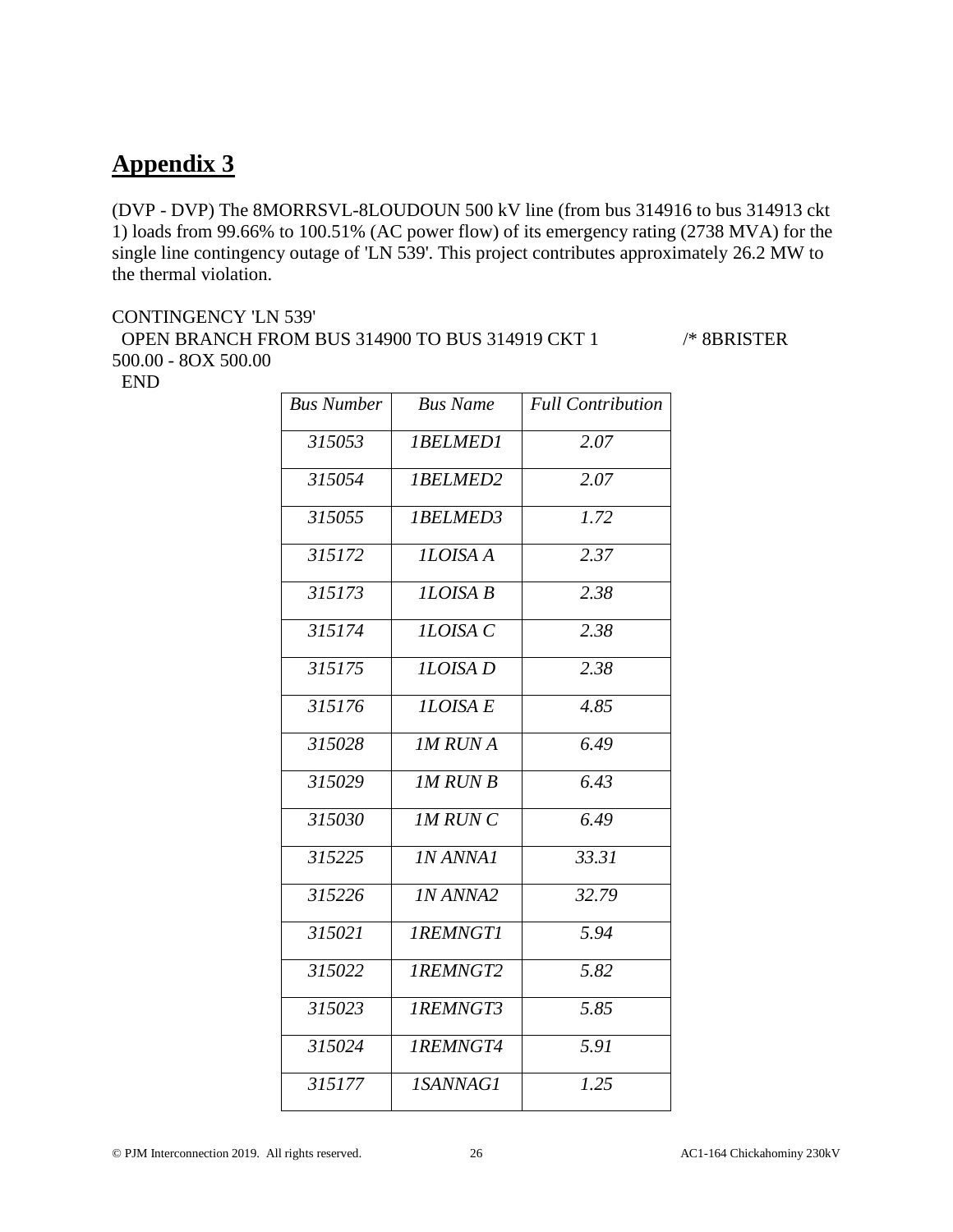| <i>ISANNAG2</i>        | 1.25   |
|------------------------|--------|
| <i><b>ISANNAS1</b></i> | 0.64   |
| <i><b>ISANNAS2</b></i> | 0.64   |
| <b>ISPRUNCA</b>        | 1.28   |
| <b>ISPRUNCB</b>        | 1.28   |
| <b>ISPRUNCC</b>        | 0.95   |
| <b>ISPRUNCD</b>        | 0.95   |
| <b>ISURRY 2</b>        | 18.62  |
| 1YORKTN2               | 19.67  |
| 6S PUMP                | 0.65   |
| <b>6WARRNTN</b>        | 0.08   |
| <b>CIR AB2-152</b>     | 6.48   |
| $AB1-027C$             | 1.67   |
| AB2-015 C OP           | 5.95   |
| $AB2-022C$             | 1.53   |
| AB2-026 C              | 1.67   |
| AB2-029 C              | 1.65   |
| AB2-068 OP             | 128.66 |
| AB2-134 C OP           | 8.6    |
| $AB2-158C$             | 10.76  |
| AB2-160 C OP           | 3.64   |
| AB2-161 C OP           | 2.27   |
| AB2-190 C              | 13.42  |
| $AC1-027C$             | 1.34   |
| $ACI-043C$             | 7.87   |
|                        |        |
|                        |        |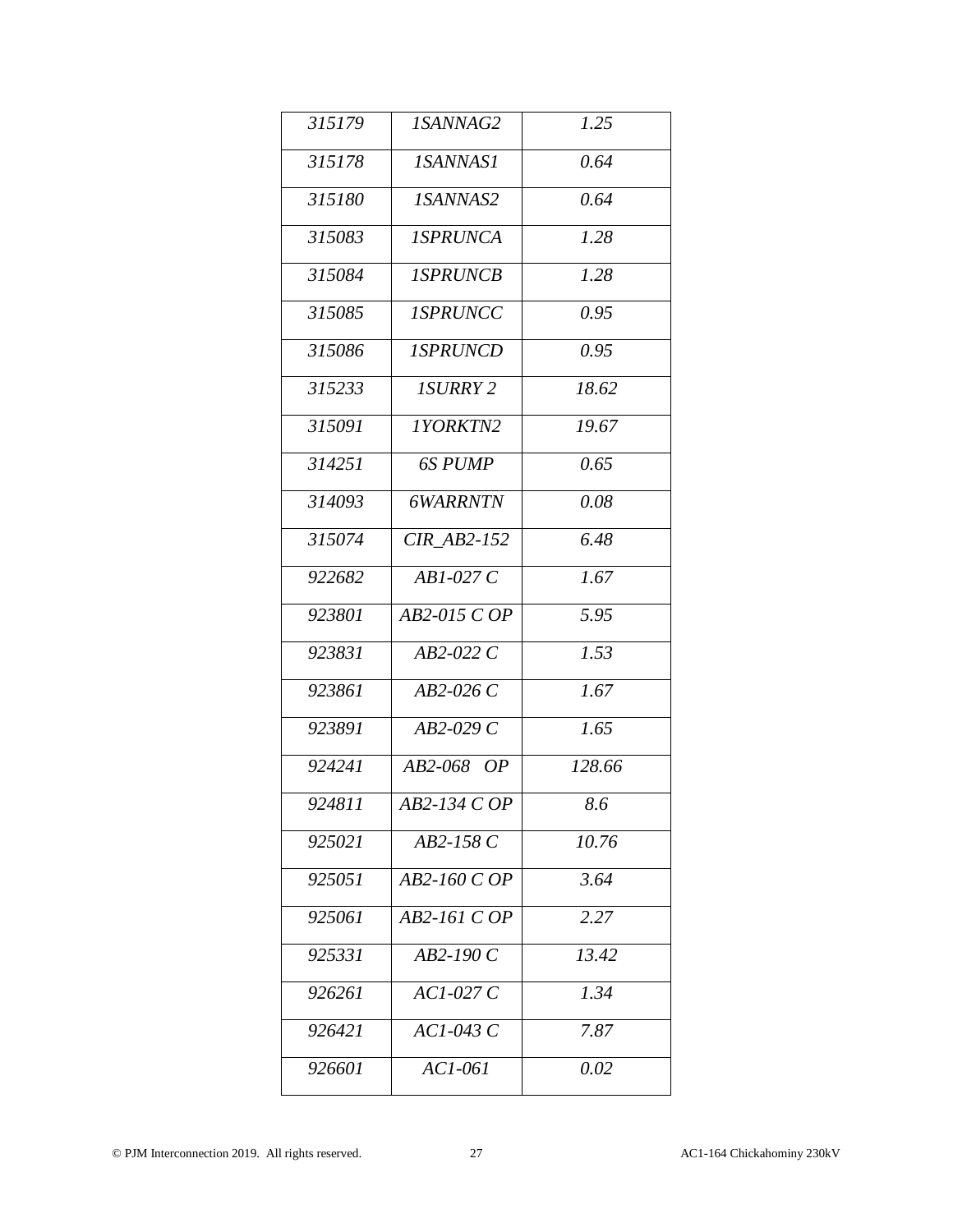| 926751 | AC1-076 C         | 4.97   |
|--------|-------------------|--------|
| 927061 | <i>AC1-107 OP</i> | 194.21 |
| 927181 | ACI-112 C         | 1.3    |
| 927281 | ACI-121 C OP      | 10.89  |
| 927521 | $ACI-143 COP$     | 8.72   |
| 927561 | $ACI-147C$        | 1.51   |
| 927681 | $AC1-158C$        | 81.75  |
| 927711 | ACI-161 C OP      | 20.4   |
| 927741 | $ACI-164 COP$     | 26.2   |
| 928271 | AC1-216 C OP      | 6.57   |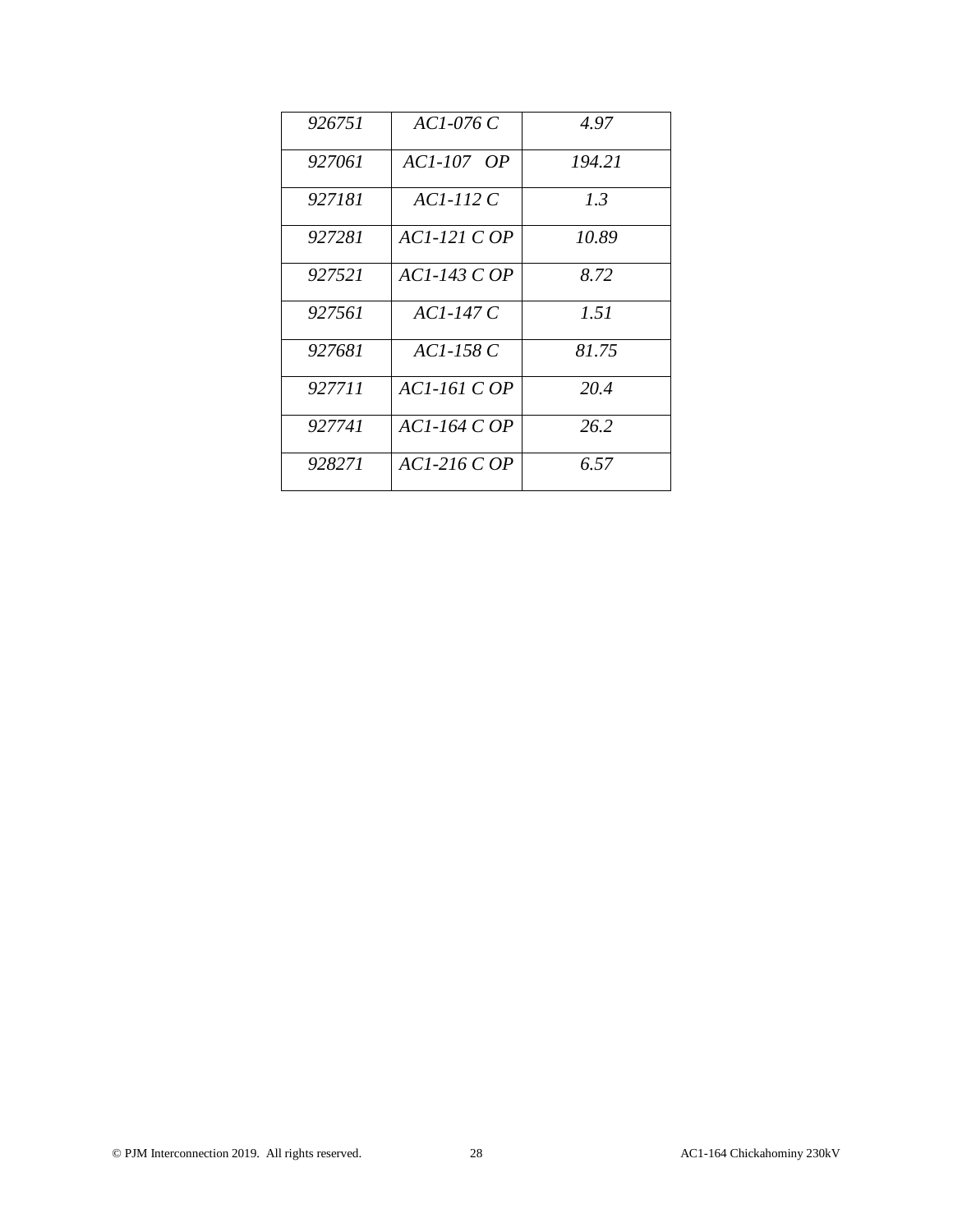(DVP - DVP) The 8MDLTHAN-8NO ANNA 500 kV line (from bus 314914 to bus 314918 ckt 1) loads from 97.83% to 99.98% (AC power flow) of its load dump rating (3144 MVA) for the line fault with failed breaker contingency outage of '557T574'. This project contributes approximately 77.54 MW to the thermal violation.

CONTINGENCY '557T574' /\* ELMONT

 OPEN BRANCH FROM BUS 314908 TO BUS 314903 CKT 1 /\*ELMONT TO CHICKAHOMINY (LINE 557) OPEN BRANCH FROM BUS 314903 TO BUS 314214 CKT 1

/\*CHICKAHOMINY 500-230 (TX#1)

 OPEN BRANCH FROM BUS 314911 TO BUS 314908 CKT 1 /\*ELMONT TO LADYSMITH (LINE 574)

END

| <b>Bus Number</b> | <b>Bus Name</b>            | <b>Full Contribution</b> |
|-------------------|----------------------------|--------------------------|
| 315102            | <b>IBRUNSWICKG1</b>        | 15.79                    |
| 315103            | <i><b>IBRUNSWICKG2</b></i> | 15.79                    |
| 315104            | <b>IBRUNSWICKG3</b>        | 15.79                    |
| 315105            | <i><b>IBRUNSWICKS1</b></i> | 32.81                    |
| 315108            | <i><b>IELIZAR1</b></i>     | 6.15                     |
| 315109            | <i>IELIZAR2</i>            | 6.04                     |
| 315110            | <i>IELIZAR3</i>            | 6.22                     |
| 315073            | <i><b>ISTONECA</b></i>     | 10.31                    |
| 315233            | <b>ISURRY 2</b>            | 48.71                    |
| 314784            | <i><b>IWEYRHSB</b></i>     | 3.45                     |
| 315091            | <i>IYORKTN2</i>            | 48.04                    |
| 314539            | 3UNCAMP                    | 4.3                      |
| 314541            | <b>3WATKINS</b>            | 1.23                     |
| 314189            | <b>6PAPERMILL</b>          | 8.87                     |
| 315074            | <b>CIR AB2-152</b>         | 14.5                     |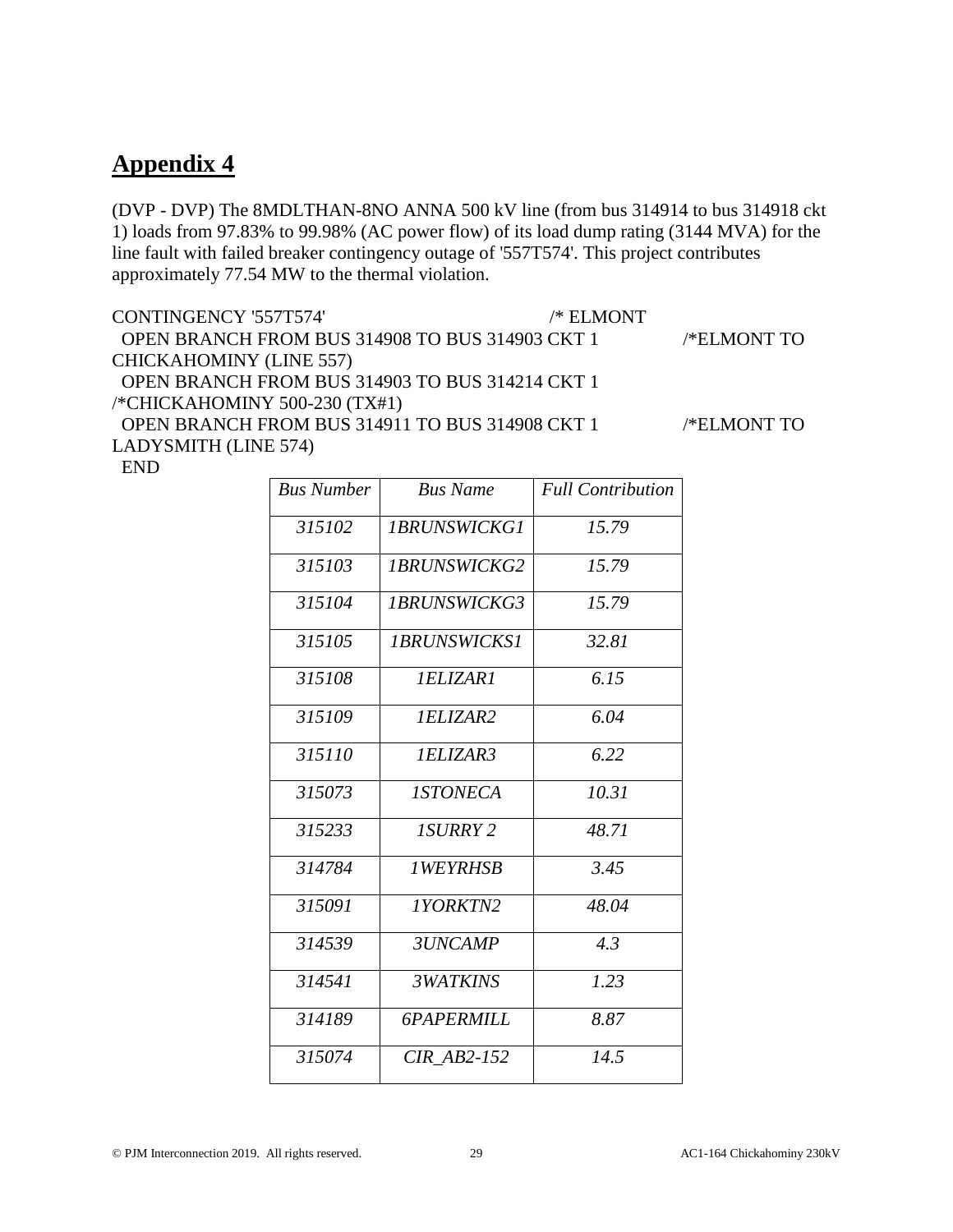| 292791 | $U1-032E$    | 5.37  |
|--------|--------------|-------|
| 900672 | V4-068 E     | 0.47  |
| 901082 | W1-029E      | 79.25 |
| 907092 | $X1-038E$    | 10.75 |
| 913392 | $Y1-086E$    | 3.78  |
| 916042 | $Zl - 036E$  | 77.7  |
| 916191 | $Z1-068C$    | 0.08  |
| 916192 | $Z1-068E$    | 3.29  |
| 916301 | $Z1-086C$    | 96.09 |
| 916302 | $Z1-086E$    | 16.77 |
| 917122 | $Z2-027E$    | 1.83  |
| 917332 | $Z2-043E$    | 1.59  |
| 917342 | $Z2-044E$    | 0.88  |
| 917512 | Z2-088 E OP1 | 12.41 |
| 921162 | AA1-063AC    | 13.36 |
| 921163 | AA1-063AE    | 6.3   |
| 918512 | AA1-065 E OP | 7.27  |
| 921183 | $AA1-067E$   | 1.14  |
| 918562 | AA1-072 E    | 0.27  |
| 921583 | AA1-139 E    | 11.2  |
| 921752 | AA2-053 C    | 13.81 |
| 921753 | $AA2-053E$   | 5.93  |
| 921762 | AA2-057 C    | 10.99 |
| 921763 | AA2-057 E    | 5.5   |
| 921982 | AA2-088 C    | 10.05 |
| 921983 | AA2-088 E    | 16.4  |
|        |              |       |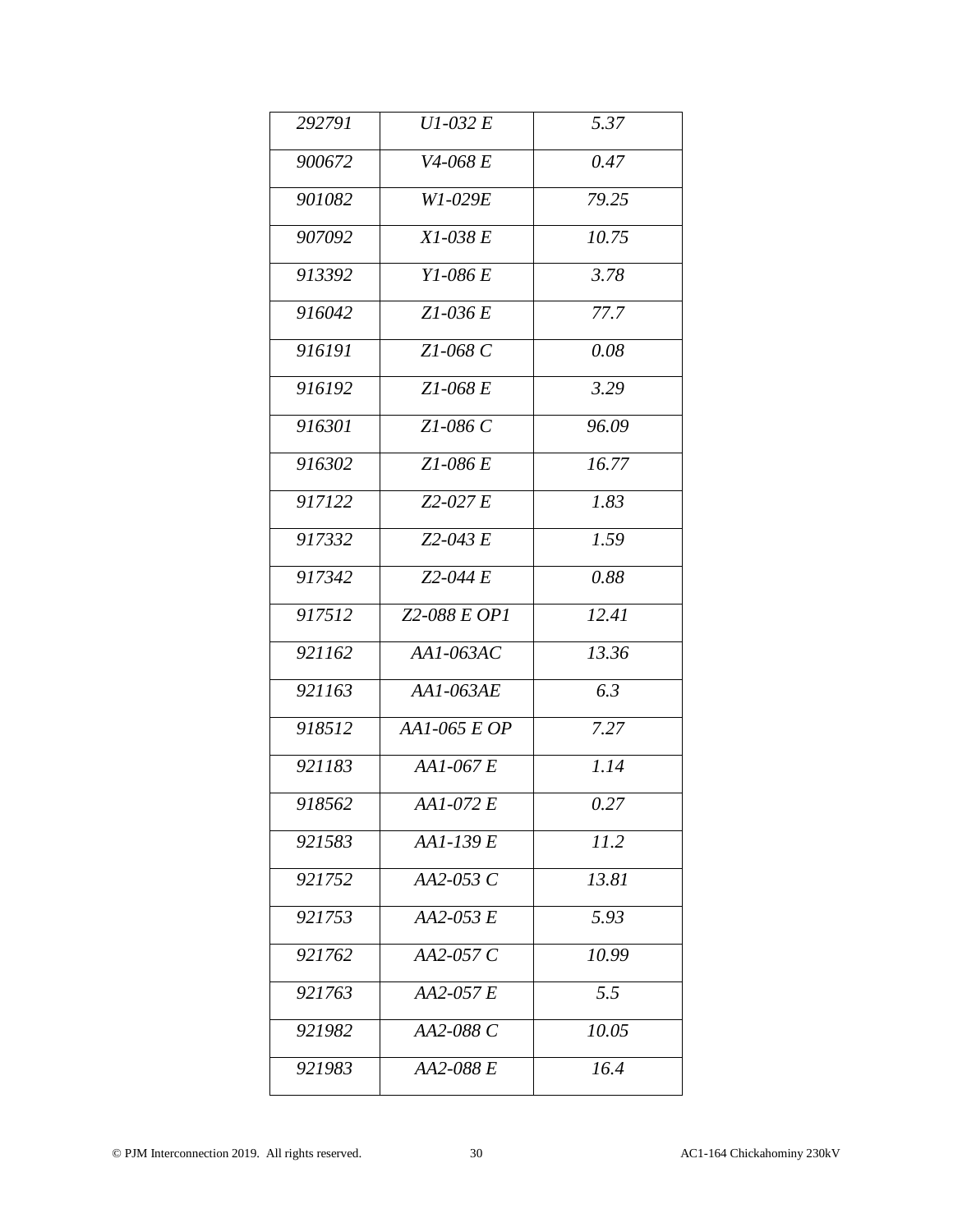| 922442 | AA2-165 C     | 1.5   |
|--------|---------------|-------|
| 922443 | $AA2-165E$    | 0.72  |
| 922512 | $AA2-174C$    | 0.63  |
| 922513 | AA2-174 E     | 0.69  |
| 922532 | AA2-178 C     | 16.14 |
| 922533 | AA2-178 E     | 6.92  |
| 922682 | $AB1-027C$    | 3.05  |
| 922683 | $AB1-027E$    | 1.31  |
| 922922 | AB1-081 C OP  | 13.56 |
| 922923 | $AB1-081EDP$  | 5.81  |
| 923262 | $AB1-132 COP$ | 22.44 |
| 923263 | $AB1-132EDP$  | 9.62  |
| 923572 | AB1-173 C OP  | 3.59  |
| 923573 | AB1-173 E OP  | 1.68  |
| 923582 | AB1-173AC OP  | 3.59  |
| 923583 | AB1-173AE OP  | 1.68  |
| 923801 | AB2-015 C OP  | 15.36 |
| 923802 | AB2-015 E OP  | 12.6  |
| 923831 | AB2-022 C     | 3.99  |
| 923832 | AB2-022 E     | 2.15  |
| 923841 | AB2-024 C     | 3.31  |
| 923842 | $AB2-024E$    | 1.49  |
| 923851 | AB2-025 C     | 4.06  |
| 923852 | $AB2-025E$    | 1.82  |
| 923861 | $AB2-026C$    | 3.72  |
| 923862 | AB2-026 E     | 1.67  |
|        |               |       |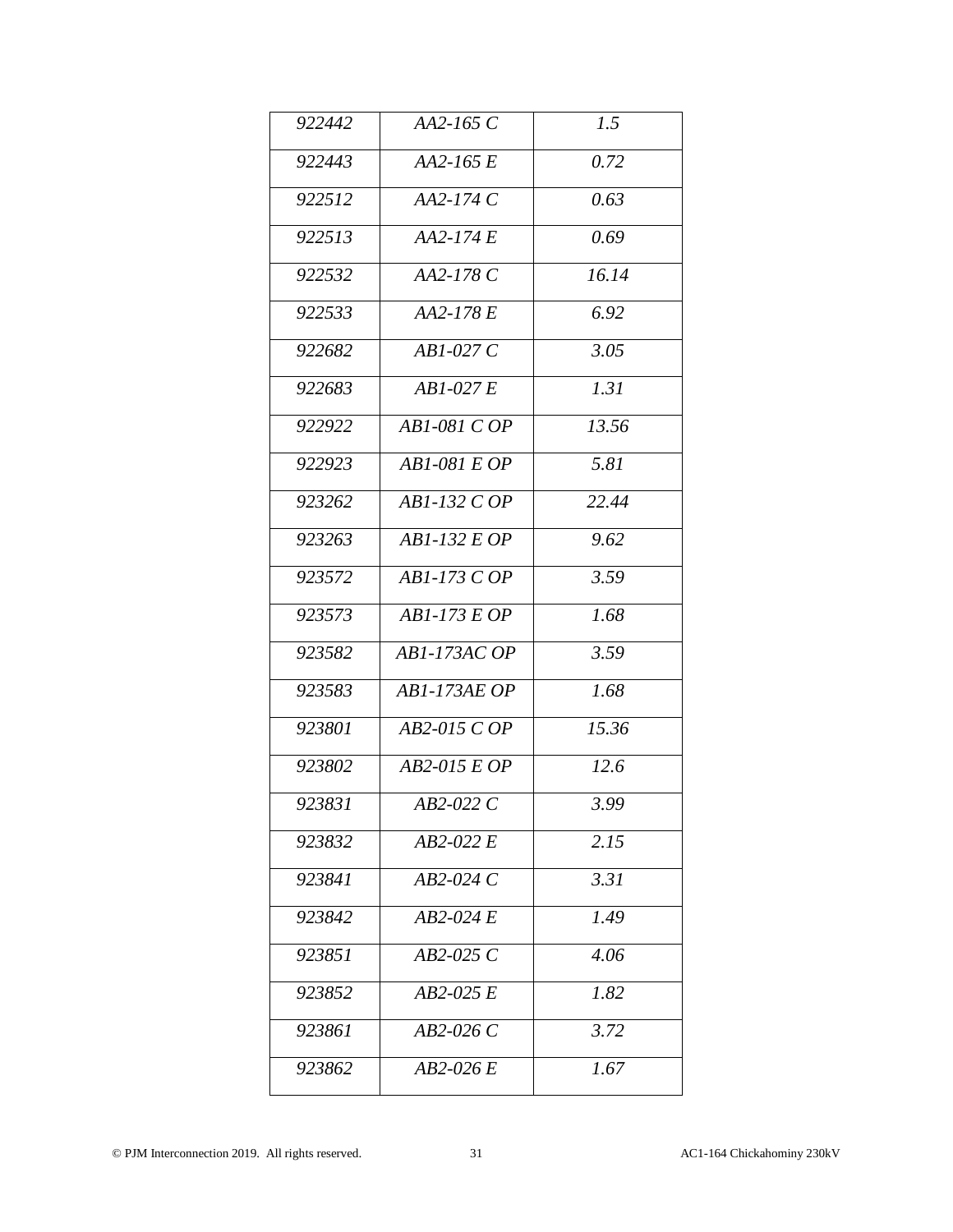| 923911 | AB2-031 C OP     | 3.57   |
|--------|------------------|--------|
| 923912 | AB2-031 E OP     | 1.76   |
| 923991 | AB2-040 C OP     | 11.71  |
| 923992 | AB2-040 E OP     | 9.58   |
| 924021 | AB2-043 C OP     | 4.44   |
| 924022 | AB2-043 E OP     | 7.28   |
| 924151 | $AB2-059C$       | 15.98  |
| 924152 | $AB2-059E$       | 8.23   |
| 924161 | $AB2-060C$       | 12.75  |
| 924162 | $AB2-060E$       | 6.     |
| 924241 | $AB2-068$ OP     | 334.96 |
| 924321 | AB2-079 C OP     | 8.45   |
| 924322 | AB2-079 E OP     | 5.63   |
| 924491 | AB2-098 C        | 0.89   |
| 924492 | AB2-098 E        | 0.38   |
| 924501 | $AB2-099C$       | 0.94   |
| 924502 | AB2-099 E        | 0.4    |
| 924511 | $AB2-100C$       | 18.7   |
| 924512 | <i>AB2-100 E</i> | 9.21   |
| 924811 | AB2-134 C OP     | 20.17  |
| 924812 | AB2-134 E OP     | 19.83  |
| 925051 | AB2-160 C OP     | 8.33   |
| 925052 | AB2-160 E OP     | 13.59  |
| 925061 | AB2-161 C OP     | 5.65   |
| 925062 | AB2-161 E OP     | 9.21   |
| 925122 | AB2-169 E        | 9.41   |
|        |                  |        |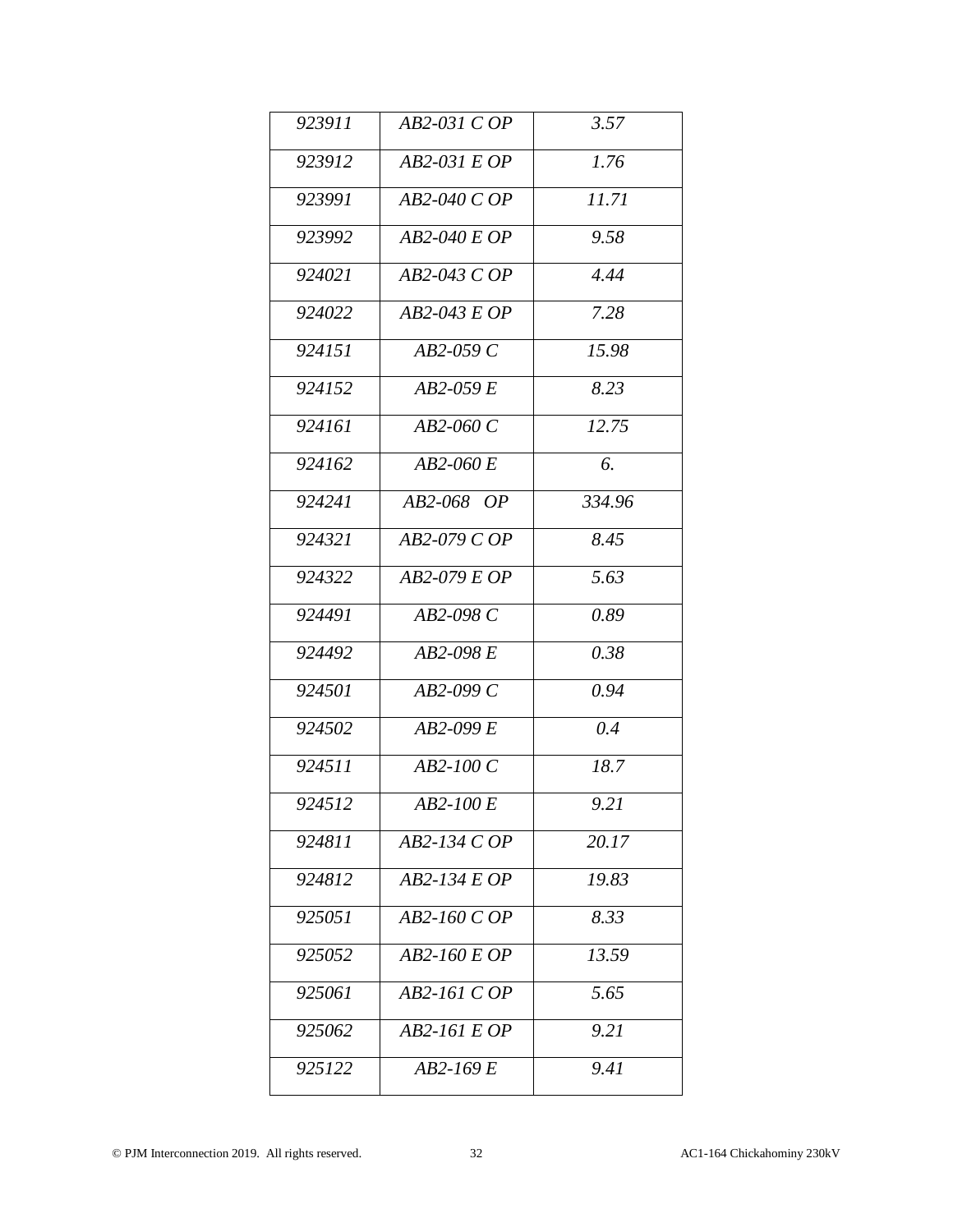| 925171 | AB2-174 C O1   | 11.22 |
|--------|----------------|-------|
| 925172 | AB2-174 E O1   | 10.15 |
| 925281 | $AB2-186C$     | 1.03  |
| 925282 | AB2-186 E      | 0.44  |
| 925331 | $AB2-190C$     | 31.67 |
| 925332 | $AB2-190E$     | 13.57 |
| 926261 | $ACI-027C$     | 3.51  |
| 926262 | $ACI-027E$     | 2.    |
| 926331 | $ACI-034C$     | 10.35 |
| 926332 | $AC1-034E$     | 7.81  |
| 926351 | $ACI-036C$     | 1.31  |
| 926352 | $ACI-036E$     | 2.13  |
| 926531 | AC1-054 C OP   | 10.79 |
| 926532 | $AC1-054EOP$   | 4.97  |
| 926591 | AC1-060        | 0.1   |
| 926601 | $ACI-06I$      | 0.05  |
| 926611 | $ACI-062$      | 0.42  |
| 926621 | $ACI-063$      | 0.52  |
| 926641 | AC1-065 C      | 4.5   |
| 926642 | $AC1-065E$     | 7.34  |
| 926851 | AC1-086 C      | 33.04 |
| 926852 | AC1-086 E      | 15.04 |
| 926981 | AC1-099 C      | 12.91 |
| 926982 | $ACI-099E$     | 7.66  |
| 927041 | $ACI-105$ C OP | 7.88  |
| 927042 | $ACI-105EOP$   | 3.92  |
|        |                |       |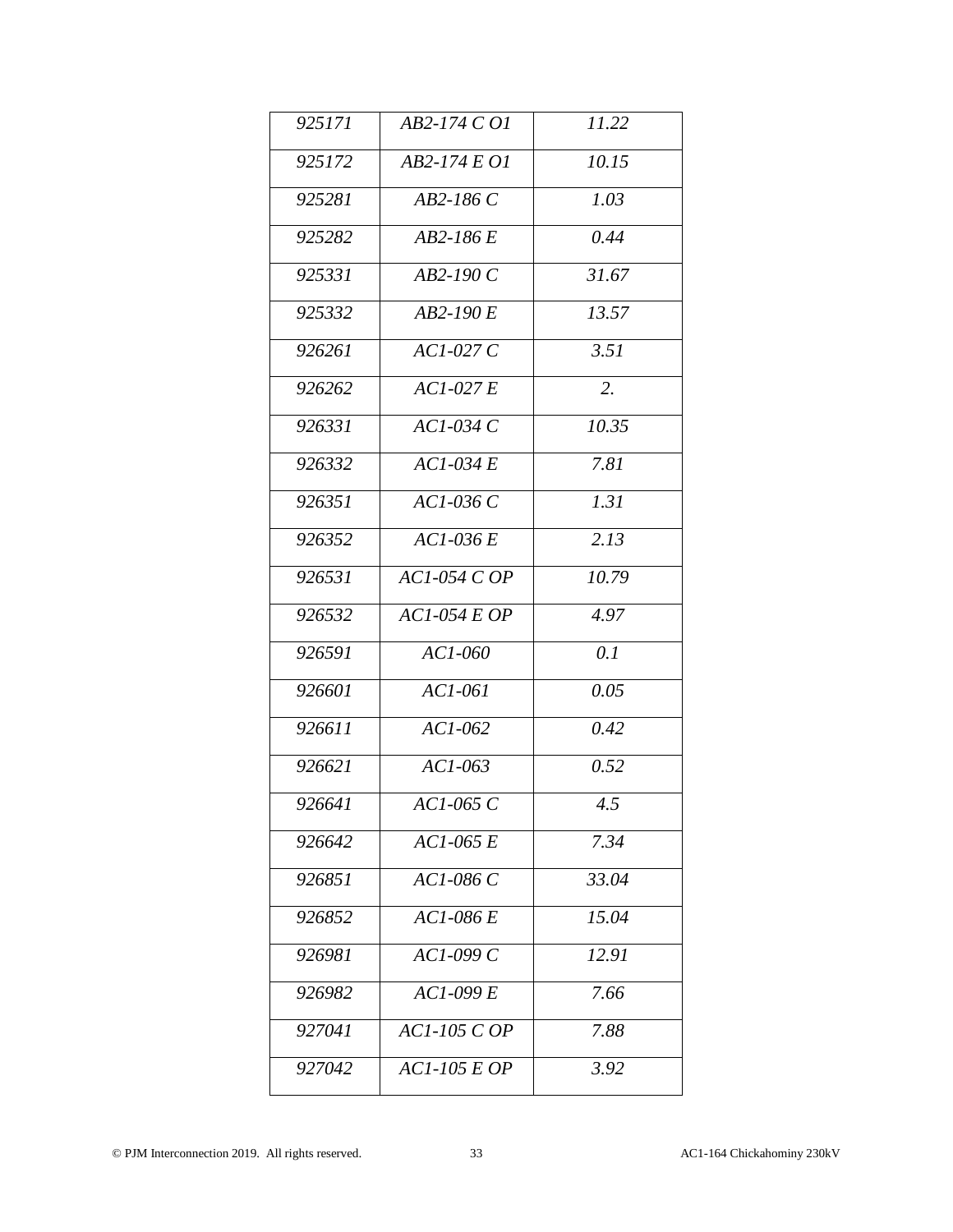| 927061 | $ACI-107$ $OP$   | 505.6              |
|--------|------------------|--------------------|
| 927181 | $ACI-112C$       | 2.37               |
| 927182 | $ACI-112E$       | 1.33               |
| 927561 | $ACI-147C$       | 3.94               |
| 927562 | $ACI-147E$       | 2.32               |
| 927711 | $AC1-161$ $COP$  | 54.3               |
| 927712 | $AC1-161EOP$     | 23.18              |
| 927741 | $AC1-164$ C $OP$ | 53.5               |
| 927742 | $ACI-164EOP$     | 24.04              |
| 927991 | $ACI-189C$       | 13.47              |
| 927992 | $ACI-189E$       | 6.71               |
| 928191 | AC1-208 C O1     | $\overline{14.11}$ |
| 928192 | AC1-208 E O1     | 6.27               |
| 928271 | $ACI-216COP$     | $\overline{15.39}$ |
| 928272 | $ACI-216EOP$     | $\overline{12.11}$ |
| 928321 | $ACI-22IC$       | 3.13               |
| 928322 | $ACI-22IE$       | 3.13               |
| 928331 | $ACI-222C$       | 5.04               |
| 928332 | $ACI-222E$       | 4.8                |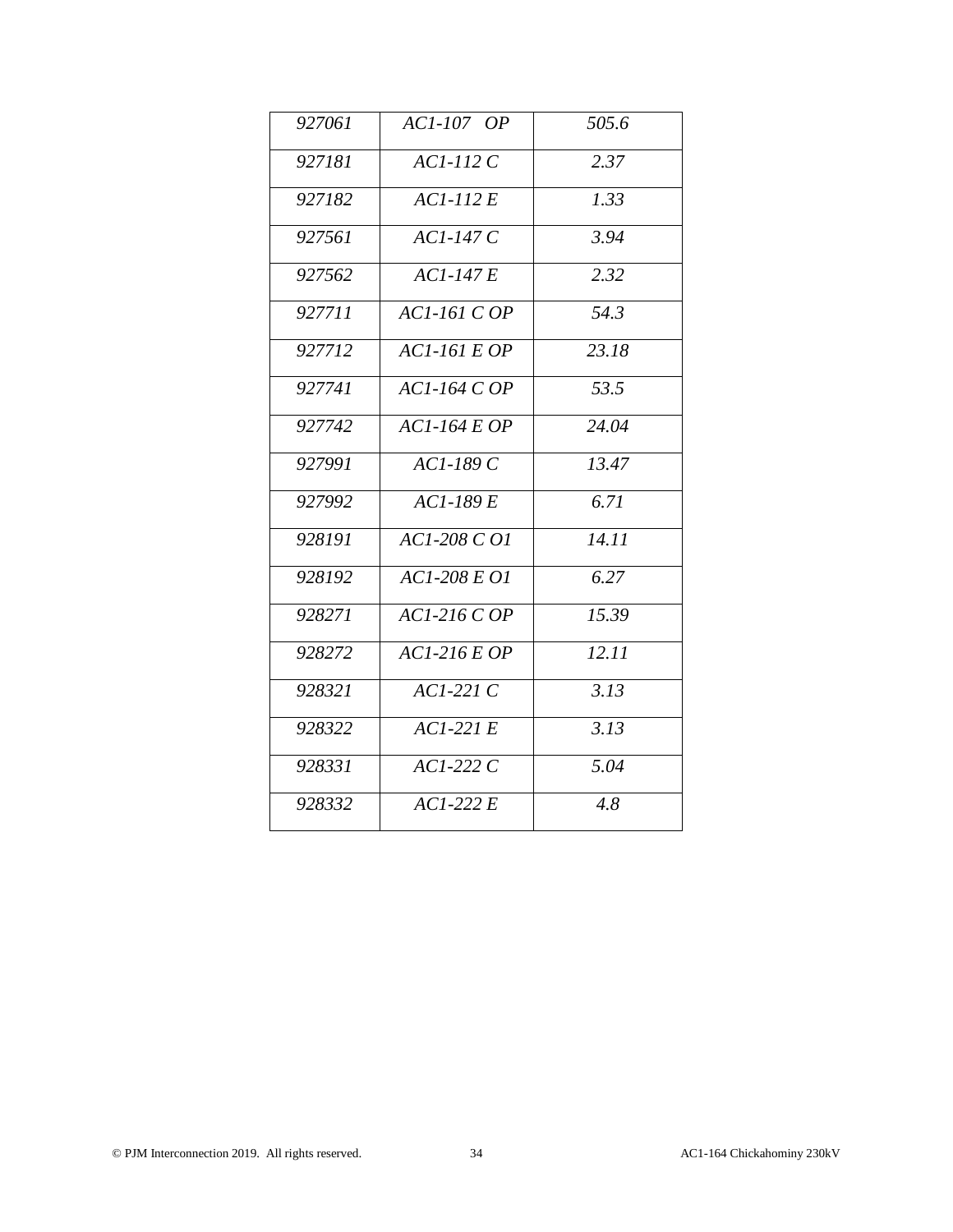(DVP - DVP) The 6FRRIVER-6STJOHN 230 kV line (from bus 314212 to bus 314150 ckt 1) loads from 110.28% to 112.9% (AC power flow) of its emergency rating (749 MVA) for the single line contingency outage of 'LN 574'. This project contributes approximately 23.03 MW to the thermal violation.

#### CONTINGENCY 'LN 574' OPEN BRANCH FROM BUS 314908 TO BUS 314911 CKT 1 /\* 8ELMONT 500.00 - 8LDYSMTH 500.00 END

| <b>Bus Number</b> | <b>Bus Name</b> | <b>Full Contribution</b> |
|-------------------|-----------------|--------------------------|
| 315053            | <b>IBELMED1</b> | 1.87                     |
| 315054            | 1BELMED2        | 1.87                     |
| 315055            | 1BELMED3        | $\overline{1.55}$        |
| 315058            | 1CHESTF3        | 1.96                     |
| 315059            | 1CHESTF4        | 3.18                     |
| 315060            | 1CHESTF5        | 6.42                     |
| 315061            | <b>ICHESTG7</b> | 2.52                     |
| 315063            | 1CHESTG8        | $\overline{2.5}$         |
| 315062            | 1CHESTS7        | 1.14                     |
| 315064            | 1CHESTS8        | $\overline{1.28}$        |
| 315067            | <b>IDARBY 1</b> | 7.86                     |
| 315068            | <b>IDARBY 2</b> | 1.86                     |
| 315069            | <b>IDARBY 3</b> | 1.89                     |
| 315070            | <b>IDARBY 4</b> | 1.89                     |
| 315043            | <b>IFRIVERA</b> | 6.17                     |
| 315044            | <b>IFRIVERB</b> | 4.78                     |
| 315045            | <b>IFRIVERC</b> | 6.17                     |
| 315046            | <b>IFRIVERD</b> | 4.78                     |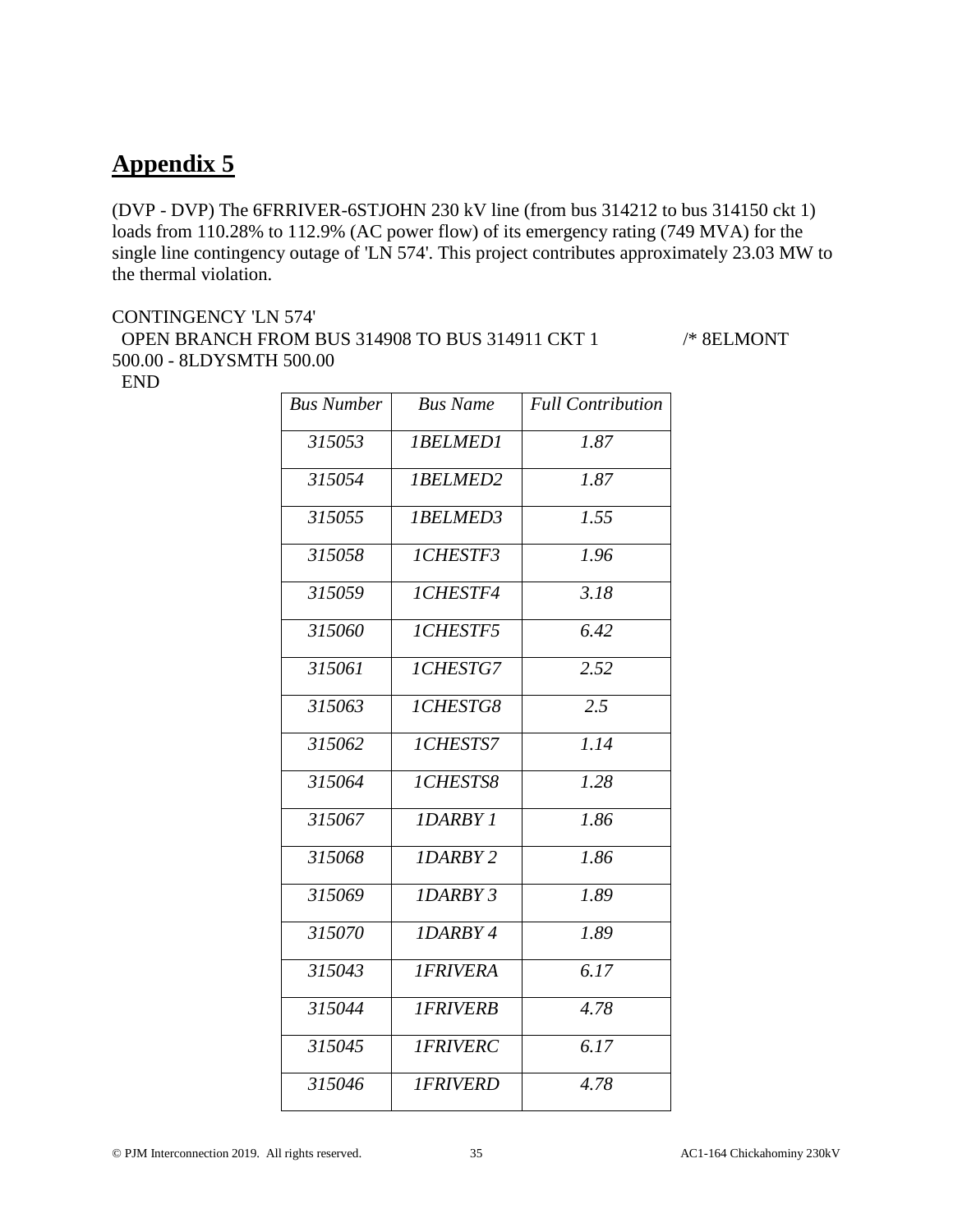| 315047 | <i><b>IFRIVERE</b></i> | 4.78   |
|--------|------------------------|--------|
| 315048 | <i><b>IFRIVERF</b></i> | 6.17   |
| 315091 | 1YORKTN2               | 13.88  |
| 314309 | 6IRON208               | 0.26   |
| 314236 | <b>6NRTHEST</b>        | 0.14   |
| 314251 | 6S PUMP                | 0.68   |
| 315074 | $CIR$ $AB2-152$        | 5.37   |
| 297087 | $V2 - 040$             | 0.11   |
| 921292 | AA1-083                | 1.08   |
| 921622 | $AA1-145$              | 18.41  |
| 922682 | $AB1-027C$             | 1.81   |
| 923801 | AB2-015 C OP           | 3.83   |
| 923841 | AB2-024 C              | 1.22   |
| 924061 | $AB2-050$              | 6.05   |
| 924241 | AB2-068 OP             | 106.83 |
| 924811 | AB2-134 C OP           | 6.63   |
| 925051 | AB2-160 C OP           | 2.92   |
| 925061 | $AB2-161$ C OP         | 1.57   |
| 925331 | $AB2-190C$             | 10.23  |
| 926591 | AC1-060                | 0.04   |
| 926601 | $ACI-06I$              | 0.02   |
| 926621 | $AC1-063$              | 0.18   |
| 926641 | $ACI-065C$             | 1.54   |
| 927061 | AC1-107 OP             | 161.25 |
| 927181 | $ACI-112C$             | 1.41   |
| 927411 | $ACI-134$              | 15.12  |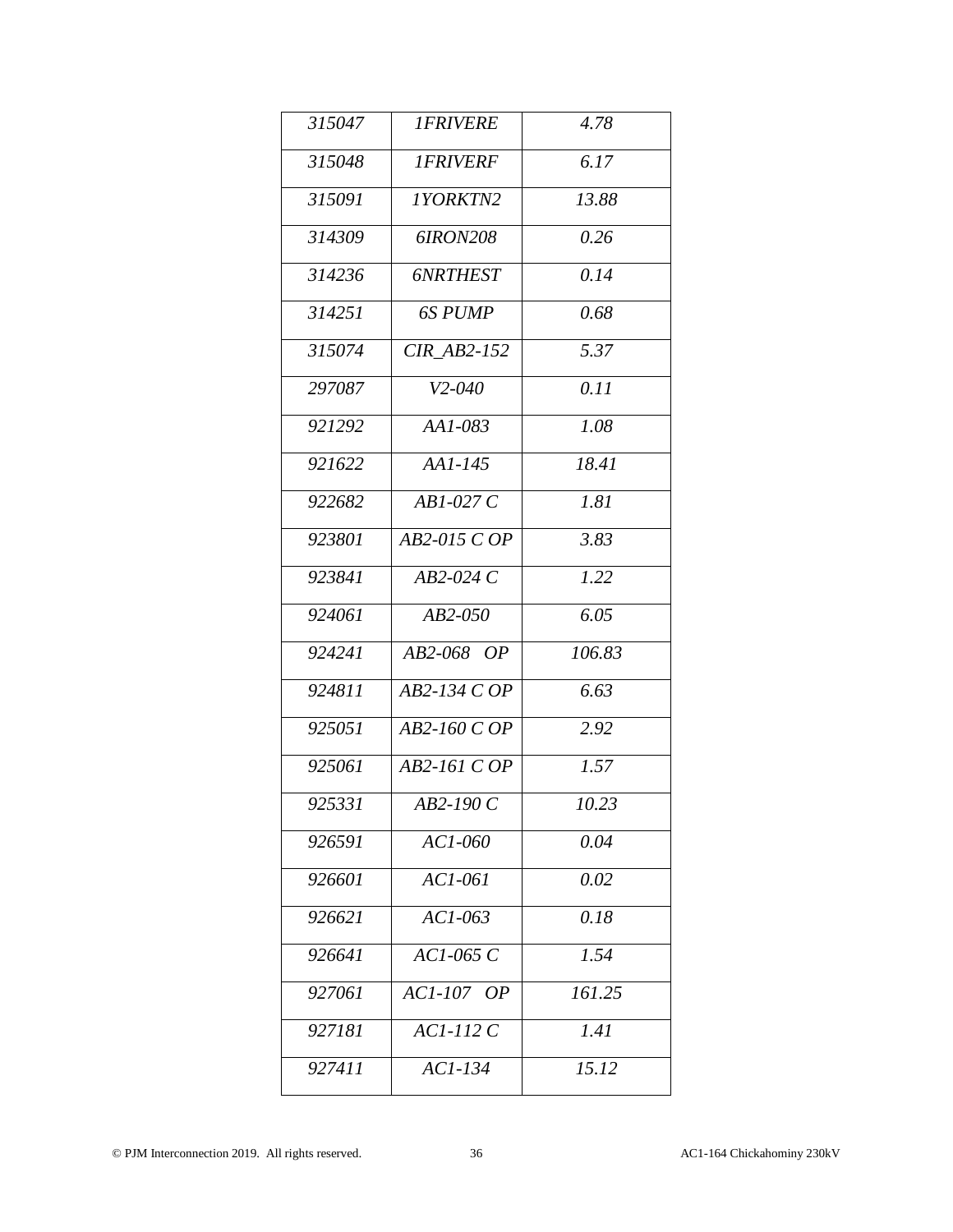| 927561 | $ACI-147C$     | 0.96  |
|--------|----------------|-------|
| 927741 | $AC1-164$ C OP | 23.03 |
| 928011 | $ACI-19ICOP$   | 6.7   |
| 928271 | $ACI-216 COP$  | 5.06  |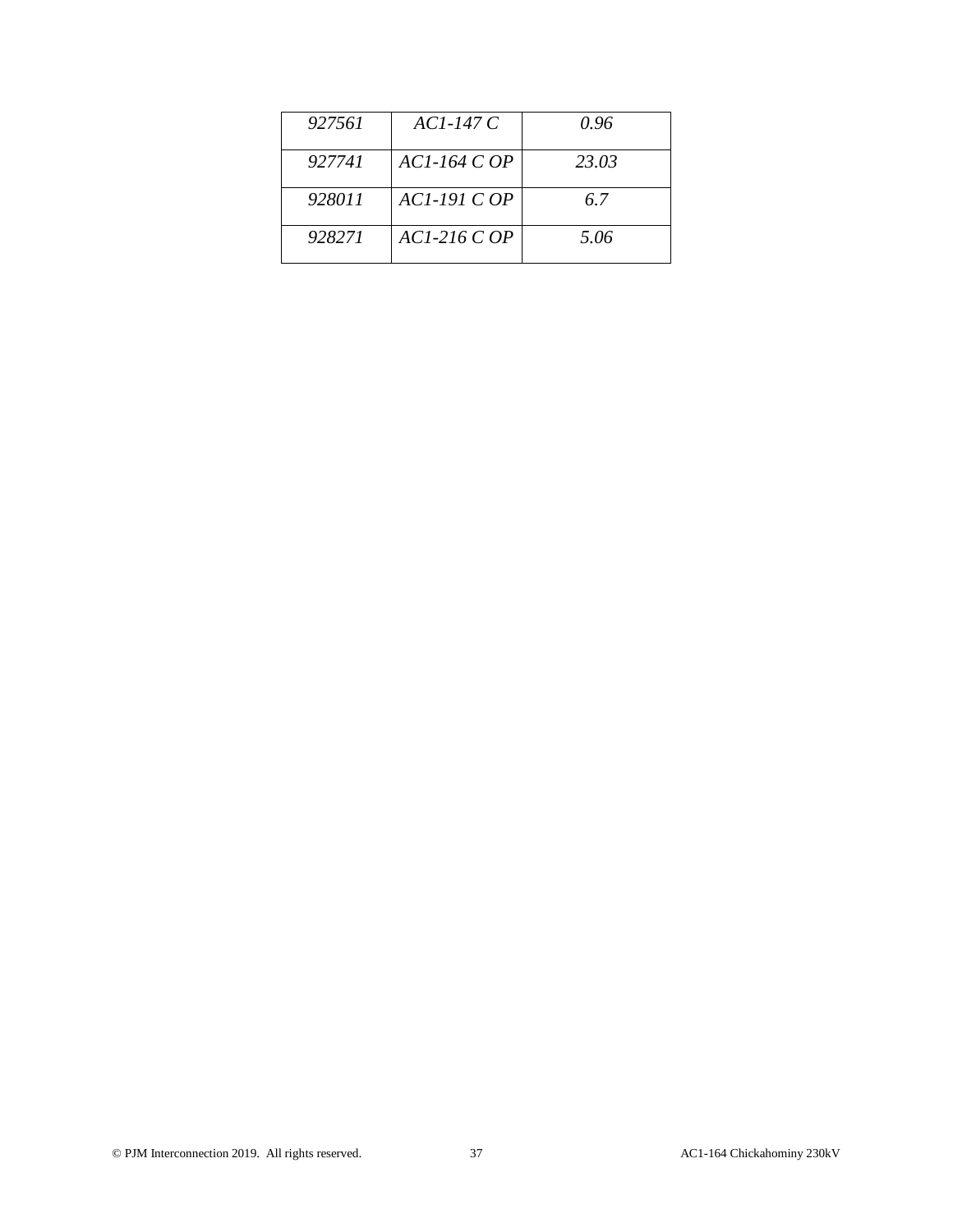(DVP - DVP) The 8CHANCE-8BRISTER 500 kV line (from bus 314905 to bus 314900 ckt 1) loads from 106.14% to 107.91% (AC power flow) of its emergency rating (2442 MVA) for the single line contingency outage of 'LN 594'. This project contributes approximately 43.26 MW to the thermal violation.

#### CONTINGENCY 'LN 594' OPEN BRANCH FROM BUS 314916 TO BUS 314934 CKT 1 /\* 8MORRSVL 500.00 - 8SPOTSYL 500.00 END

| <b>Bus Number</b> | <b>Bus Name</b> | <b>Full Contribution</b> |
|-------------------|-----------------|--------------------------|
| 315053            | <b>IBELMED1</b> | 3.32                     |
| 315054            | 1BELMED2        | 3.32                     |
| 315055            | <b>IBELMED3</b> | $\overline{2.75}$        |
| 315067            | <b>IDARBY 1</b> | 3.02                     |
| 315068            | <b>IDARBY 2</b> | 3.03                     |
| 315069            | <b>IDARBY 3</b> | 3.07                     |
| 315070            | <b>IDARBY 4</b> | 3.07                     |
| 315043            | <b>IFRIVERA</b> | 4.07                     |
| 315044            | <b>IFRIVERB</b> | $\overline{3.15}$        |
| 315045            | <b>IFRIVERC</b> | 4.07                     |
| 315046            | <b>IFRIVERD</b> | 3.15                     |
| 315047            | <b>IFRIVERE</b> | 3.15                     |
| 315048            | <b>IFRIVERF</b> | 4.07                     |
| 315225            | <b>IN ANNA1</b> | 45.91                    |
| 315226            | <b>IN ANNA2</b> | 45.2                     |
| 315083            | <b>ISPRUNCA</b> | 2.03                     |
| 315084            | <b>ISPRUNCB</b> | 2.03                     |
| 315085            | <b>ISPRUNCC</b> | 1.51                     |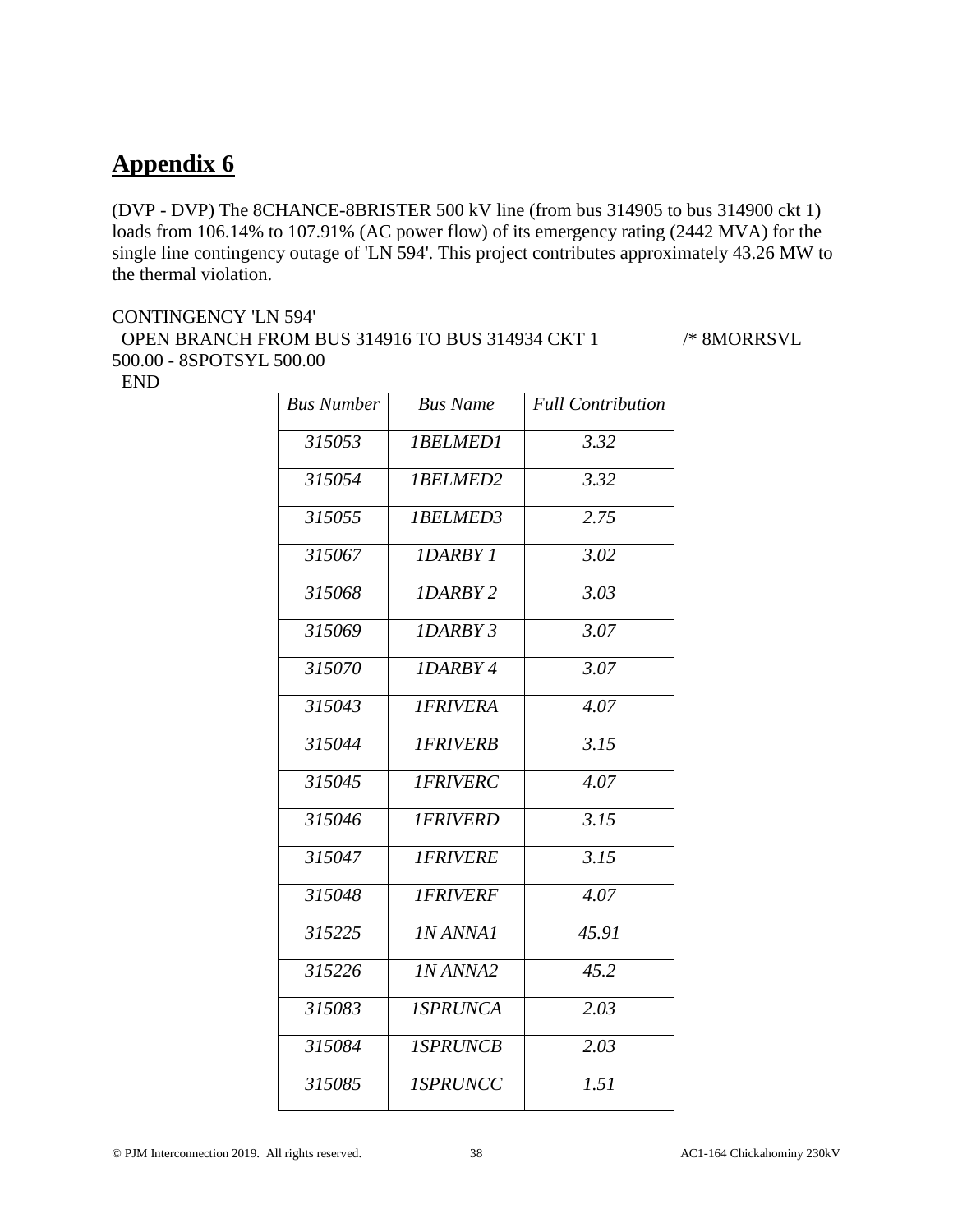| 315086 | <i><b>ISPRUNCD</b></i> | 1.51  |
|--------|------------------------|-------|
| 315091 | <i><b>IYORKTN2</b></i> | 31.45 |
| 314309 | 6IRON208               | 0.46  |
| 314236 | <b>6NRTHEST</b>        | 0.22  |
| 314251 | 6S PUMP                | 1.05  |
| 315074 | $CIR\_AB2-152$         | 10.39 |
| 297087 | $V2 - 040$             | 0.14  |
| 921162 | AA1-063AC              | 7.91  |
| 921292 | AA1-083                | 0.71  |
| 921622 | $AA1-145$              | 12.14 |
| 921752 | AA2-053 C              | 8.17  |
| 921762 | AA2-057 C              | 6.43  |
| 921982 | AA2-088 C              | 5.95  |
| 922442 | AA2-165 C              | 0.88  |
| 922512 | AA2-174 C              | 0.37  |
| 922532 | AA2-178 C              | 9.58  |
| 922682 | $AB1-027C$             | 2.78  |
| 922922 | AB1-081 C OP           | 7.88  |
| 923262 | AB1-132 C OP           | 13.31 |
| 923572 | AB1-173 C OP           | 2.14  |
| 923582 | AB1-173AC OP           | 2.14  |
| 923801 | AB2-015 C OP           | 9.27  |
| 923831 | $AB2-022C$             | 2.38  |
| 923841 | $AB2-024C$             | 2.63  |
| 923851 | $AB2-025C$             | 2.46  |
| 923861 | $AB2-026C$             | 2.32  |
|        |                        |       |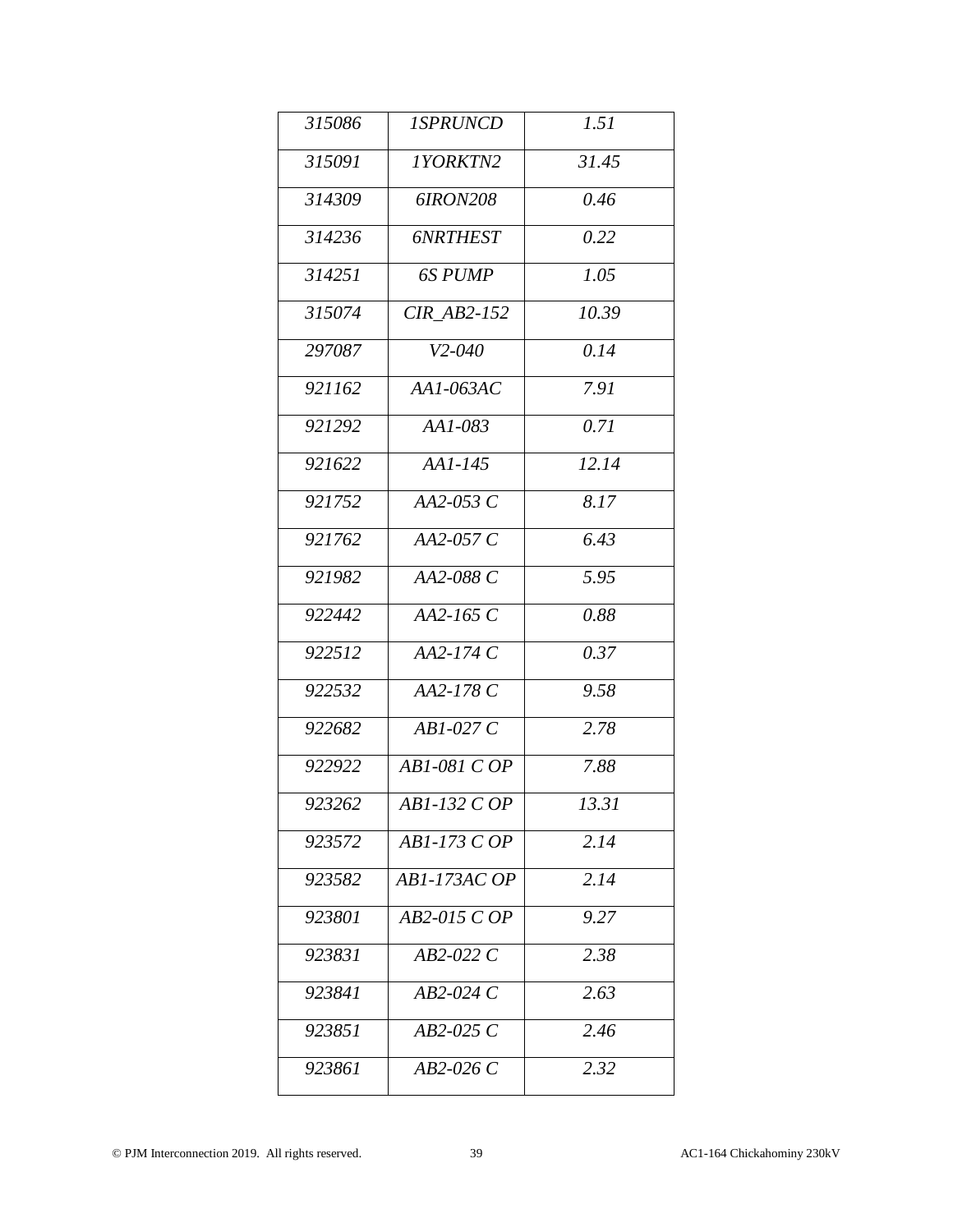| 923911 | AB2-031 C OP     | 2.12   |
|--------|------------------|--------|
| 923991 | AB2-040 C OP     | 6.97   |
| 924021 | AB2-043 C OP     | 2.64   |
| 924061 | $AB2-050$        | 3.99   |
| 924151 | $AB2-059C$       | 9.29   |
| 924161 | AB2-060 C        | 7.59   |
| 924241 | AB2-068 OP       | 215.35 |
| 924321 | AB2-079 C OP     | 5.02   |
| 924491 | AB2-098 C        | 0.52   |
| 924501 | $AB2-099C$       | 0.56   |
| 924511 | $AB2-100C$       | 11.22  |
| 924811 | AB2-134 C OP     | 13.71  |
| 925021 | AB2-158 C        | 8.79   |
| 925051 | AB2-160 C OP     | 5.79   |
| 925061 | AB2-161 C OP     | 3.55   |
| 925171 | AB2-174 C O1     | 6.69   |
| 925281 | AB2-186 C        | 0.61   |
| 925331 | $AB2-190C$       | 21.36  |
| 926261 | $ACI-027C$       | 2.09   |
| 926331 | $ACI-034C$       | 6.02   |
| 926351 | $ACI-036C$       | 0.79   |
| 926531 | $ACI-054$ C $OP$ | 6.36   |
| 926591 | AC1-060          | 0.08   |
| 926601 | $ACI-06I$        | 0.04   |
| 926621 | $ACI-063$        | 0.41   |
| 926641 | AC1-065 C        | 3.56   |
|        |                  |        |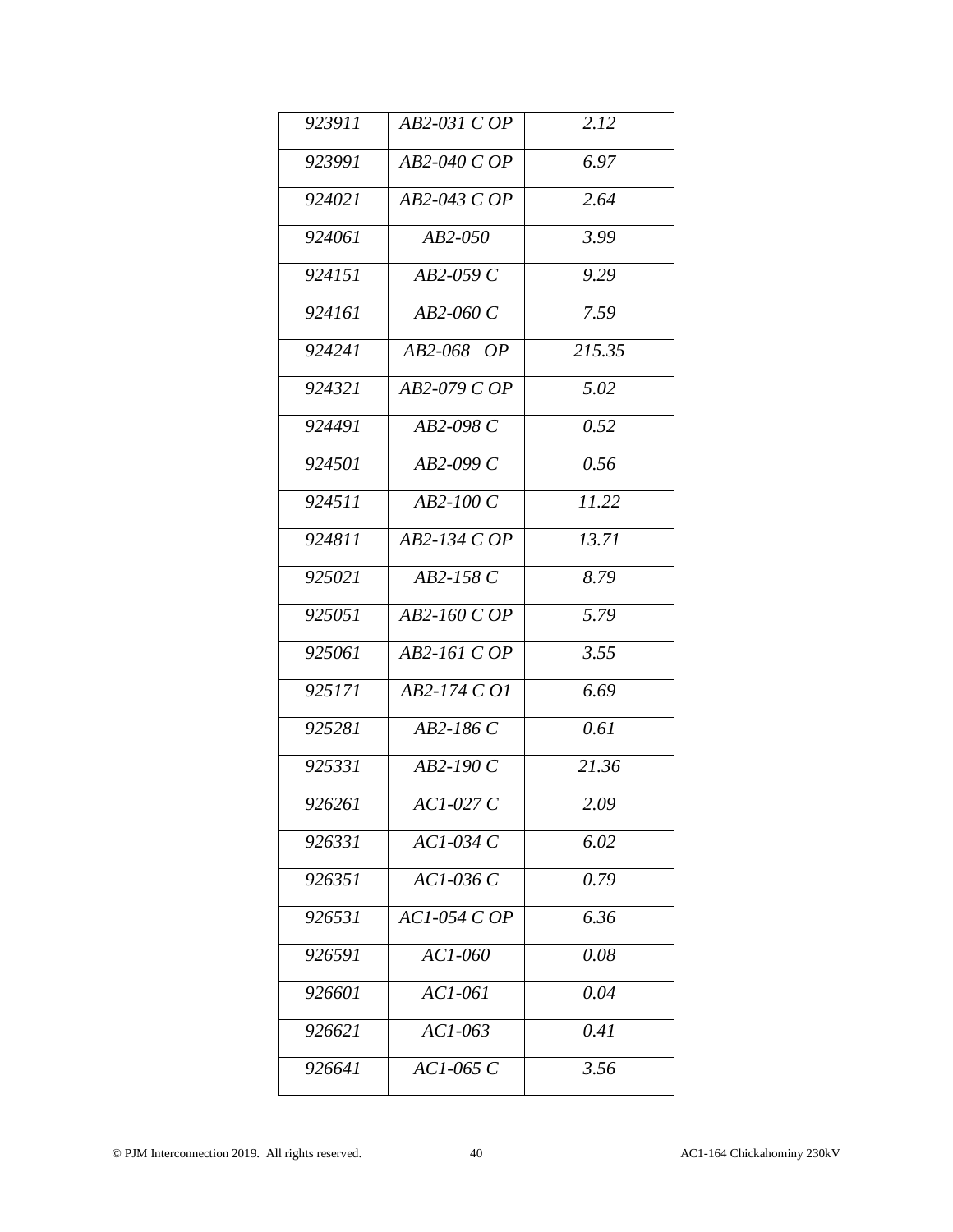| 926751 | AC1-076 C      | 4.72   |
|--------|----------------|--------|
| 926851 | $AC1-086C$     | 19.6   |
| 926981 | $ACI-099C$     | 7.59   |
| 927061 | $AC1-107$ OP   | 325.06 |
| 927181 | $AC1-112C$     | 2.17   |
| 927251 | $AC1-118C$     | 1.98   |
| 927411 | $AC1-134$      | 9.98   |
| 927561 | $ACI-147C$     | 2.36   |
| 927681 | $AC1-158C$     | 88.25  |
| 927711 | $AC1-161$ C OP | 31.89  |
| 927741 | $ACI-164$ C OP | 43.26  |
| 927991 | $AC1-189C$     | 7.87   |
| 928011 | $AC1-191COP$   | 10.2   |
| 928191 | $AC1-208 CO1$  | 8.29   |
| 928271 | $ACI-216 COP$  | 10.46  |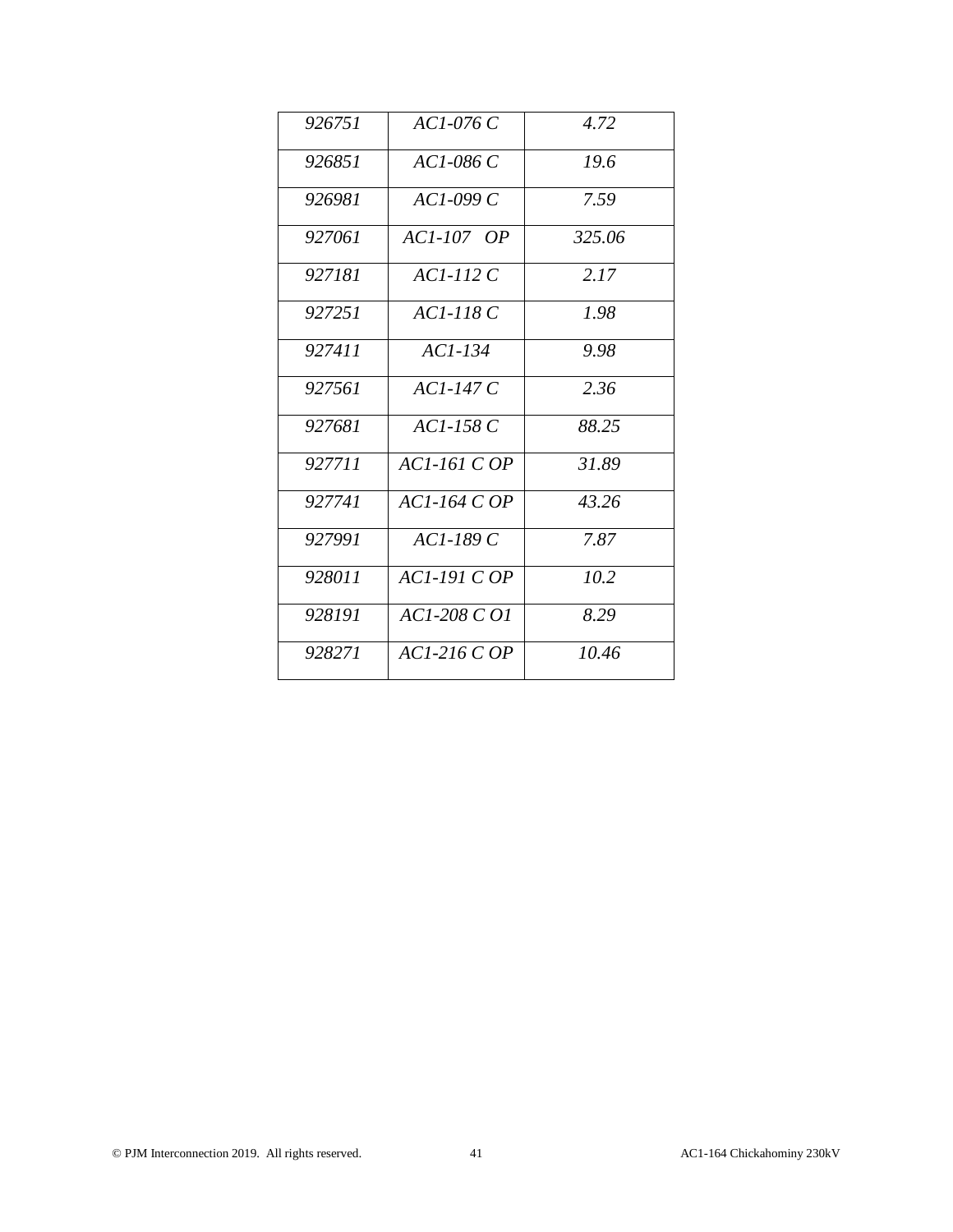(DVP - DVP) The 8ELMONT-8LDYSMTH 500 kV line (from bus 314908 to bus 314911 ckt 1) loads from 126.84% to 129.95% (AC power flow) of its emergency rating (2442 MVA) for the single line contingency outage of 'LN 576'. This project contributes approximately 75.28 MW to the thermal violation.

#### CONTINGENCY 'LN 576'

 OPEN BRANCH FROM BUS 314322 TO BUS 314914 CKT 1 /\* 6MDLTHAN 230.00 - 8MDLTHAN 500.00 OPEN BRANCH FROM BUS 314914 TO BUS 314918 CKT 1  $\frac{\text{N}}{\text{N}}$  SMDLTHAN 500.00 - 8NO ANNA 500.00

END

| <b>Bus Number</b> | <b>Bus Name</b> | <b>Full Contribution</b> |
|-------------------|-----------------|--------------------------|
| 315058            | <b>ICHESTF3</b> | 5.82                     |
| 315059            | 1CHESTF4        | 9.43                     |
| 315060            | <b>ICHESTF5</b> | 20.                      |
| 315061            | 1CHESTG7        | 7.84                     |
| 315063            | 1CHESTG8        | 7.77                     |
| 315062            | <b>ICHESTS7</b> | 3.56                     |
| 315064            | <b>ICHESTS8</b> | 3.98                     |
| 315067            | <b>IDARBY 1</b> | $\overline{5.11}$        |
| 315068            | <b>IDARBY2</b>  | 5.11                     |
| 315069            | <b>IDARBY 3</b> | 5.18                     |
| 315070            | IDARBY4         | 5.18                     |
| 315233            | <b>ISURRY 2</b> | 50.84                    |
| 315091            | <b>IYORKTN2</b> | 53.56                    |
| 315092            | 1YORKTN3        | 45.92                    |
| 314309            | 6IRON208        | $\overline{0.77}$        |
| 314236            | <b>6NRTHEST</b> | 0.37                     |
| 314251            | 6S PUMP         | 1.73                     |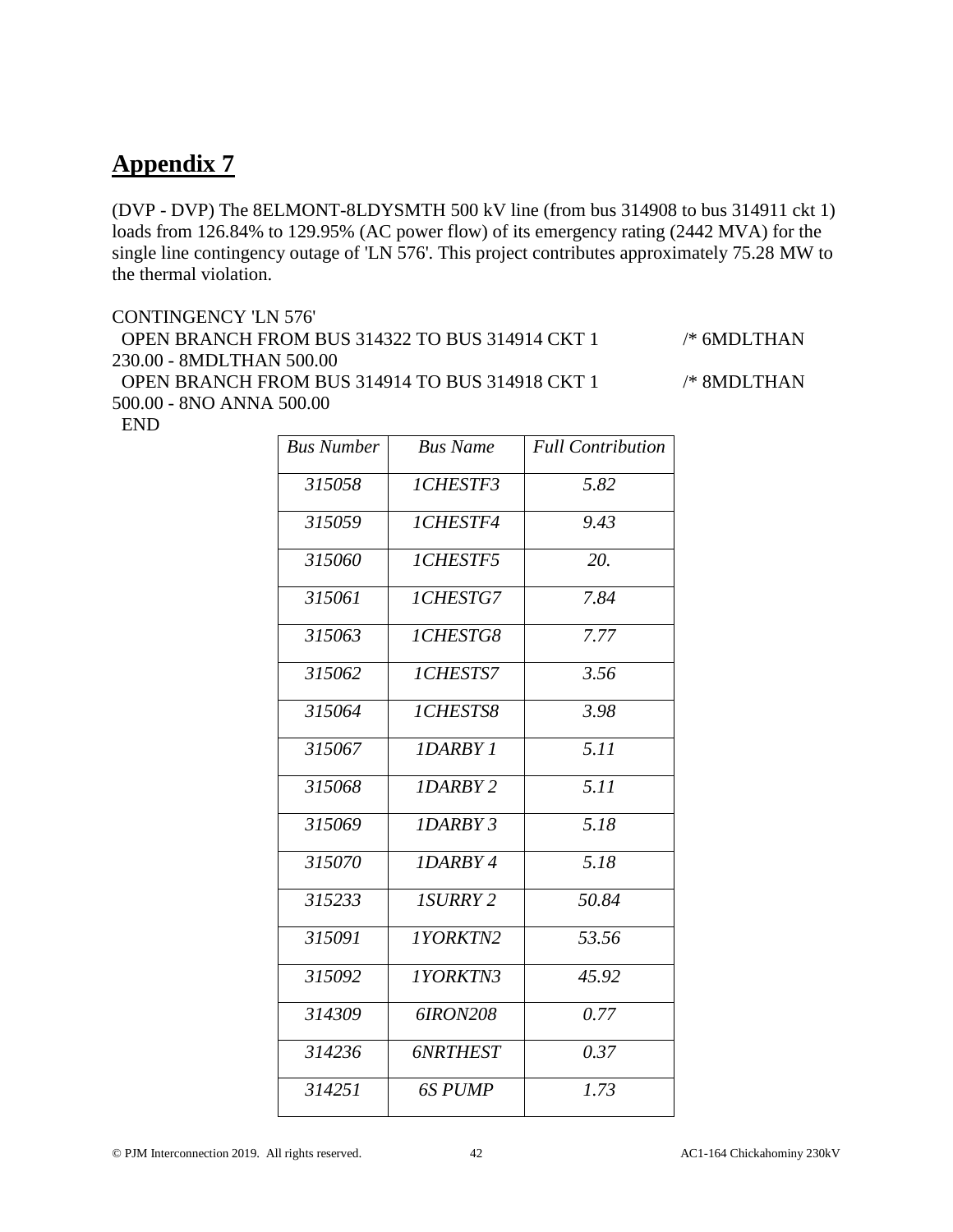| 315074 | <b>CIR AB2-152</b> | 17.43  |
|--------|--------------------|--------|
| 297087 | $V2 - 040$         | 0.24   |
| 921162 | AA1-063AC          | 13.05  |
| 921752 | AA2-053 C          | 13.5   |
| 921762 | AA2-057 C          | 10.67  |
| 921982 | AA2-088 C          | 9.83   |
| 922442 | AA2-165 C          | 1.45   |
| 922512 | $AA2-174C$         | 0.62   |
| 922532 | AA2-178 C          | 16.    |
| 922682 | $AB1-027C$         | 4.78   |
| 922922 | $AB1-081CDP$       | 13.1   |
| 923262 | AB1-132 C OP       | 21.95  |
| 923572 | AB1-173 C OP       | 3.51   |
| 923582 | AB1-173AC OP       | 3.51   |
| 923801 | AB2-015 C OP       | 15.52  |
| 923831 | AB2-022 C          | 3.98   |
| 923841 | $AB2-024C$         | 4.39   |
| 923851 | $AB2-025C$         | 4.     |
| 923861 | $AB2-026C$         | 3.53   |
| 923911 | AB2-031 C OP       | 3.48   |
| 923991 | AB2-040 C OP       | 11.44  |
| 924061 | $AB2-050$          | 4.81   |
| 924151 | $AB2-059C$         | 15.43  |
| 924241 | AB2-068 OP         | 415.53 |
| 924491 | AB2-098 C          | 0.87   |
| 924501 | AB2-099 C          | 0.93   |
|        |                    |        |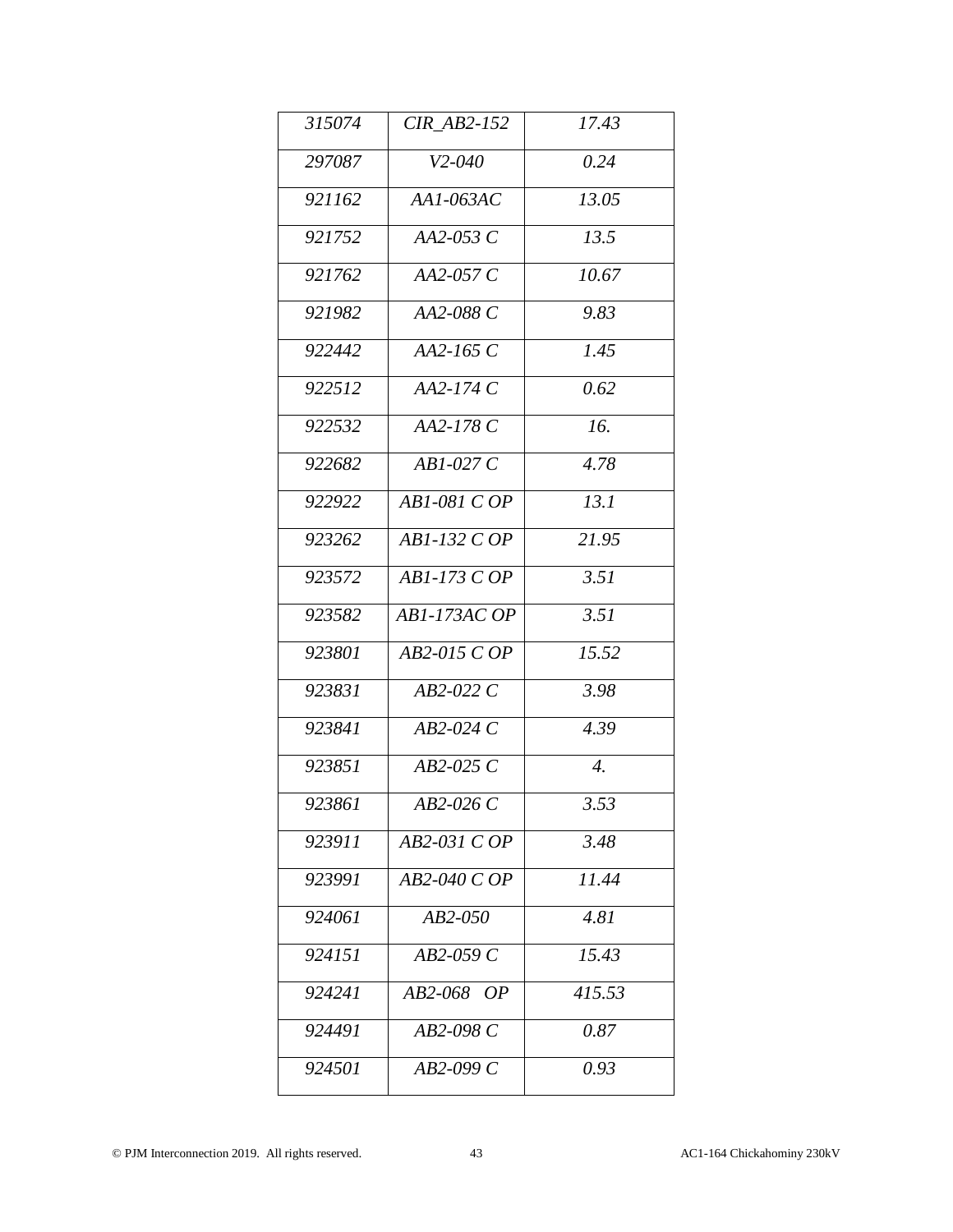| 924511 | $AB2-100C$      | 18.36  |
|--------|-----------------|--------|
| 924811 | AB2-134 C OP    | 23.03  |
| 925051 | AB2-160 C OP    | 9.56   |
| 925061 | $AB2-161$ C OP  | 5.91   |
| 925171 | AB2-174 C O1    | 10.96  |
| 925281 | $AB2-186C$      | 1.02   |
| 925331 | $AB2-190C$      | 35.9   |
| 926261 | $ACI-027C$      | 3.51   |
| 926331 | $ACI-034C$      | 10.    |
| 926531 | $ACI-054COP$    | 10.42  |
| 926591 | AC1-060         | 0.13   |
| 926601 | $AC1-061$       | 0.06   |
| 926621 | $ACI-063$       | 0.67   |
| 926641 | $ACI-065C$      | 5.81   |
| 926851 | AC1-086 C       | 32.32  |
| 926981 | AC1-099 C       | 12.58  |
| 927061 | AC1-107 OP      | 627.22 |
| 927181 | $ACI-112C$      | 3.72   |
| 927411 | AC1-134         | 12.03  |
| 927561 | $ACI-147C$      | 3.96   |
| 927711 | $AC1-161$ C OP  | 53.83  |
| 927741 | $ACI-164$ C OP  | 75.28  |
| 927991 | $ACI-189C$      | 13.11  |
| 928011 | $AC1-191$ $COP$ | 16.39  |
| 928191 | AC1-208 C O1    | 13.73  |
| 928271 | $ACI-216 COP$   | 17.58  |
|        |                 |        |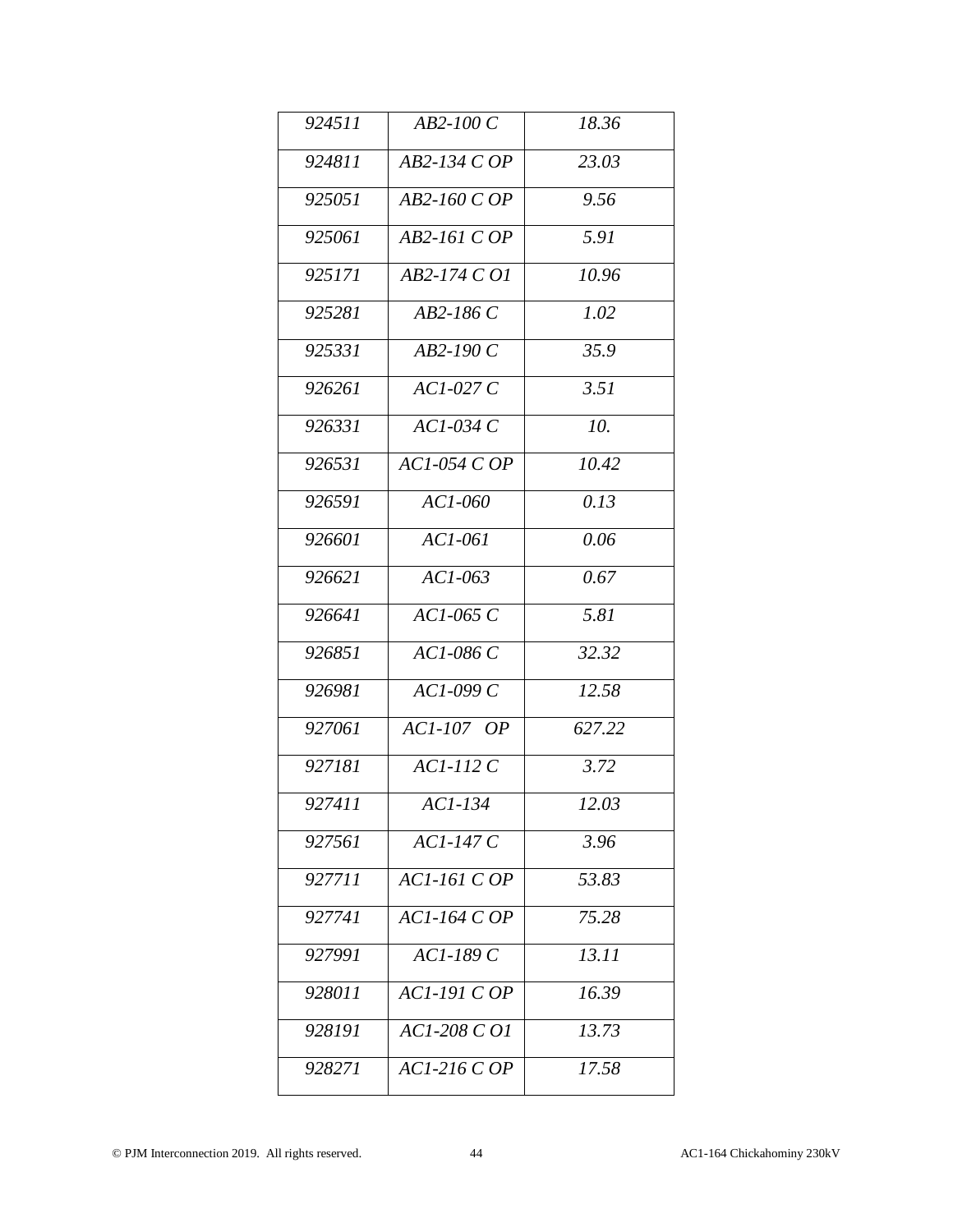(DVP - DVP) The 8LDYSMTH-8POSSUM 500 kV line (from bus 314911 to bus 314922 ckt 1) loads from 101.25% to 102.79% (AC power flow) of its emergency rating (2442 MVA) for the single line contingency outage of 'LN 594'. This project contributes approximately 37.23 MW to the thermal violation.

#### CONTINGENCY 'LN 594' OPEN BRANCH FROM BUS 314916 TO BUS 314934 CKT 1 /\* 8MORRSVL 500.00 - 8SPOTSYL 500.00 END

| <b>Bus Number</b> | <b>Bus Name</b> | <b>Full Contribution</b> |
|-------------------|-----------------|--------------------------|
| 315053            | <b>IBELMED1</b> | 2.87                     |
| 315054            | 1BELMED2        | 2.87                     |
| 315055            | 1BELMED3        | 2.38                     |
| 315060            | <b>ICHESTF5</b> | $\overline{10.15}$       |
| 315061            | 1CHESTG7        | 3.98                     |
| 315063            | 1CHESTG8        | 3.95                     |
| 315062            | 1CHESTS7        | 1.81                     |
| 315064            | 1CHESTS8        | 2.02                     |
| 315067            | <b>IDARBY 1</b> | $\overline{2.6}$         |
| 315068            | <b>IDARBY 2</b> | 2.61                     |
| 315069            | <b>IDARBY 3</b> | 2.64                     |
| 315070            | <b>IDARBY 4</b> | 2.64                     |
| 315225            | INANNAI         | 39.21                    |
| 315226            | <b>IN ANNA2</b> | 38.6                     |
| 315083            | <b>ISPRUNCA</b> | 1.76                     |
| 315084            | <b>ISPRUNCB</b> | 1.76                     |
| 315085            | <b>ISPRUNCC</b> | 1.3                      |
| 315086            | <b>ISPRUNCD</b> | 1.3                      |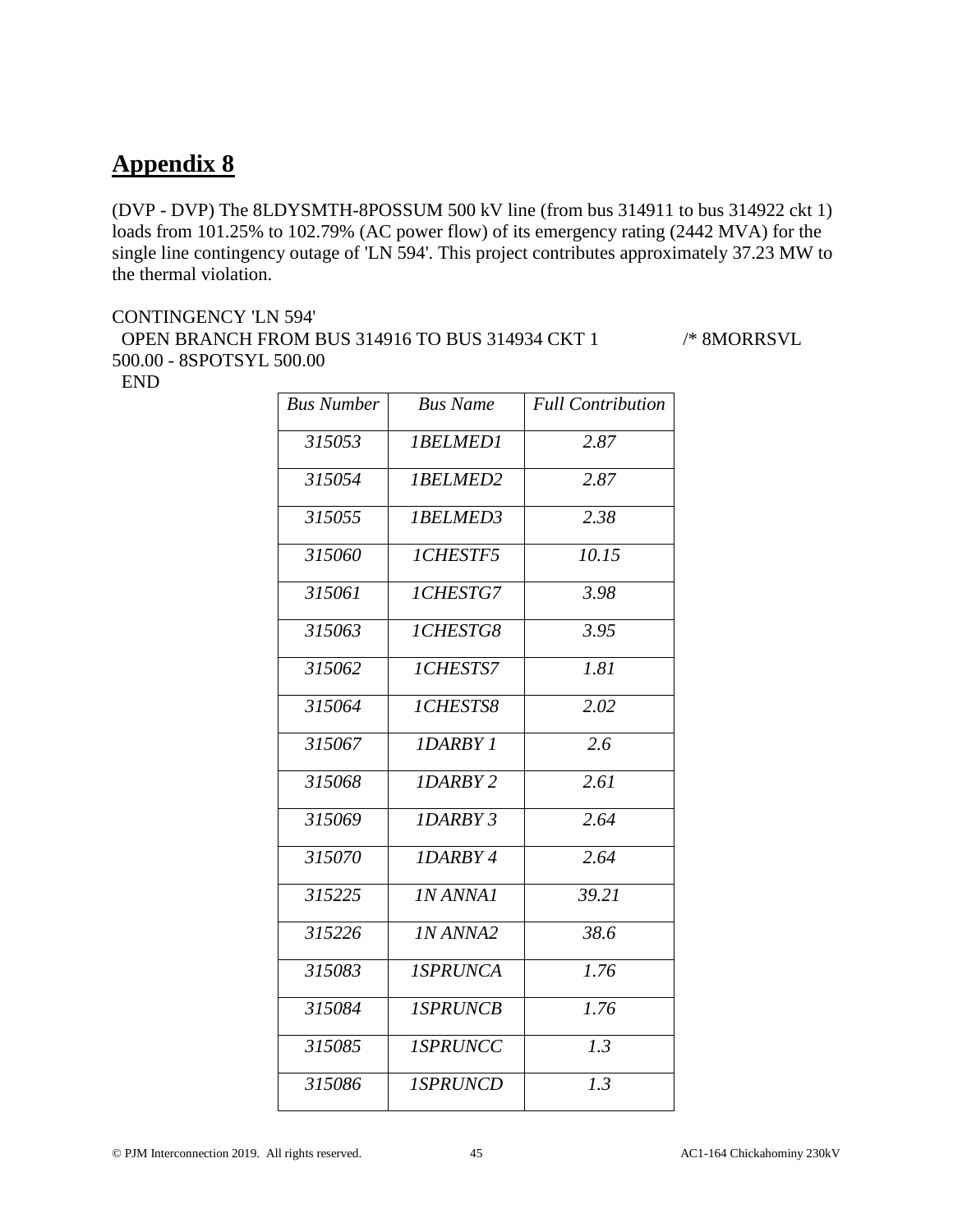| 315091 | <i>IYORKTN2</i>    | 27.23  |
|--------|--------------------|--------|
| 314309 | 6 <i>IRON208</i>   | 0.39   |
| 314236 | <b>6NRTHEST</b>    | 0.19   |
| 314251 | 6S PUMP            | 0.9    |
| 315074 | <b>CIR AB2-152</b> | 8.99   |
| 297087 | $V2 - 040$         | 0.12   |
| 921162 | AA1-063AC          | 7.07   |
| 921622 | $AA1-145$          | 10.22  |
| 921752 | AA2-053 C          | 7.3    |
| 921982 | AA2-088 C          | 5.31   |
| 922512 | $AA2-174C$         | 0.33   |
| 922532 | AA2-178 C          | 8.44   |
| 922682 | $AB1-027C$         | 2.39   |
| 923262 | AB1-132 C OP       | 11.86  |
| 923572 | AB1-173 C OP       | 1.91   |
| 923582 | AB1-173AC OP       | 1.91   |
| 923801 | AB2-015 C OP       | 8.09   |
| 923831 | AB2-022 C          | 2.08   |
| 923841 | $AB2-024C$         | 2.25   |
| 923851 | AB2-025 C          | 2.16   |
| 923861 | $AB2-026C$         | 2.09   |
| 923911 | AB2-031 C OP       | 1.89   |
| 923991 | AB2-040 C OP       | 6.22   |
| 924061 | AB2-050            | 3.36   |
| 924241 | AB2-068 OP         | 186.57 |
| 924501 | AB2-099 C          | 0.5    |
|        |                    |        |